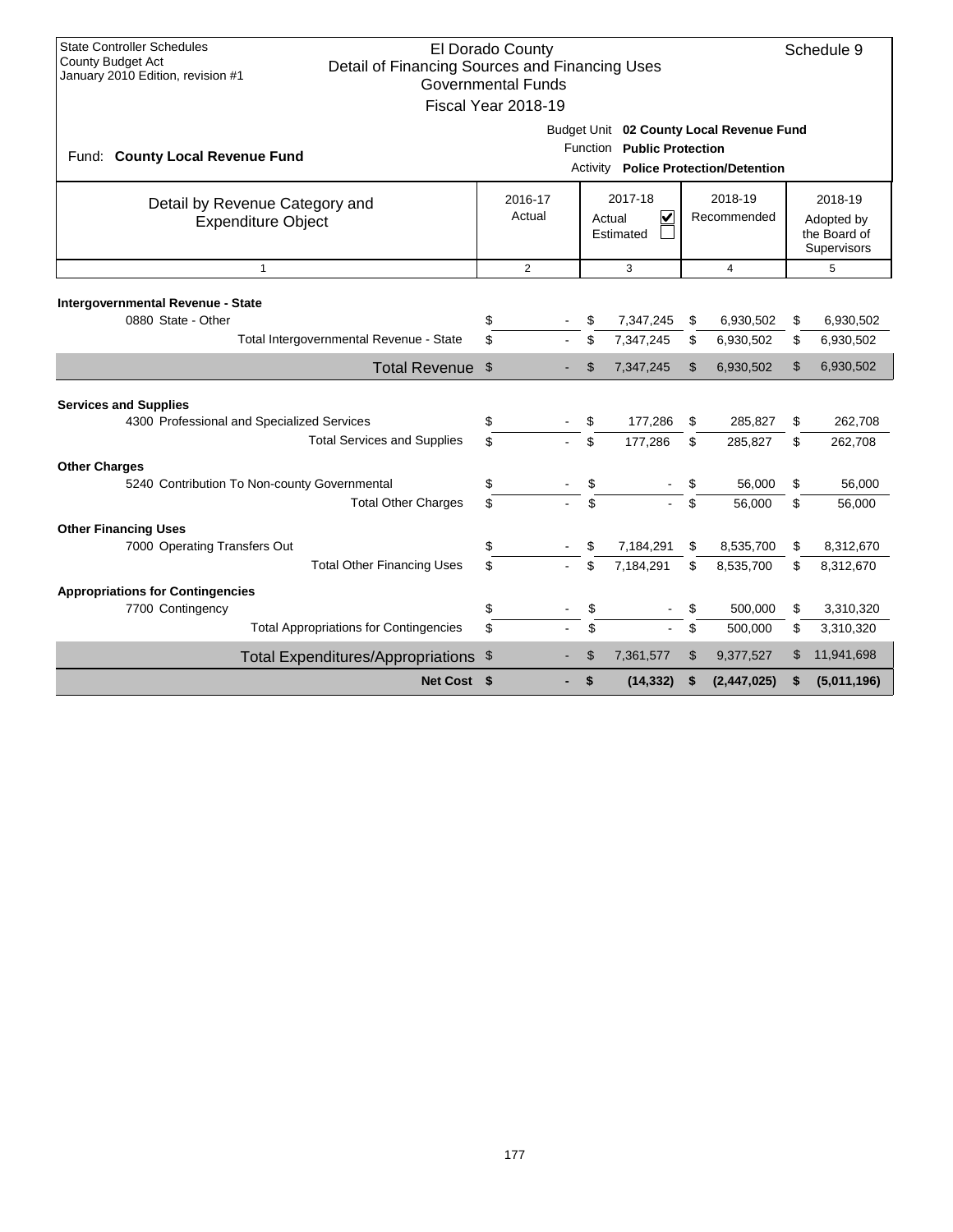| <b>State Controller Schedules</b><br><b>County Budget Act</b>                       |                  | El Dorado County          |                |                                                                                 |                |                |    | Schedule 9                  |
|-------------------------------------------------------------------------------------|------------------|---------------------------|----------------|---------------------------------------------------------------------------------|----------------|----------------|----|-----------------------------|
| Detail of Financing Sources and Financing Uses<br>January 2010 Edition, revision #1 |                  | <b>Governmental Funds</b> |                |                                                                                 |                |                |    |                             |
|                                                                                     |                  | Fiscal Year 2018-19       |                |                                                                                 |                |                |    |                             |
|                                                                                     |                  |                           |                |                                                                                 |                |                |    |                             |
|                                                                                     |                  |                           | Function       | Budget Unit 03 Auditor-Contrl. Countywide Spec Rev<br><b>General Government</b> |                |                |    |                             |
| Fund: Auditor-Controller - Countywide Special Revenue                               | Activity Finance |                           |                |                                                                                 |                |                |    |                             |
| Detail by Revenue Category and                                                      |                  | 2016-17                   |                | 2017-18                                                                         |                | 2018-19        |    | 2018-19                     |
| <b>Expenditure Object</b>                                                           |                  | Actual                    |                | $\overline{\mathbf{v}}$<br>Actual                                               |                | Recommended    |    | Adopted by                  |
|                                                                                     |                  |                           |                | Estimated                                                                       |                |                |    | the Board of<br>Supervisors |
| $\mathbf{1}$                                                                        |                  | $\overline{2}$            |                | 3                                                                               |                | $\overline{4}$ |    | 5                           |
| <b>Fines, Forfeitures and Penalties</b>                                             |                  |                           |                |                                                                                 |                |                |    |                             |
| 0360 Penalties and Costs on Delinquent Taxes                                        | \$               | 125,133                   | \$             | 55,535                                                                          | \$             | 95,000         | \$ | 95,000                      |
| Total Fines, Forfeitures and Penalties                                              | \$.              | 125,133                   | \$             | 55,535                                                                          | \$             | 95,000         | \$ | 95,000                      |
| Revenue from Use of Money and Property                                              |                  |                           |                |                                                                                 |                |                |    |                             |
| 0400 Interest                                                                       | \$               | 139                       | \$             | 248                                                                             | \$             |                | \$ |                             |
| Total Revenue from Use of Money and Property                                        | \$               | 139                       | \$             | 248                                                                             | \$             |                | \$ |                             |
| <b>Charges for Services</b>                                                         |                  |                           |                |                                                                                 |                |                |    |                             |
| 1310 Special Assessments                                                            | \$               | 508,666                   | \$             | 459,952                                                                         | \$             | 365,000        | \$ | 365,000                     |
| <b>Total Charges for Services</b>                                                   | \$               | 508,666                   | \$             | 459,952                                                                         | \$             | 365,000        | \$ | 365,000                     |
| <b>Miscellaneous Revenues</b>                                                       |                  |                           |                |                                                                                 |                |                |    |                             |
| 1940 Miscellaneous Revenue                                                          | \$               | 2,728                     | \$             | 6,379                                                                           | \$             | 2,000          | \$ | 2,000                       |
| <b>Total Miscellaneous Revenues</b>                                                 | \$               | 2,728                     | \$             | 6,379                                                                           | \$             | 2,000          | \$ | 2,000                       |
| Total Revenue \$                                                                    |                  | 636,666                   | $\mathfrak{S}$ | 522,113                                                                         | $\mathfrak{L}$ | 462,000        | \$ | 462,000                     |
| <b>Other Financing Uses</b>                                                         |                  |                           |                |                                                                                 |                |                |    |                             |
| 7000 Operating Transfers Out                                                        | \$               | 761,006                   | \$             |                                                                                 | \$             | 462,000        | \$ | 462,000                     |
| <b>Total Other Financing Uses</b>                                                   | \$               | 761,006                   | \$             |                                                                                 | \$             | 462,000        | \$ | 462,000                     |
| Total Expenditures/Appropriations \$                                                |                  | 761,006                   | \$             |                                                                                 | $\mathfrak{L}$ | 462,000        | \$ | 462,000                     |
| Net Cost \$                                                                         |                  | (124, 340)                | \$             | 522,113                                                                         | \$             |                | \$ |                             |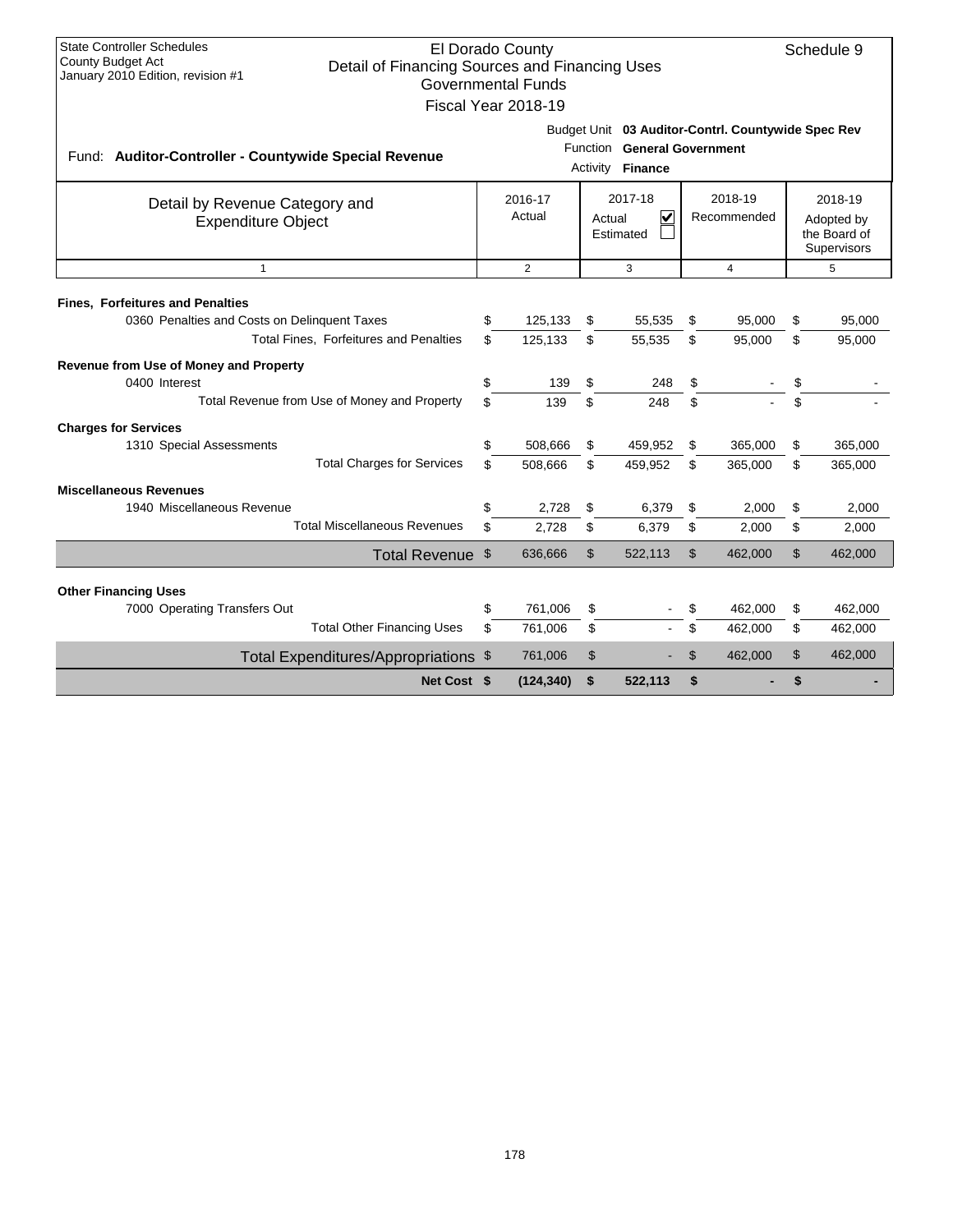| <b>State Controller Schedules</b><br><b>County Budget Act</b><br>January 2010 Edition, revision #1    | El Dorado County<br>Schedule 9<br>Detail of Financing Sources and Financing Uses<br><b>Governmental Funds</b><br>Fiscal Year 2018-19<br>Budget Unit 04 Treas./ Tax Coll. Countywide Spec Rev |                   |                      |                                                           |                |                        |          |                                                      |  |  |  |  |
|-------------------------------------------------------------------------------------------------------|----------------------------------------------------------------------------------------------------------------------------------------------------------------------------------------------|-------------------|----------------------|-----------------------------------------------------------|----------------|------------------------|----------|------------------------------------------------------|--|--|--|--|
| Fund: Treas / Tax Collector - Countywide Special Revenue                                              |                                                                                                                                                                                              |                   | Function<br>Activity | <b>General Government</b><br><b>Finance</b>               |                |                        |          |                                                      |  |  |  |  |
| Detail by Revenue Category and<br><b>Expenditure Object</b>                                           |                                                                                                                                                                                              | 2016-17<br>Actual |                      | 2017-18<br>$\overline{\mathbf{v}}$<br>Actual<br>Estimated |                | 2018-19<br>Recommended |          | 2018-19<br>Adopted by<br>the Board of<br>Supervisors |  |  |  |  |
| $\mathbf{1}$                                                                                          |                                                                                                                                                                                              | $\overline{2}$    |                      | 3                                                         |                | 4                      |          | 5                                                    |  |  |  |  |
| <b>Miscellaneous Revenues</b><br>1940 Miscellaneous Revenue<br><b>Total Miscellaneous Revenues</b>    | \$<br>\$                                                                                                                                                                                     | 1,823<br>1,823    | \$<br>\$             | 2,048<br>2,048                                            | \$<br>\$       | 3,600<br>3,600         | \$<br>\$ | 3,600<br>3,600                                       |  |  |  |  |
| <b>Other Financing Sources</b><br>2020 Operating Transfers In<br><b>Total Other Financing Sources</b> | \$<br>\$                                                                                                                                                                                     | 2,381<br>2,381    | \$<br>\$             | 2,584<br>2,584                                            | \$<br>\$       | 3,600<br>3,600         | \$<br>\$ | 3,600<br>3,600                                       |  |  |  |  |
| Total Revenue \$                                                                                      |                                                                                                                                                                                              | 4,204             | \$                   | 4,632                                                     | $\mathfrak{L}$ | 7,200                  | \$       | 7,200                                                |  |  |  |  |
| <b>Services and Supplies</b><br>4260 Office Expense<br><b>Total Services and Supplies</b>             | \$<br>\$                                                                                                                                                                                     | 2,381<br>2,381    | \$<br>\$             | 2,584<br>2,584                                            | \$<br>\$       | 3,600<br>3,600         | \$<br>\$ | 3,600<br>3,600                                       |  |  |  |  |
| <b>Other Financing Uses</b><br>7000 Operating Transfers Out<br><b>Total Other Financing Uses</b>      | \$<br>\$                                                                                                                                                                                     | 1,823<br>1,823    | \$<br>\$             | 2,048<br>2,048                                            | \$<br>\$       | 3,600<br>3,600         | \$<br>\$ | 3,600<br>3,600                                       |  |  |  |  |
| Total Expenditures/Appropriations \$                                                                  |                                                                                                                                                                                              | 4,204             | $\mathfrak{S}$       | 4,632                                                     | $\mathfrak{L}$ | 7,200                  | \$       | 7,200                                                |  |  |  |  |
| Net Cost \$                                                                                           |                                                                                                                                                                                              |                   | \$                   |                                                           | \$             |                        | \$       |                                                      |  |  |  |  |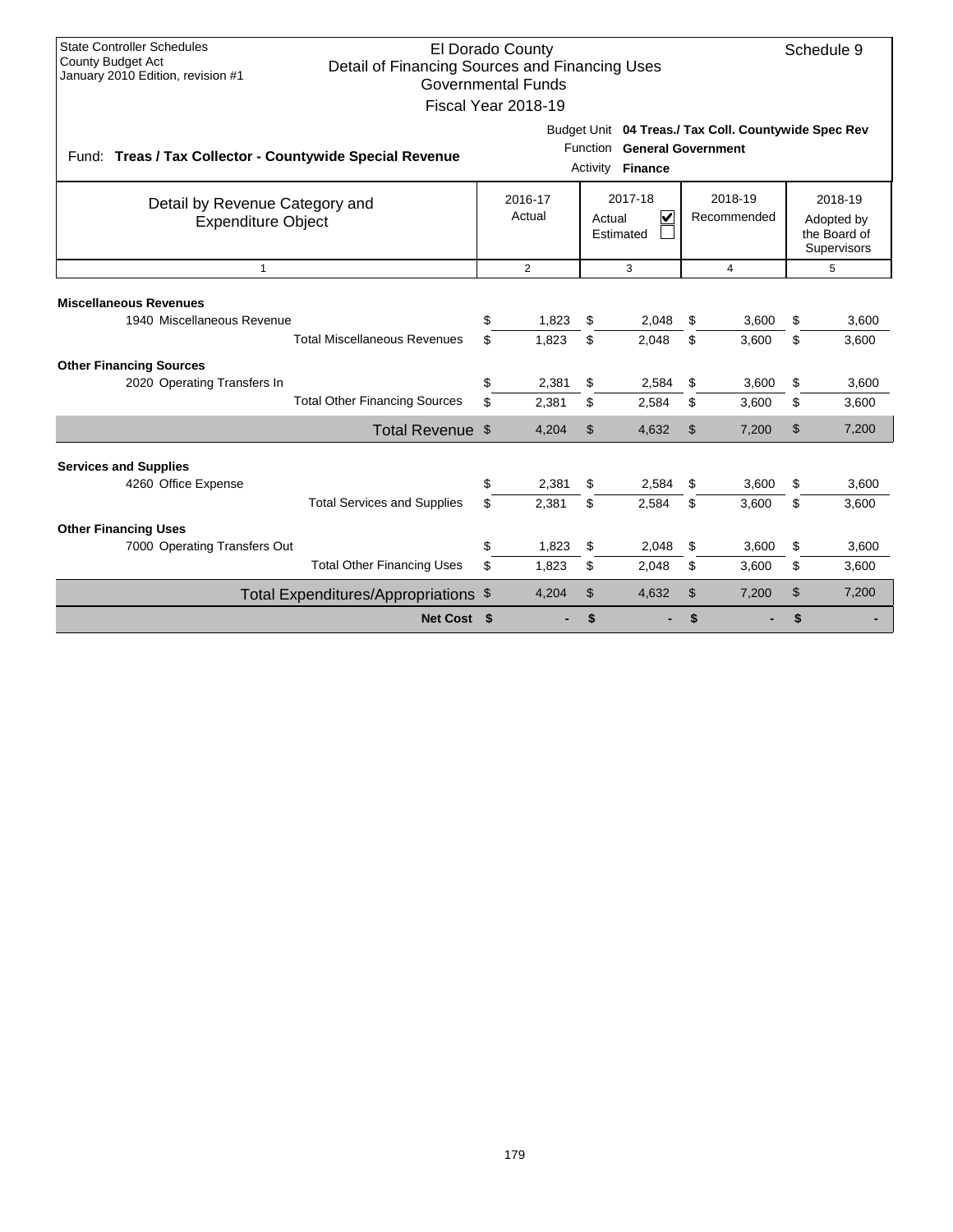| <b>State Controller Schedules</b><br>El Dorado County<br><b>County Budget Act</b><br>Detail of Financing Sources and Financing Uses<br>January 2010 Edition, revision #1<br><b>Governmental Funds</b><br>Fiscal Year 2018-19 |                                                                                                                                                         |    |                |    |            |    |                |    |                                                             |  |
|------------------------------------------------------------------------------------------------------------------------------------------------------------------------------------------------------------------------------|---------------------------------------------------------------------------------------------------------------------------------------------------------|----|----------------|----|------------|----|----------------|----|-------------------------------------------------------------|--|
|                                                                                                                                                                                                                              | Budget Unit 05 Assessor Countywide Spec Rev<br>Function General Government<br>Fund: Assessor - Countywide Special Revenue<br><b>Finance</b><br>Activity |    |                |    |            |    |                |    |                                                             |  |
| 2017-18<br>2018-19<br>2016-17<br>Detail by Revenue Category and<br>$\overline{\mathsf{v}}$<br>Actual<br>Recommended<br>Actual<br><b>Expenditure Object</b><br>Estimated                                                      |                                                                                                                                                         |    |                |    |            |    |                |    | 2018-19<br>Adopted by<br>the Board of<br><b>Supervisors</b> |  |
| $\mathbf{1}$                                                                                                                                                                                                                 |                                                                                                                                                         |    | $\overline{2}$ |    | 3          |    | $\overline{4}$ |    | 5                                                           |  |
| <b>Revenue from Use of Money and Property</b><br>0400 Interest                                                                                                                                                               |                                                                                                                                                         | \$ | 1,326          | \$ | 2,815      | \$ |                | \$ |                                                             |  |
|                                                                                                                                                                                                                              | Total Revenue from Use of Money and Property                                                                                                            | \$ | 1.326          | \$ | 2,815      | \$ |                | \$ |                                                             |  |
| <b>Charges for Services</b>                                                                                                                                                                                                  |                                                                                                                                                         |    |                |    |            |    |                |    |                                                             |  |
| 1740 Charges for Services                                                                                                                                                                                                    |                                                                                                                                                         | \$ | 16,194         | \$ | 26,536     | S  | 22,000         | \$ | 22,000                                                      |  |
|                                                                                                                                                                                                                              | <b>Total Charges for Services</b>                                                                                                                       | \$ | 16,194         | \$ | 26,536     | \$ | 22,000         | \$ | 22,000                                                      |  |
|                                                                                                                                                                                                                              | Total Revenue \$                                                                                                                                        |    | 17,520         | \$ | 29,351     | \$ | 22,000         | \$ | 22,000                                                      |  |
| <b>Other Financing Uses</b>                                                                                                                                                                                                  |                                                                                                                                                         |    |                |    |            |    |                |    |                                                             |  |
| 7000 Operating Transfers Out                                                                                                                                                                                                 |                                                                                                                                                         | \$ | 10,820         | \$ | 566,925    | \$ | 98,800         | \$ | 91,046                                                      |  |
|                                                                                                                                                                                                                              | <b>Total Other Financing Uses</b>                                                                                                                       | \$ | 10,820         | \$ | 566,925    | \$ | 98.800         | \$ | 91,046                                                      |  |
|                                                                                                                                                                                                                              | Total Expenditures/Appropriations \$                                                                                                                    |    | 10,820         | \$ | 566,925    | \$ | 98,800         | \$ | 91,046                                                      |  |
|                                                                                                                                                                                                                              | Net Cost \$                                                                                                                                             |    | 6.699          | \$ | (537, 574) | \$ | (76, 800)      | \$ | (69, 046)                                                   |  |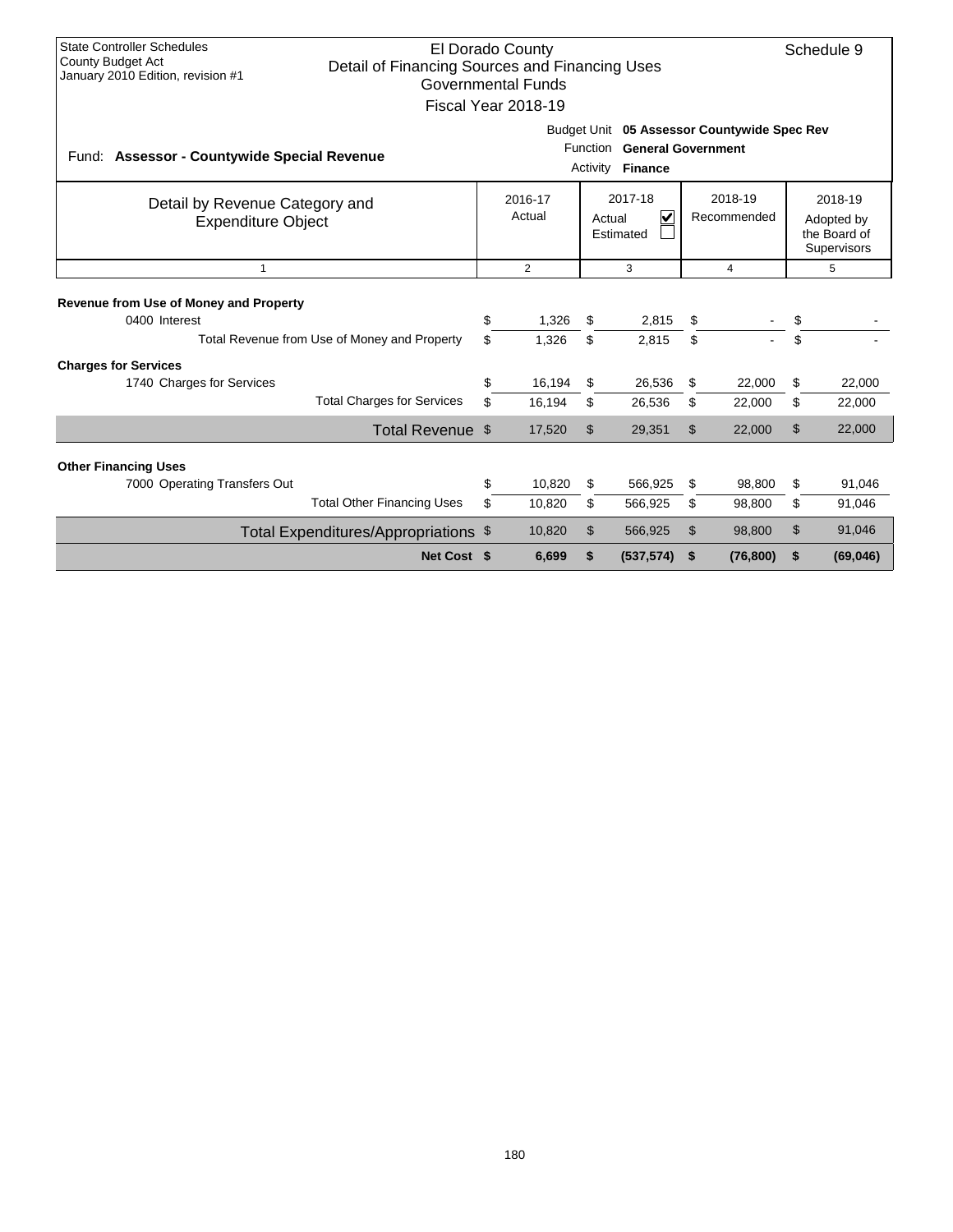| <b>State Controller Schedules</b><br><b>County Budget Act</b><br>Detail of Financing Sources and Financing Uses<br>January 2010 Edition, revision #1 | El Dorado County<br><b>Governmental Funds</b><br>Fiscal Year 2018-19 |        |                                      |                                                                                                | Schedule 9                                           |
|------------------------------------------------------------------------------------------------------------------------------------------------------|----------------------------------------------------------------------|--------|--------------------------------------|------------------------------------------------------------------------------------------------|------------------------------------------------------|
| Fund: Central Services - Countywide Special Revenue                                                                                                  |                                                                      |        | Function General Government          | Budget Unit 06 Central Services Countywide Spec Rev<br>Activity Legislative and Administrative |                                                      |
| Detail by Revenue Category and<br><b>Expenditure Object</b>                                                                                          | 2016-17<br>Actual                                                    | Actual | 2017-18<br>$\checkmark$<br>Estimated | 2018-19<br>Recommended                                                                         | 2018-19<br>Adopted by<br>the Board of<br>Supervisors |
| $\mathbf{1}$                                                                                                                                         | $\overline{2}$                                                       |        | 3                                    | $\overline{4}$                                                                                 | 5                                                    |
| <b>Licenses, Permits and Franchises</b>                                                                                                              |                                                                      |        |                                      |                                                                                                |                                                      |
| 0264 River Use Permit                                                                                                                                | \$<br>188,114                                                        | \$     | 187,575                              | \$<br>190,180                                                                                  | \$<br>190,180                                        |
| Total Licenses, Permits and Franchises                                                                                                               | \$<br>188.114                                                        | \$     | 187,575                              | \$<br>190,180                                                                                  | \$<br>190,180                                        |
| <b>Fines, Forfeitures and Penalties</b>                                                                                                              |                                                                      |        |                                      |                                                                                                |                                                      |
| 0322 Criminal Justice Construction                                                                                                                   | \$<br>174,821                                                        | \$     | 167,566                              | \$<br>175,000                                                                                  | \$<br>175,000                                        |
| 0323 Court Construction                                                                                                                              | 6,431                                                                |        | 3,609                                |                                                                                                |                                                      |
| <b>Total Fines. Forfeitures and Penalties</b>                                                                                                        | \$<br>181,252                                                        | \$     | 171,175                              | \$<br>175,000                                                                                  | \$<br>175,000                                        |
|                                                                                                                                                      |                                                                      |        |                                      |                                                                                                |                                                      |
| Revenue from Use of Money and Property                                                                                                               |                                                                      |        |                                      |                                                                                                |                                                      |
| 0400 Interest                                                                                                                                        | \$<br>39,117                                                         | \$     | 81,555                               | \$<br>10,000                                                                                   | \$<br>10,000                                         |
| Total Revenue from Use of Money and Property                                                                                                         | \$<br>39,117                                                         | \$     | 81,555                               | \$<br>10,000                                                                                   | \$<br>10,000                                         |
| Intergovernmental Revenue - State                                                                                                                    |                                                                      |        |                                      |                                                                                                |                                                      |
| 0897 State - Off Highway Motor Veh License                                                                                                           | \$<br>66,463                                                         | \$     | 65,901                               | \$<br>68,984                                                                                   | \$<br>68,984                                         |
| Total Intergovernmental Revenue - State                                                                                                              | \$<br>66,463                                                         | \$     | 65,901                               | \$<br>68,984                                                                                   | \$<br>68,984                                         |
| <b>Revenue Other Governmental Agencies</b>                                                                                                           |                                                                      |        |                                      |                                                                                                |                                                      |
| 1200 Other - Governmental Agencies                                                                                                                   | \$<br>706,223                                                        | \$     | 716,620                              | \$<br>720,000                                                                                  | \$<br>720,000                                        |
| Total Revenue Other Governmental Agencies                                                                                                            | \$<br>706,223                                                        | \$     | 716,620                              | \$<br>720,000                                                                                  | \$<br>720,000                                        |
| <b>Charges for Services</b>                                                                                                                          |                                                                      |        |                                      |                                                                                                |                                                      |
| 1405 Quimby Fee                                                                                                                                      | \$<br>14,994                                                         | \$     | 3,270                                | \$                                                                                             | \$                                                   |
| 1416 Public Safety Impact Fee                                                                                                                        | 11,395                                                               |        |                                      |                                                                                                |                                                      |
| 1501 Court Fee                                                                                                                                       | 10,530                                                               |        | 7,074                                |                                                                                                |                                                      |
| 1506 Dispute Resolution Fee                                                                                                                          | 26,001                                                               |        | 28,098                               |                                                                                                |                                                      |
| 1720 Park and Recreation Fees                                                                                                                        | 88.166                                                               |        | 75.713                               | 101.225                                                                                        | 101.225                                              |
| <b>Total Charges for Services</b>                                                                                                                    | \$<br>151,085                                                        | \$     | 114,155                              | \$<br>101,225                                                                                  | \$<br>101,225                                        |
|                                                                                                                                                      |                                                                      |        |                                      |                                                                                                |                                                      |
| <b>Miscellaneous Revenues</b>                                                                                                                        |                                                                      |        |                                      |                                                                                                |                                                      |
| 1940 Miscellaneous Revenue                                                                                                                           | \$<br>397,508                                                        | \$     | 22,017                               | \$                                                                                             | \$                                                   |
| <b>Total Miscellaneous Revenues</b>                                                                                                                  | \$<br>397,508                                                        | \$     | 22,017                               | \$                                                                                             | \$                                                   |
| <b>Other Financing Sources</b>                                                                                                                       |                                                                      |        |                                      |                                                                                                |                                                      |
| 2020 Operating Transfers In                                                                                                                          | \$<br>15,000                                                         | \$     | 15,000                               | \$<br>15,000                                                                                   | \$<br>15,000                                         |
| 2040 Long Term Debt Proceeds                                                                                                                         |                                                                      |        | 950,000                              |                                                                                                |                                                      |
| <b>Total Other Financing Sources</b>                                                                                                                 | \$<br>15,000                                                         | \$     | 965,000                              | \$<br>15,000                                                                                   | \$<br>15,000                                         |
| Total Revenue \$                                                                                                                                     | 1,744,762                                                            | \$     | 2,323,997                            | \$<br>1,280,389                                                                                | \$<br>1,280,389                                      |
|                                                                                                                                                      |                                                                      |        |                                      |                                                                                                |                                                      |
| <b>Services and Supplies</b><br>4300 Professional and Specialized Services<br>4501 Special Projects                                                  | \$<br>52,626                                                         | \$     | 140,864                              | \$<br>78,000<br>15,000                                                                         | \$<br>78,000<br>15,000                               |
| <b>Total Services and Supplies</b>                                                                                                                   | \$<br>52,626                                                         | \$     | 140,864                              |                                                                                                |                                                      |
|                                                                                                                                                      |                                                                      |        |                                      | \$<br>93,000                                                                                   | \$<br>93,000                                         |
| <b>Other Charges</b>                                                                                                                                 |                                                                      |        |                                      |                                                                                                |                                                      |
| 5240 Contribution To Non-county Governmental                                                                                                         | \$<br>107,729                                                        | \$     | 187,421                              | \$<br>109,831                                                                                  | \$<br>109,831                                        |
| <b>Total Other Charges</b>                                                                                                                           | \$<br>107,729                                                        | \$     | 187,421                              | \$<br>109,831                                                                                  | \$<br>109,831                                        |
| <b>Other Financing Uses</b>                                                                                                                          |                                                                      |        |                                      |                                                                                                |                                                      |
| 7000 Operating Transfers Out                                                                                                                         | \$<br>705,245                                                        | \$     | 2,047,811                            | \$<br>1,006,229                                                                                | \$<br>1,006,229                                      |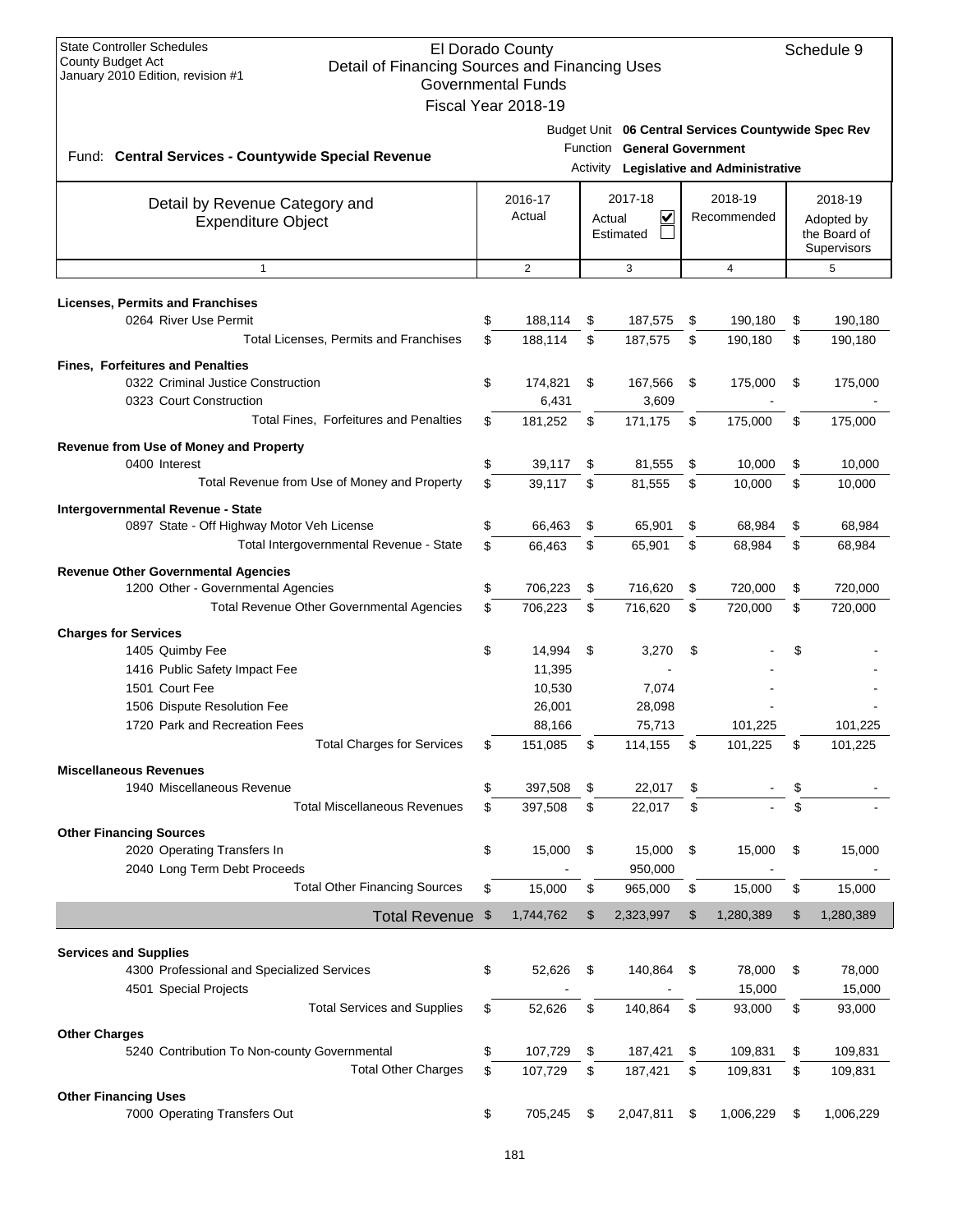| <b>State Controller Schedules</b><br><b>County Budget Act</b><br>January 2010 Edition, revision #1 | El Dorado County<br>Detail of Financing Sources and Financing Uses<br>Governmental Funds<br>Fiscal Year 2018-19 |                                                                                                                                                          |                   |                                                               |           |     |            |                                                      |             |  |
|----------------------------------------------------------------------------------------------------|-----------------------------------------------------------------------------------------------------------------|----------------------------------------------------------------------------------------------------------------------------------------------------------|-------------------|---------------------------------------------------------------|-----------|-----|------------|------------------------------------------------------|-------------|--|
|                                                                                                    | Fund: Central Services - Countywide Special Revenue                                                             | Budget Unit 06 Central Services Countywide Spec Rev<br><b>Function</b><br><b>General Government</b><br><b>Legislative and Administrative</b><br>Activity |                   |                                                               |           |     |            |                                                      |             |  |
|                                                                                                    | Detail by Revenue Category and<br><b>Expenditure Object</b>                                                     |                                                                                                                                                          | 2016-17<br>Actual | 2017-18<br>2018-19<br>V<br>Recommended<br>Actual<br>Estimated |           |     |            | 2018-19<br>Adopted by<br>the Board of<br>Supervisors |             |  |
|                                                                                                    |                                                                                                                 |                                                                                                                                                          | 2                 |                                                               | 3         |     | 4          |                                                      | 5           |  |
|                                                                                                    | <b>Total Other Financing Uses</b>                                                                               | \$                                                                                                                                                       | 705,245           | \$                                                            | 2,047,811 | \$  | 1,006,229  | \$                                                   | 1,006,229   |  |
| <b>Appropriations for Contingencies</b><br>7700 Contingency                                        |                                                                                                                 | S                                                                                                                                                        |                   | S                                                             |           | \$. | 413,985    | \$                                                   | 1,380,094   |  |
|                                                                                                    | <b>Total Appropriations for Contingencies</b>                                                                   | \$                                                                                                                                                       |                   | \$                                                            |           | \$  | 413,985    | \$                                                   | 1,380,094   |  |
|                                                                                                    | Total Expenditures/Appropriations \$                                                                            |                                                                                                                                                          | 865,599           | \$                                                            | 2,376,096 | \$  | 1,623,045  | \$                                                   | 2,589,154   |  |
|                                                                                                    | Net Cost \$                                                                                                     |                                                                                                                                                          | 879,163           | \$                                                            | (52,099)  |     | (342, 656) |                                                      | (1,308,765) |  |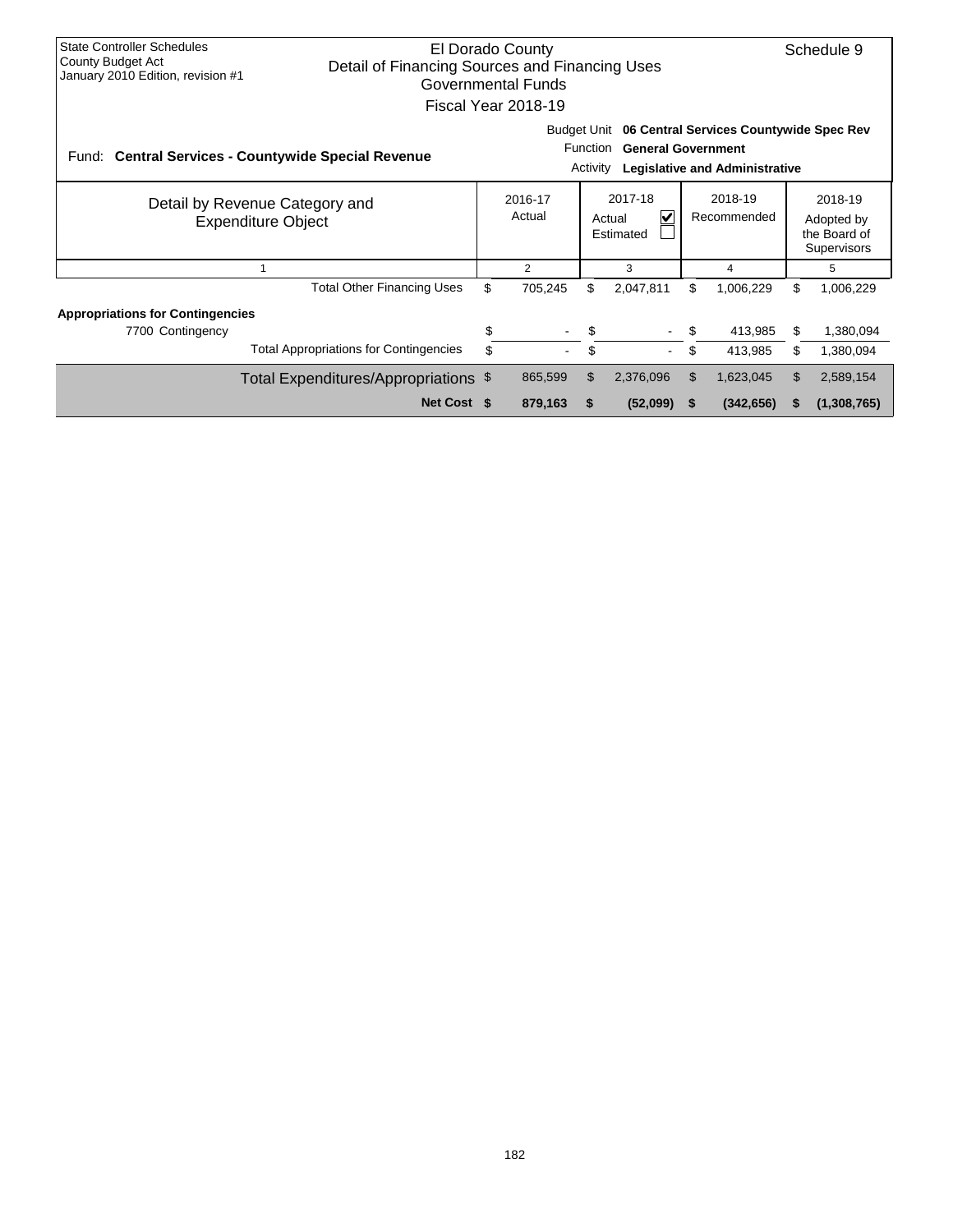| <b>State Controller Schedules</b><br><b>County Budget Act</b><br>Detail of Financing Sources and Financing Uses<br>January 2010 Edition, revision #1 |                                                                                                          | El Dorado County<br><b>Governmental Funds</b><br>Fiscal Year 2018-19 |                |                                                       |    |                                                      |                         | Schedule 9  |
|------------------------------------------------------------------------------------------------------------------------------------------------------|----------------------------------------------------------------------------------------------------------|----------------------------------------------------------------------|----------------|-------------------------------------------------------|----|------------------------------------------------------|-------------------------|-------------|
| Fund: Recorder - Countywide Special Revenue                                                                                                          |                                                                                                          |                                                                      | Activity       | Function Public Protection<br><b>Other Protection</b> |    | Budget Unit 18 Recorder Countywide Spec Rev          |                         |             |
| Detail by Revenue Category and<br><b>Expenditure Object</b>                                                                                          | 2017-18<br>2018-19<br>2016-17<br>Actual<br>$\overline{\mathbf{v}}$<br>Recommended<br>Actual<br>Estimated |                                                                      |                |                                                       |    | 2018-19<br>Adopted by<br>the Board of<br>Supervisors |                         |             |
| $\mathbf{1}$                                                                                                                                         |                                                                                                          | $\overline{2}$                                                       |                | 3                                                     |    | $\overline{4}$                                       |                         | 5           |
| <b>Licenses, Permits and Franchises</b><br>0262 Notary Confidential Marriage License                                                                 | \$                                                                                                       | 2,400                                                                | \$             | 1,800                                                 | \$ | 1,000                                                | \$                      | 1,000       |
| Total Licenses, Permits and Franchises                                                                                                               | \$                                                                                                       | 2,400                                                                | \$             | 1,800                                                 | \$ | 1,000                                                | \$                      | 1,000       |
| Revenue from Use of Money and Property                                                                                                               |                                                                                                          |                                                                      |                |                                                       |    |                                                      |                         |             |
| 0400 Interest                                                                                                                                        | \$                                                                                                       | 11,153                                                               | \$             | 23,159                                                | \$ |                                                      | \$                      |             |
| Total Revenue from Use of Money and Property                                                                                                         | \$                                                                                                       | 11.153                                                               | \$             | 23.159                                                | \$ |                                                      | $\overline{\mathbf{s}}$ |             |
| <b>Charges for Services</b>                                                                                                                          |                                                                                                          |                                                                      |                |                                                       |    |                                                      |                         |             |
| 1600 Recording Fees                                                                                                                                  | \$                                                                                                       | 128,438                                                              | \$             | 88,527                                                | \$ | 92,000                                               | \$                      | 92,000      |
| 1601 Computer Recording Fee                                                                                                                          |                                                                                                          | 303,096                                                              |                | 268,033                                               |    | 260,000                                              |                         | 260,000     |
| 1602 Micrographics                                                                                                                                   |                                                                                                          | 188,450                                                              |                | 168,145                                               |    | 180,000                                              |                         | 180,000     |
| 1603 Vital Health Statistic Fee                                                                                                                      |                                                                                                          | 25,569                                                               |                | 25,796                                                |    | 20,000                                               |                         | 20,000      |
| <b>Total Charges for Services</b>                                                                                                                    | \$                                                                                                       | 645,553                                                              | \$             | 550,501                                               | \$ | 552,000                                              | \$                      | 552,000     |
| Total Revenue \$                                                                                                                                     |                                                                                                          | 659,106                                                              | $\mathfrak{L}$ | 575,460                                               | \$ | 553,000                                              | \$                      | 553,000     |
|                                                                                                                                                      |                                                                                                          |                                                                      |                |                                                       |    |                                                      |                         |             |
| <b>Other Financing Uses</b><br>7000 Operating Transfers Out                                                                                          | \$                                                                                                       | 451,160                                                              | \$             | 499,764                                               | \$ | 736,975                                              | \$                      | 736,975     |
| <b>Total Other Financing Uses</b>                                                                                                                    | \$                                                                                                       | 451,160                                                              | \$             | 499,764                                               | \$ | 736,975                                              | \$                      | 736,975     |
|                                                                                                                                                      |                                                                                                          |                                                                      |                |                                                       |    |                                                      |                         |             |
| <b>Appropriations for Contingencies</b>                                                                                                              |                                                                                                          |                                                                      |                |                                                       |    |                                                      |                         |             |
| 7700 Contingency                                                                                                                                     | \$                                                                                                       |                                                                      | \$             |                                                       |    | 1,350,010                                            | \$                      | 1,555,707   |
| <b>Total Appropriations for Contingencies</b>                                                                                                        | \$                                                                                                       |                                                                      | \$             | $\blacksquare$                                        | \$ | 1,350,010                                            | \$                      | 1,555,707   |
| Total Expenditures/Appropriations \$                                                                                                                 |                                                                                                          | 451,160                                                              | $\mathsf{\$}$  | 499,764                                               | \$ | 2,086,985                                            | \$                      | 2,292,682   |
| Net Cost \$                                                                                                                                          |                                                                                                          | 207,946                                                              | \$             | 75,696                                                | \$ | (1,533,985)                                          | \$                      | (1,739,682) |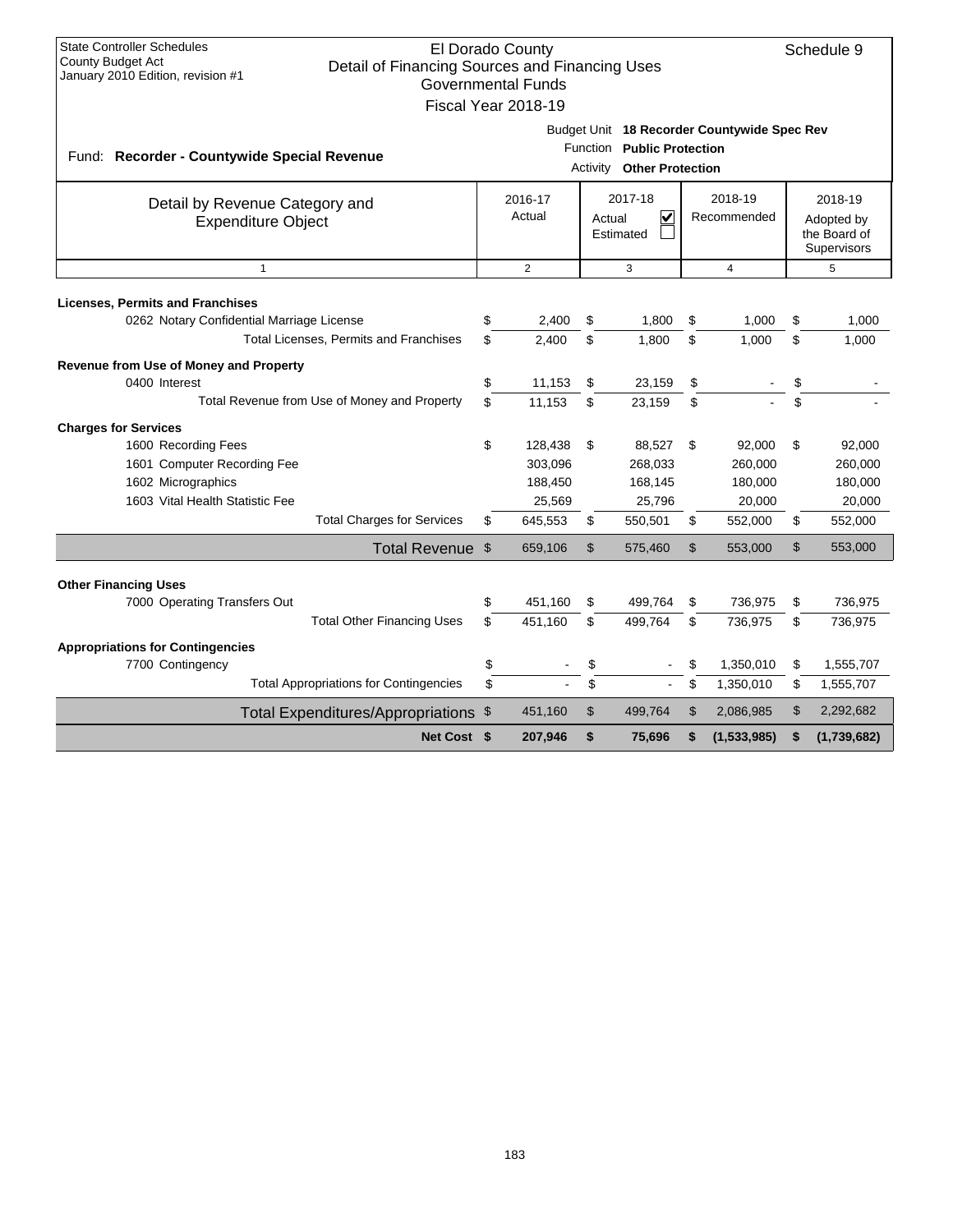| <b>State Controller Schedules</b><br><b>County Budget Act</b><br>Detail of Financing Sources and Financing Uses<br>January 2010 Edition, revision #1          |          | El Dorado County<br><b>Governmental Funds</b><br>Fiscal Year 2018-19 |          |                                                 |          |                                                      |          | Schedule 9                                           |
|---------------------------------------------------------------------------------------------------------------------------------------------------------------|----------|----------------------------------------------------------------------|----------|-------------------------------------------------|----------|------------------------------------------------------|----------|------------------------------------------------------|
| Fund: District Attorney - Countywide Special Revenue                                                                                                          |          |                                                                      |          | Function Public Protection<br>Activity Judicial |          | Budget Unit 22 District Attorney Countywide Spec Rev |          |                                                      |
| Detail by Revenue Category and<br><b>Expenditure Object</b>                                                                                                   |          | 2016-17<br>Actual                                                    |          | 2017-18<br>V<br>Actual<br>Estimated             |          | 2018-19<br>Recommended                               |          | 2018-19<br>Adopted by<br>the Board of<br>Supervisors |
| $\mathbf{1}$                                                                                                                                                  |          | 2                                                                    |          | 3                                               |          | $\overline{4}$                                       |          | 5                                                    |
| <b>Fines, Forfeitures and Penalties</b><br>0343 Consumer Fraud<br>0347 Asset Forfeiture - Federal<br>Total Fines, Forfeitures and Penalties                   | \$<br>\$ | 10,375<br>87,324<br>97,699                                           | \$<br>\$ | 2,417<br>2.417                                  | \$<br>\$ | 16,680<br>16,680                                     | \$<br>\$ | 16,680<br>16,680                                     |
| Revenue from Use of Money and Property<br>0400 Interest<br>Total Revenue from Use of Money and Property                                                       | \$<br>\$ | 5,244<br>5,244                                                       | \$<br>\$ | 24,016<br>24,016                                | \$<br>\$ | 1,000<br>1,000                                       | \$<br>\$ | 1,000<br>1,000                                       |
| Intergovernmental Revenue - State<br>0885 State - Auto Insurance Fraud<br>0886 State - Workers' Compensation Fraud<br>Total Intergovernmental Revenue - State | \$<br>\$ | 318,132<br>211,319<br>529,451                                        | \$<br>\$ | 154,291<br>400,692<br>554,983                   | \$<br>\$ | 237,400<br>322,416<br>559,816                        | \$<br>\$ | 237,400<br>322,416<br>559,816                        |
| <b>Charges for Services</b><br>1600 Recording Fees<br><b>Total Charges for Services</b>                                                                       | \$<br>\$ | 137,967<br>137,967                                                   | \$<br>\$ | 118,414<br>118,414                              | \$<br>\$ | 68,225<br>68,225                                     | \$<br>\$ | 68,225<br>68,225                                     |
| <b>Residual Equity Transfers</b><br>2100 Residual Equity Transfers In<br><b>Total Residual Equity Transfers</b>                                               | \$<br>\$ | 49,098<br>49,098                                                     | \$<br>\$ |                                                 | \$<br>\$ |                                                      | \$<br>\$ |                                                      |
| Total Revenue \$                                                                                                                                              |          | 819,460                                                              | \$       | 699,830                                         | \$       | 645,721                                              | \$       | 645,721                                              |
| <b>Other Charges</b><br>5240 Contribution To Non-county Governmental<br><b>Total Other Charges</b>                                                            | \$       |                                                                      | \$<br>\$ | 4,528<br>4,528                                  | \$<br>\$ |                                                      |          |                                                      |
| <b>Other Financing Uses</b><br>7000 Operating Transfers Out<br><b>Total Other Financing Uses</b>                                                              | \$<br>\$ | 624,122<br>624,122                                                   | \$<br>\$ | 648,620<br>648,620                              | \$<br>\$ | 645,721<br>645,721                                   | \$<br>\$ | 645,721<br>645,721                                   |
| Total Expenditures/Appropriations \$                                                                                                                          |          | 624,122                                                              | \$       | 653,148                                         | \$       | 645,721                                              | \$       | 645,721                                              |
| Net Cost \$                                                                                                                                                   |          | 195,338                                                              | \$       | 46,682                                          | \$       | -                                                    | \$       |                                                      |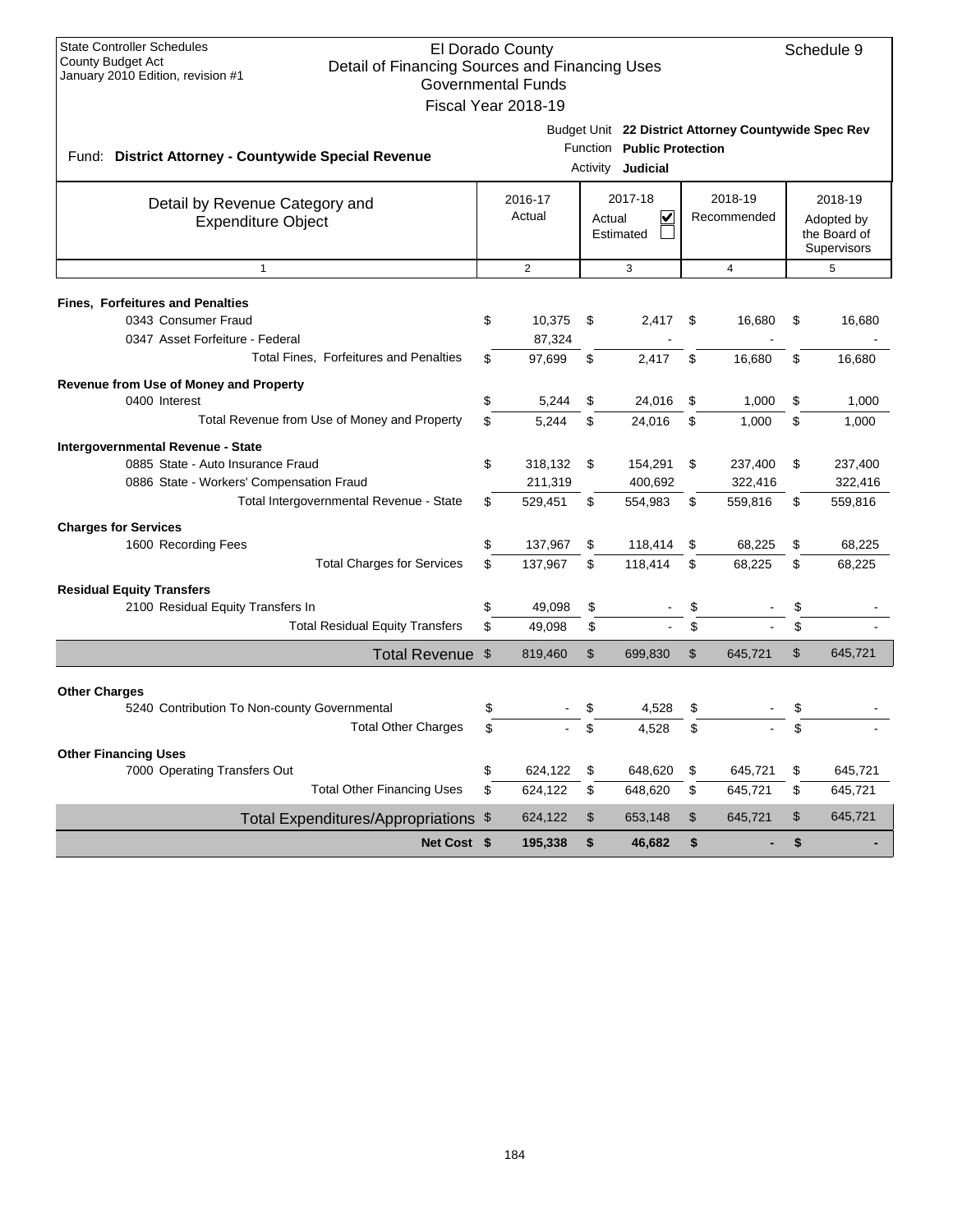| <b>State Controller Schedules</b><br><b>County Budget Act</b><br>Detail of Financing Sources and Financing Uses<br>January 2010 Edition, revision #1 |                                                                                                | El Dorado County<br><b>Governmental Funds</b><br>Fiscal Year 2018-19 |                                     |                        | Schedule 9 |                                                      |  |  |  |  |
|------------------------------------------------------------------------------------------------------------------------------------------------------|------------------------------------------------------------------------------------------------|----------------------------------------------------------------------|-------------------------------------|------------------------|------------|------------------------------------------------------|--|--|--|--|
| Fund: County Local Revenue Fund                                                                                                                      | Budget Unit 22 County Local Revenue Fund<br>Function Public Protection<br>Judicial<br>Activity |                                                                      |                                     |                        |            |                                                      |  |  |  |  |
| Detail by Revenue Category and<br><b>Expenditure Object</b>                                                                                          |                                                                                                | 2016-17<br>Actual                                                    | 2017-18<br>V<br>Actual<br>Estimated | 2018-19<br>Recommended |            | 2018-19<br>Adopted by<br>the Board of<br>Supervisors |  |  |  |  |
| $\overline{1}$                                                                                                                                       |                                                                                                | $\overline{2}$                                                       | 3                                   | 4                      |            | 5                                                    |  |  |  |  |
| Intergovernmental Revenue - State                                                                                                                    |                                                                                                |                                                                      |                                     |                        |            |                                                      |  |  |  |  |
| 0880 State - Other                                                                                                                                   | \$                                                                                             | 128,299                                                              | \$                                  | \$                     | \$         |                                                      |  |  |  |  |
| Total Intergovernmental Revenue - State                                                                                                              | \$.                                                                                            | 128,299                                                              | \$<br>$\blacksquare$                | \$                     | \$         |                                                      |  |  |  |  |
| Total Revenue \$                                                                                                                                     |                                                                                                | 128,299                                                              | \$                                  | \$                     | \$         |                                                      |  |  |  |  |
| <b>Other Financing Uses</b>                                                                                                                          |                                                                                                |                                                                      |                                     |                        |            |                                                      |  |  |  |  |
| 7000 Operating Transfers Out                                                                                                                         | \$                                                                                             | 25,483                                                               | \$                                  | \$                     | \$         |                                                      |  |  |  |  |
| <b>Total Other Financing Uses</b>                                                                                                                    | \$                                                                                             | 25,483                                                               | \$<br>$\blacksquare$                | \$                     | \$         |                                                      |  |  |  |  |
| Total Expenditures/Appropriations \$                                                                                                                 |                                                                                                | 25,483                                                               | \$                                  | \$                     |            |                                                      |  |  |  |  |
| Net Cost \$                                                                                                                                          |                                                                                                | 102,817                                                              | \$                                  | \$                     |            |                                                      |  |  |  |  |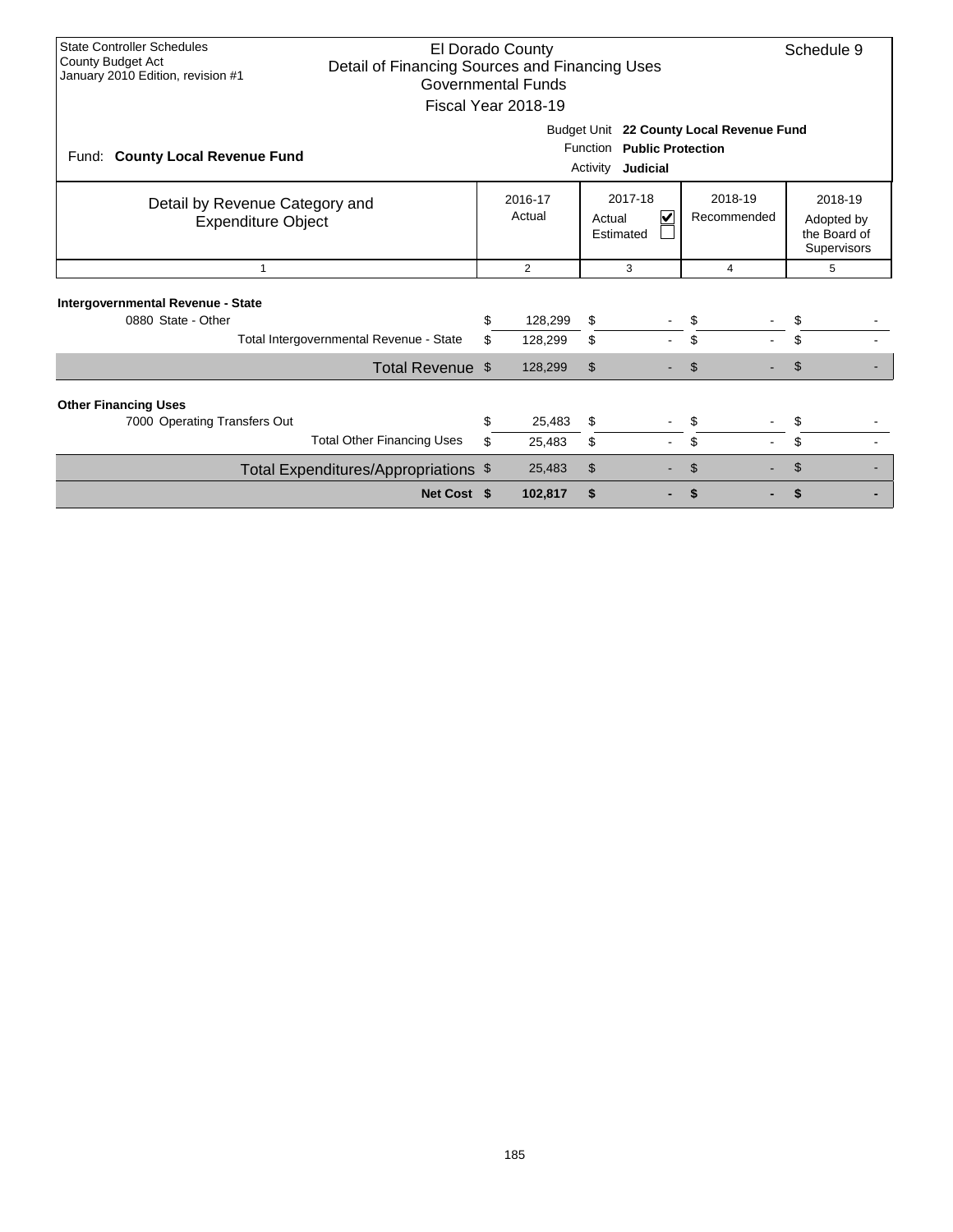| <b>State Controller Schedules</b><br>El Dorado County<br>Schedule 9<br>County Budget Act<br>Detail of Financing Sources and Financing Uses<br>January 2010 Edition, revision #1<br><b>Governmental Funds</b><br>Fiscal Year 2018-19 |          |                   |                |                                                                                             |          |                        |          |                                                      |  |  |  |
|-------------------------------------------------------------------------------------------------------------------------------------------------------------------------------------------------------------------------------------|----------|-------------------|----------------|---------------------------------------------------------------------------------------------|----------|------------------------|----------|------------------------------------------------------|--|--|--|
| Fund: SLESF - Countywide Special Revenue                                                                                                                                                                                            |          |                   |                | Budget Unit 22 SLESF Countywide Spec Rev<br>Function Public Protection<br>Activity Judicial |          |                        |          |                                                      |  |  |  |
| Detail by Revenue Category and<br><b>Expenditure Object</b>                                                                                                                                                                         |          | 2016-17<br>Actual |                | 2017-18<br>$\overline{\mathsf{v}}$<br>Actual<br>Estimated                                   |          | 2018-19<br>Recommended |          | 2018-19<br>Adopted by<br>the Board of<br>Supervisors |  |  |  |
| $\overline{1}$                                                                                                                                                                                                                      |          | $\overline{2}$    | $\overline{4}$ |                                                                                             | 5        |                        |          |                                                      |  |  |  |
| <b>Revenue from Use of Money and Property</b><br>0400 Interest<br>Total Revenue from Use of Money and Property                                                                                                                      | \$<br>\$ | 903<br>903        | \$<br>\$       | 2,558<br>2,558                                                                              | \$<br>\$ |                        | \$<br>\$ |                                                      |  |  |  |
| Intergovernmental Revenue - State<br>0884 State - Suppl Law Enforce Serv (SLESF)<br>Total Intergovernmental Revenue - State                                                                                                         | \$<br>\$ | 67,804<br>67,804  | \$<br>\$       | 60,519<br>60,519                                                                            | S<br>\$  |                        | \$<br>\$ |                                                      |  |  |  |
| Total Revenue \$                                                                                                                                                                                                                    |          | 68,707            | \$             | 63,077                                                                                      | \$       |                        | \$       |                                                      |  |  |  |
| <b>Other Financing Uses</b><br>7000 Operating Transfers Out<br><b>Total Other Financing Uses</b>                                                                                                                                    | \$       |                   | \$             | 22,012<br>22,012                                                                            | \$<br>\$ |                        | \$<br>\$ |                                                      |  |  |  |
| Total Expenditures/Appropriations \$                                                                                                                                                                                                |          |                   | \$             | 22,012                                                                                      | \$       |                        | \$       |                                                      |  |  |  |
| Net Cost \$                                                                                                                                                                                                                         |          | 68.707            | \$             | 41.066                                                                                      | \$       |                        |          |                                                      |  |  |  |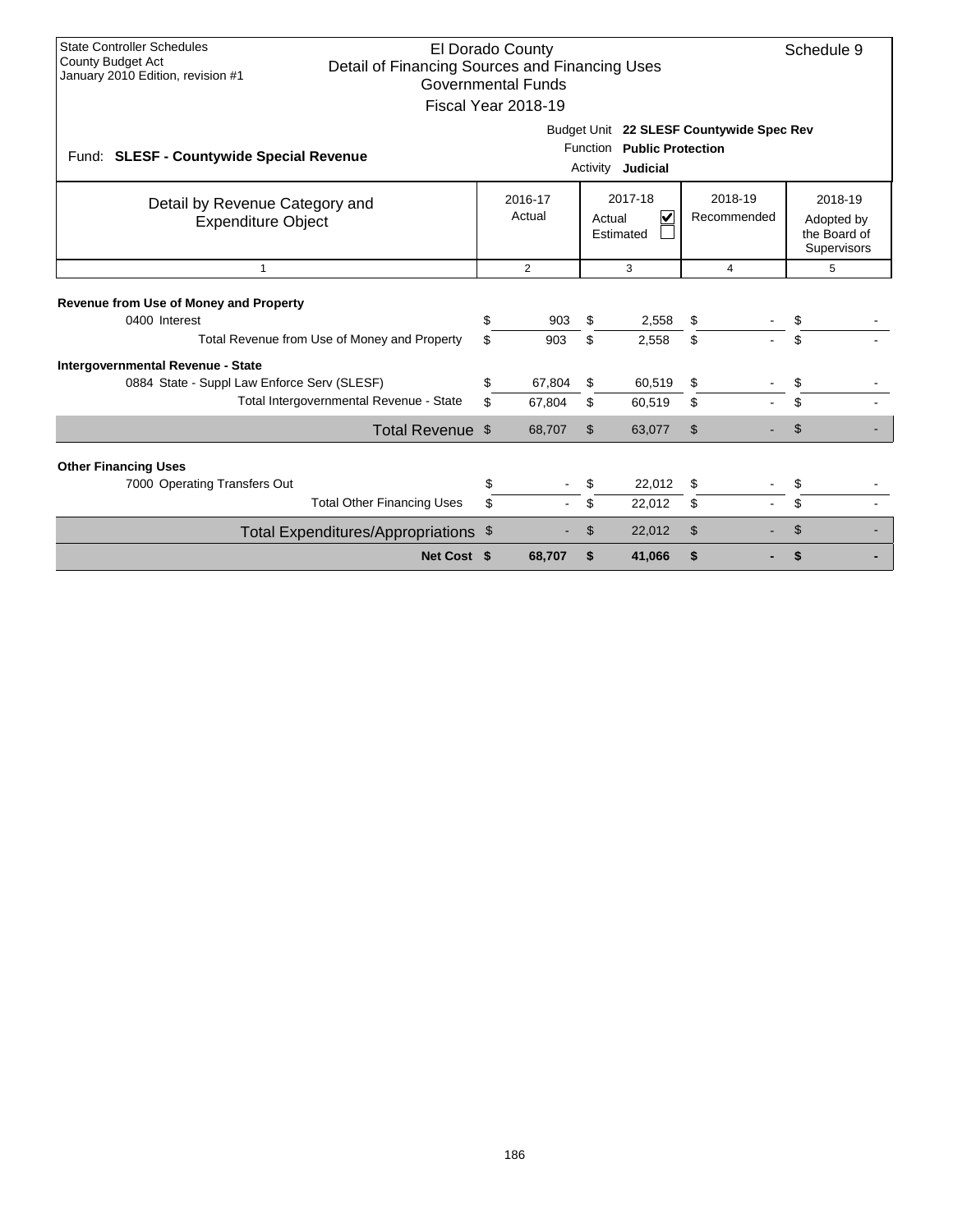| <b>State Controller Schedules</b><br>El Dorado County<br><b>County Budget Act</b><br>Detail of Financing Sources and Financing Uses<br>January 2010 Edition, revision #1<br><b>Governmental Funds</b><br>Fiscal Year 2018-19 |          |                                         |                |                                        |            |                                                                                    |                                                                                                       |                        |  |
|------------------------------------------------------------------------------------------------------------------------------------------------------------------------------------------------------------------------------|----------|-----------------------------------------|----------------|----------------------------------------|------------|------------------------------------------------------------------------------------|-------------------------------------------------------------------------------------------------------|------------------------|--|
| Fund: Sheriff - Countywide Special Revenue                                                                                                                                                                                   |          |                                         |                | Function Public Protection             |            | Budget Unit 24 Sheriff Countywide Spec Rev<br>Activity Police Protection/Detention |                                                                                                       |                        |  |
| Detail by Revenue Category and<br><b>Expenditure Object</b>                                                                                                                                                                  |          | 2016-17<br>Actual                       |                | 2017-18<br>✓<br>Actual<br>Estimated    |            | 2018-19<br>Recommended                                                             | 2018-19<br>Adopted by<br>the Board of<br>Supervisors<br>5<br>\$<br>49,312<br>\$<br>49,312<br>\$<br>\$ |                        |  |
| $\mathbf{1}$                                                                                                                                                                                                                 |          | $\overline{2}$                          |                | 3                                      |            | $\overline{4}$                                                                     |                                                                                                       |                        |  |
| <b>Fines, Forfeitures and Penalties</b><br>0320 Other Court Fines<br>0346 Asset Forfeiture - State<br>0347 Asset Forfeiture - Federal<br>Total Fines, Forfeitures and Penalties                                              | \$<br>\$ | 92,683<br>158,660<br>235,783<br>487,126 | \$<br>\$       | 58,439<br>171,943<br>25,920<br>256,302 | - \$<br>\$ | 30,000<br>30,000                                                                   |                                                                                                       |                        |  |
| Revenue from Use of Money and Property<br>0400 Interest<br>Total Revenue from Use of Money and Property                                                                                                                      | \$<br>\$ | 31,789<br>31,789                        | \$<br>\$       | 72,385<br>72,385                       | \$<br>\$   |                                                                                    |                                                                                                       |                        |  |
| Intergovernmental Revenue - State<br>0880 State - Other<br>Total Intergovernmental Revenue - State                                                                                                                           | \$<br>\$ | 775,827<br>775,827                      | \$<br>\$       | 944,416<br>944,416                     | \$<br>\$   | 121,100<br>121,100                                                                 | \$<br>\$                                                                                              | 150,618<br>150,618     |  |
| <b>Charges for Services</b><br>1490 Civil Process Services<br>1680 Institutional Care and Services<br><b>Total Charges for Services</b>                                                                                      | \$<br>\$ | 35,838<br>121,150<br>156,988            | \$<br>\$       | 28,095<br>26,544<br>54,639             | \$<br>\$   |                                                                                    | \$<br>\$                                                                                              |                        |  |
| Total Revenue \$                                                                                                                                                                                                             |          | 1,451,729                               | $\mathfrak{S}$ | 1,327,743                              | \$         | 151,100                                                                            | \$                                                                                                    | 199,930                |  |
| <b>Other Financing Uses</b><br>7000 Operating Transfers Out<br><b>Total Other Financing Uses</b>                                                                                                                             | \$<br>\$ | 417,643<br>417,643                      | \$<br>\$       | 518,282<br>518,282                     | \$<br>\$   | 1,990,076<br>1,990,076                                                             | \$<br>\$                                                                                              | 2,063,580<br>2,063,580 |  |
| <b>Residual Equity Transfers</b><br>7100 Residual Equity Transfers Out<br><b>Total Residual Equity Transfers</b>                                                                                                             | \$       | 49,098<br>49,098                        | \$             |                                        | \$         |                                                                                    | ፍ<br>\$                                                                                               |                        |  |
| <b>Appropriations for Contingencies</b><br>7700 Contingency<br><b>Total Appropriations for Contingencies</b>                                                                                                                 | \$<br>\$ |                                         | \$<br>\$       |                                        | \$<br>\$   |                                                                                    | \$<br>\$                                                                                              | 3,403,825<br>3,403,825 |  |
| Total Expenditures/Appropriations \$                                                                                                                                                                                         |          | 466,741                                 | \$             | 518,282                                | \$         | 1,990,076                                                                          | \$                                                                                                    | 5,467,405              |  |
| Net Cost \$                                                                                                                                                                                                                  |          | 984,988                                 | \$             | 809,461                                | \$         | (1,838,976)                                                                        | \$                                                                                                    | (5, 267, 475)          |  |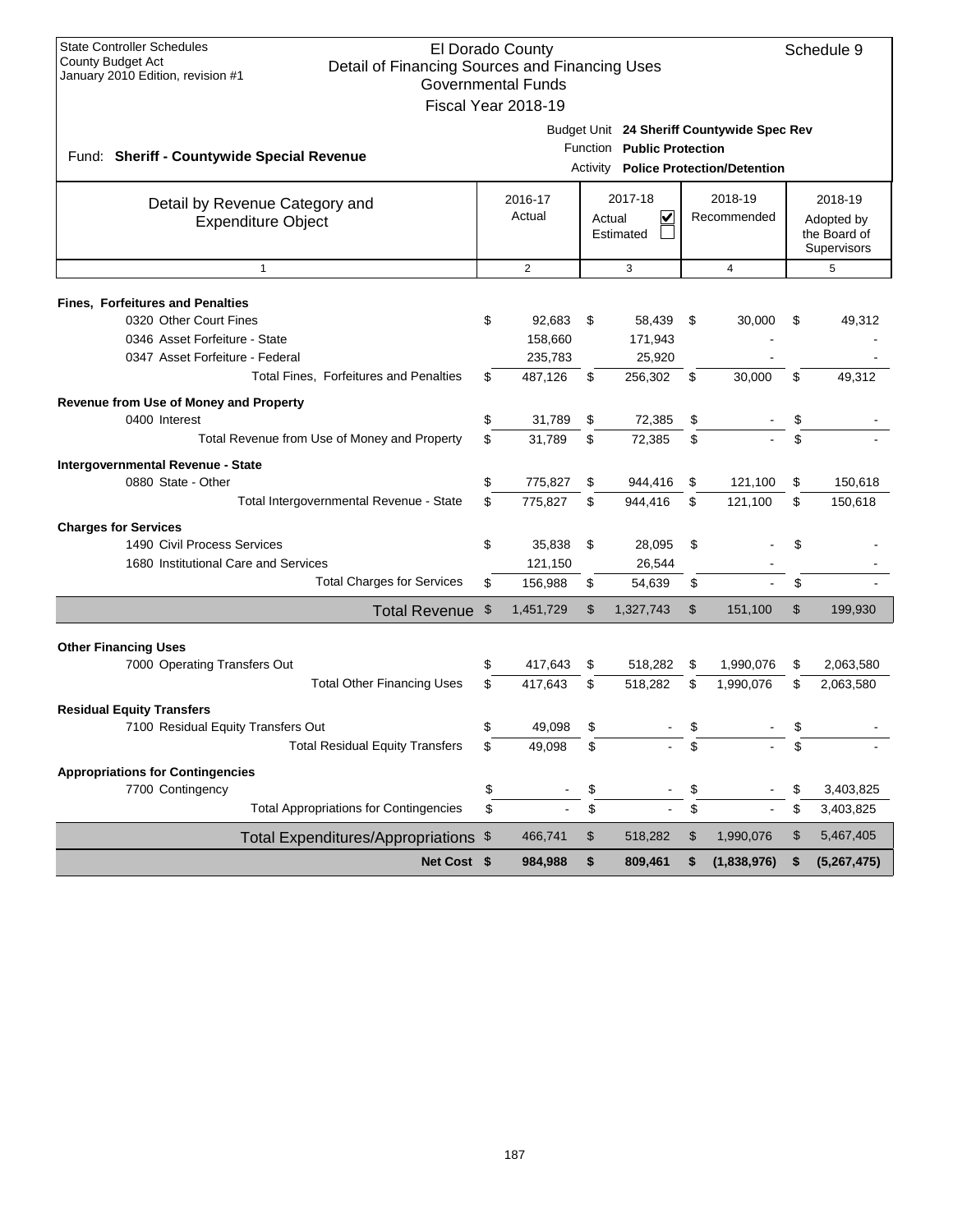| <b>State Controller Schedules</b><br>El Dorado County<br>Schedule 9<br>County Budget Act<br>Detail of Financing Sources and Financing Uses<br>January 2010 Edition, revision #1<br><b>Governmental Funds</b><br>Fiscal Year 2018-19 |                                                                                                                                    |          |                        |                                                |  |                        |  |                                                             |  |  |  |
|-------------------------------------------------------------------------------------------------------------------------------------------------------------------------------------------------------------------------------------|------------------------------------------------------------------------------------------------------------------------------------|----------|------------------------|------------------------------------------------|--|------------------------|--|-------------------------------------------------------------|--|--|--|
| Fund: County Local Revenue Fund                                                                                                                                                                                                     | Budget Unit 24 County Local Revenue Fund<br>Function<br><b>Public Protection</b><br><b>Police Protection/Detention</b><br>Activity |          |                        |                                                |  |                        |  |                                                             |  |  |  |
| Detail by Revenue Category and<br><b>Expenditure Object</b>                                                                                                                                                                         |                                                                                                                                    |          | 2016-17<br>Actual      | 2017-18<br>$\checkmark$<br>Actual<br>Estimated |  | 2018-19<br>Recommended |  | 2018-19<br>Adopted by<br>the Board of<br><b>Supervisors</b> |  |  |  |
| $\mathbf{1}$                                                                                                                                                                                                                        |                                                                                                                                    |          | $\overline{2}$         | 3                                              |  | $\overline{4}$         |  | 5                                                           |  |  |  |
| Intergovernmental Revenue - State<br>0880 State - Other                                                                                                                                                                             | Total Intergovernmental Revenue - State                                                                                            | \$<br>\$ | 2,438,544<br>2,438,544 | \$<br>\$                                       |  | \$                     |  | \$<br>\$                                                    |  |  |  |
|                                                                                                                                                                                                                                     | Total Revenue \$                                                                                                                   |          | 2,438,544              | \$                                             |  | \$                     |  | \$                                                          |  |  |  |
| <b>Other Financing Uses</b><br>7000 Operating Transfers Out                                                                                                                                                                         | <b>Total Other Financing Uses</b>                                                                                                  | \$<br>\$ | 3,074,957<br>3,074,957 | \$<br>\$                                       |  | \$                     |  | \$<br>\$                                                    |  |  |  |
|                                                                                                                                                                                                                                     | Total Expenditures/Appropriations \$                                                                                               |          | 3,074,957              | \$                                             |  |                        |  | \$                                                          |  |  |  |
|                                                                                                                                                                                                                                     | Net Cost \$                                                                                                                        |          | (636, 412)             | \$                                             |  |                        |  |                                                             |  |  |  |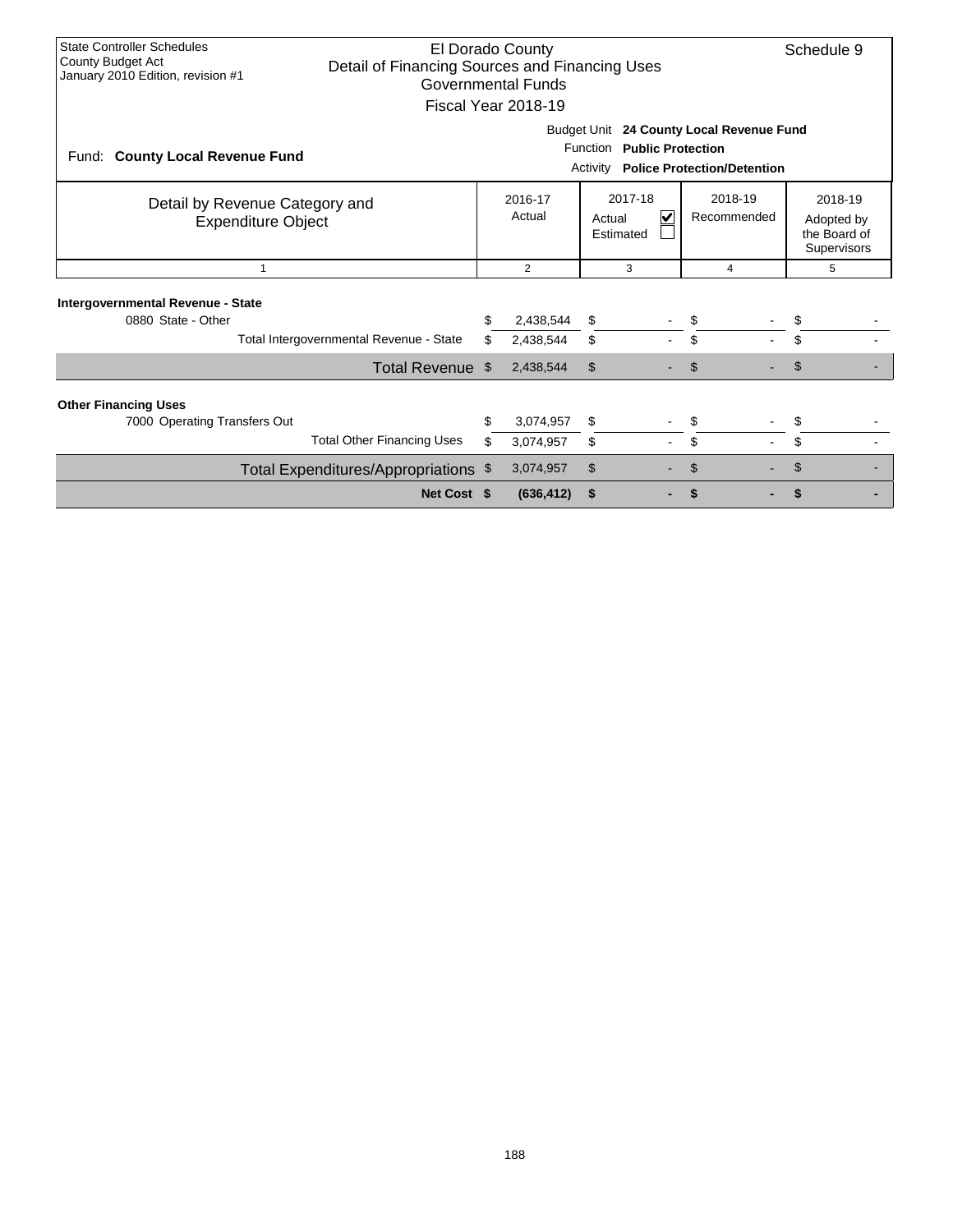| <b>State Controller Schedules</b><br>El Dorado County<br>Schedule 9<br>County Budget Act<br>Detail of Financing Sources and Financing Uses<br>January 2010 Edition, revision #1<br><b>Governmental Funds</b><br>Fiscal Year 2018-19 |                                                                                                                          |                    |                |                    |          |           |                |                                                      |  |  |  |
|-------------------------------------------------------------------------------------------------------------------------------------------------------------------------------------------------------------------------------------|--------------------------------------------------------------------------------------------------------------------------|--------------------|----------------|--------------------|----------|-----------|----------------|------------------------------------------------------|--|--|--|
| Fund: SLESF - Countywide Special Revenue                                                                                                                                                                                            | Budget Unit 24 SLESF Countywide Spec Rev<br>Function Public Protection<br><b>Police Protection/Detention</b><br>Activity |                    |                |                    |          |           |                |                                                      |  |  |  |
| Detail by Revenue Category and<br><b>Expenditure Object</b>                                                                                                                                                                         | 2017-18<br>2018-19<br>2016-17<br>Actual<br>$\overline{\mathbf{v}}$<br>Recommended<br>Actual<br>Estimated                 |                    |                |                    |          |           |                | 2018-19<br>Adopted by<br>the Board of<br>Supervisors |  |  |  |
| $\mathbf{1}$                                                                                                                                                                                                                        | $\overline{2}$<br>5<br>3<br>4                                                                                            |                    |                |                    |          |           |                |                                                      |  |  |  |
| <b>Revenue from Use of Money and Property</b><br>0400 Interest                                                                                                                                                                      | \$<br>\$                                                                                                                 | 3,338              | \$<br>\$       | 10,227             | \$       |           | \$<br>\$       |                                                      |  |  |  |
| Total Revenue from Use of Money and Property                                                                                                                                                                                        |                                                                                                                          | 3.338              |                | 10,227             | \$       |           |                |                                                      |  |  |  |
| Intergovernmental Revenue - State<br>0884 State - Suppl Law Enforce Serv (SLESF)<br>Total Intergovernmental Revenue - State                                                                                                         | \$<br>\$                                                                                                                 | 354,165<br>354,165 | \$<br>\$       | 284,188<br>284,188 | \$<br>\$ |           | \$<br>\$       |                                                      |  |  |  |
| Total Revenue \$                                                                                                                                                                                                                    |                                                                                                                          | 357,503            | $\mathfrak{L}$ | 294,416            | \$       |           | $\mathfrak{S}$ |                                                      |  |  |  |
|                                                                                                                                                                                                                                     |                                                                                                                          |                    |                |                    |          |           |                |                                                      |  |  |  |
| <b>Other Financing Uses</b><br>7000 Operating Transfers Out                                                                                                                                                                         | \$                                                                                                                       |                    | \$             | 125,396            | S        | 112,000   | \$             | 172,000                                              |  |  |  |
| <b>Total Other Financing Uses</b>                                                                                                                                                                                                   | \$                                                                                                                       |                    | \$             | 125,396            | \$       | 112,000   | \$             | 172,000                                              |  |  |  |
| <b>Appropriations for Contingencies</b>                                                                                                                                                                                             |                                                                                                                          |                    |                |                    |          |           |                |                                                      |  |  |  |
| 7700 Contingency                                                                                                                                                                                                                    | \$                                                                                                                       |                    |                |                    |          |           | \$             | 706,231                                              |  |  |  |
| <b>Total Appropriations for Contingencies</b>                                                                                                                                                                                       | \$                                                                                                                       |                    | \$             |                    | \$       |           | \$             | 706,231                                              |  |  |  |
| Total Expenditures/Appropriations \$                                                                                                                                                                                                |                                                                                                                          |                    | \$             | 125,396            | \$       | 112,000   | \$             | 878,231                                              |  |  |  |
| Net Cost \$                                                                                                                                                                                                                         |                                                                                                                          | 357,503            | \$             | 169,020            | \$       | (112,000) | \$             | (878, 231)                                           |  |  |  |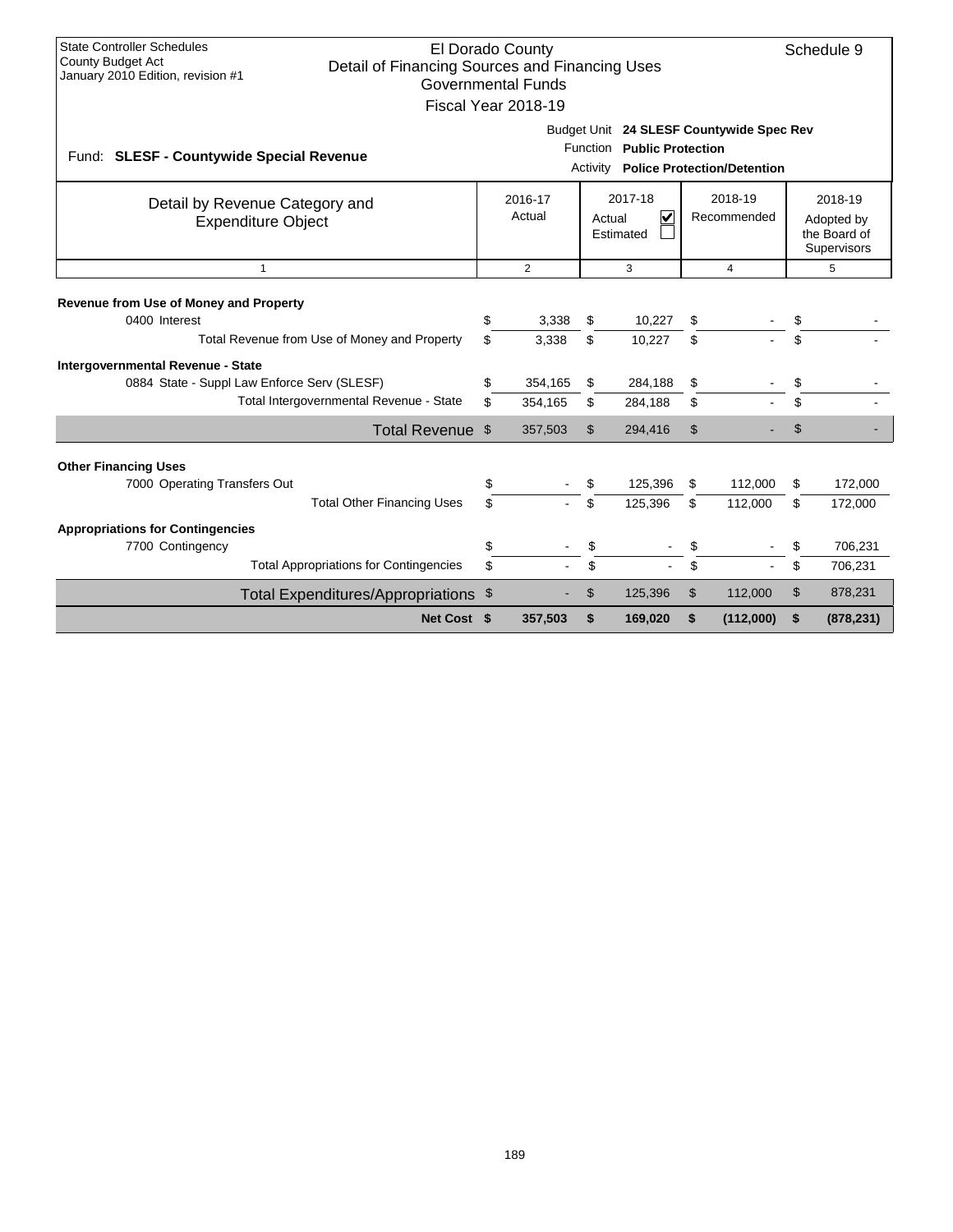| <b>State Controller Schedules</b><br>El Dorado County<br>Schedule 9<br><b>County Budget Act</b><br>Detail of Financing Sources and Financing Uses<br>January 2010 Edition, revision #1<br><b>Governmental Funds</b><br>Fiscal Year 2018-19 |                                                            |                   |                    |                                                           |                                                                          |                        |                                 |                                                      |                    |  |
|--------------------------------------------------------------------------------------------------------------------------------------------------------------------------------------------------------------------------------------------|------------------------------------------------------------|-------------------|--------------------|-----------------------------------------------------------|--------------------------------------------------------------------------|------------------------|---------------------------------|------------------------------------------------------|--------------------|--|
| Fund: Probation - Countywide Special Revenue                                                                                                                                                                                               |                                                            |                   |                    | Function<br>Activity                                      | Budget Unit 25 Probation Countywide Spec Rev<br><b>Public Protection</b> |                        | <b>Detention and Correction</b> |                                                      |                    |  |
| Detail by Revenue Category and<br><b>Expenditure Object</b>                                                                                                                                                                                |                                                            | 2016-17<br>Actual |                    | 2017-18<br>$\overline{\mathbf{v}}$<br>Actual<br>Estimated |                                                                          | 2018-19<br>Recommended |                                 | 2018-19<br>Adopted by<br>the Board of<br>Supervisors |                    |  |
|                                                                                                                                                                                                                                            | $\overline{2}$<br>3<br>$\overline{4}$<br>5<br>$\mathbf{1}$ |                   |                    |                                                           |                                                                          |                        |                                 |                                                      |                    |  |
| Revenue from Use of Money and Property<br>0400 Interest<br>Total Revenue from Use of Money and Property                                                                                                                                    | \$<br>\$                                                   | 1,351<br>1,351    | \$<br>\$           | 2,645<br>2,645                                            | \$<br>\$                                                                 | 1,000<br>1,000         | \$<br>\$                        | 1,000<br>1,000                                       |                    |  |
| Intergovernmental Revenue - State<br>0880 State - Other                                                                                                                                                                                    | Total Intergovernmental Revenue - State                    | \$<br>\$          | 300,213<br>300,213 | \$<br>\$                                                  | 240,090<br>240,090                                                       | \$<br>\$               | 240,000<br>240,000              | \$<br>\$                                             | 240,000<br>240,000 |  |
|                                                                                                                                                                                                                                            | Total Revenue \$                                           |                   | 301,564            | $\mathfrak{L}$                                            | 242,735                                                                  | \$                     | 241,000                         | \$                                                   | 241,000            |  |
| <b>Other Financing Uses</b><br>7000 Operating Transfers Out                                                                                                                                                                                | <b>Total Other Financing Uses</b>                          | \$<br>\$          | 300.100<br>300,100 | \$<br>\$                                                  | 241,072<br>241,072                                                       | \$<br>\$               | 369.300<br>369,300              | \$<br>\$                                             | 369,300<br>369,300 |  |
| <b>Appropriations for Contingencies</b><br>7700 Contingency                                                                                                                                                                                |                                                            | \$                |                    | \$                                                        |                                                                          | \$                     |                                 | \$                                                   | 5,212              |  |
|                                                                                                                                                                                                                                            | <b>Total Appropriations for Contingencies</b>              | \$                |                    | \$                                                        |                                                                          | \$                     |                                 | \$                                                   | 5,212              |  |
|                                                                                                                                                                                                                                            | Total Expenditures/Appropriations \$                       |                   | 300,100            | \$                                                        | 241,072                                                                  | \$                     | 369,300                         | \$                                                   | 374,512            |  |
|                                                                                                                                                                                                                                            | Net Cost \$                                                |                   | 1,464              | \$                                                        | 1,663                                                                    | \$                     | (128, 300)                      | \$                                                   | (133, 512)         |  |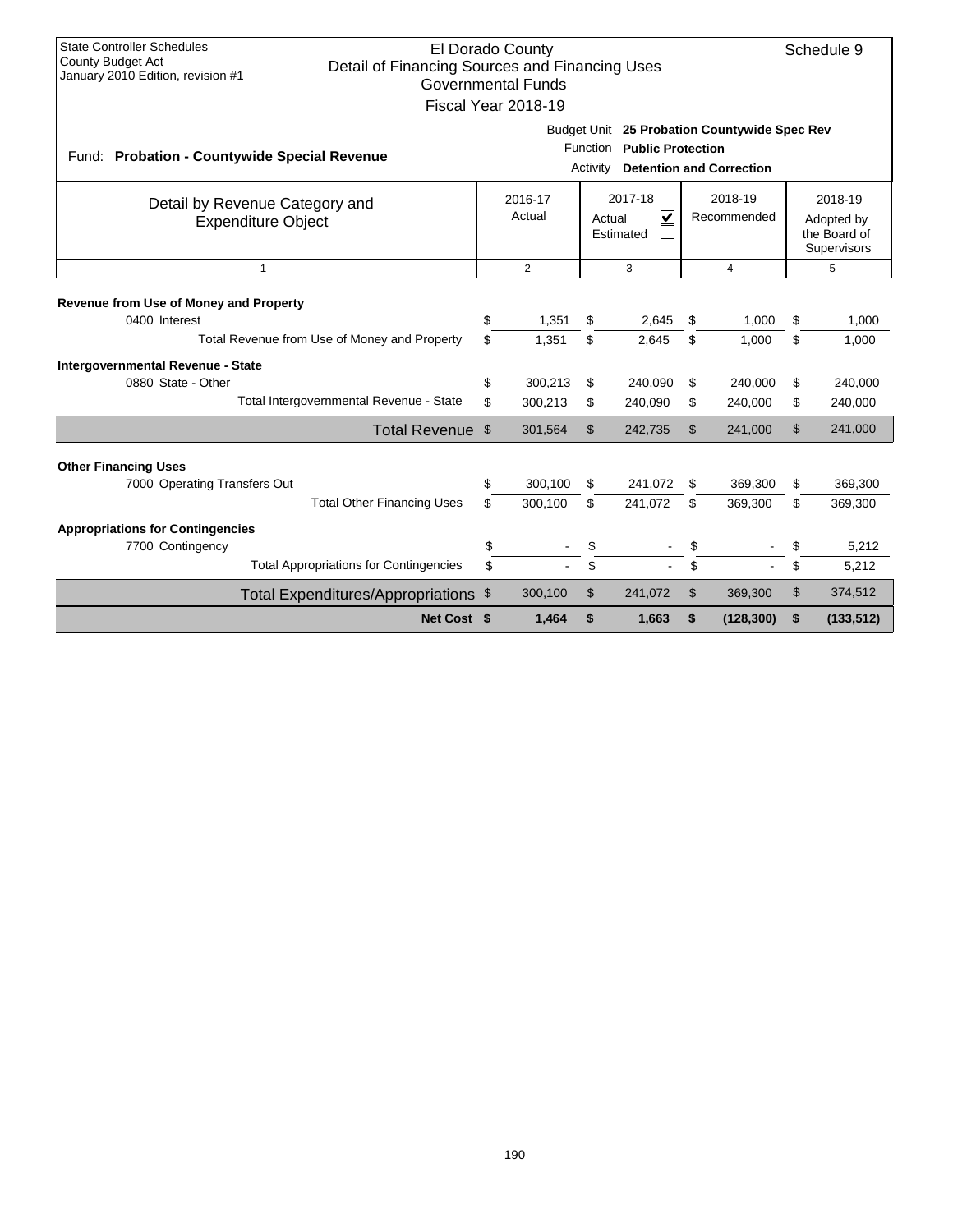| <b>State Controller Schedules</b><br>County Budget Act<br>January 2010 Edition, revision #1                                              | El Dorado County<br>Schedule 9<br>Detail of Financing Sources and Financing Uses<br><b>Governmental Funds</b><br>Fiscal Year 2018-19 |                             |                |                    |                |                    |                                                      |                    |  |
|------------------------------------------------------------------------------------------------------------------------------------------|--------------------------------------------------------------------------------------------------------------------------------------|-----------------------------|----------------|--------------------|----------------|--------------------|------------------------------------------------------|--------------------|--|
| Fund: County Local Revenue Fund                                                                                                          | Budget Unit 25 County Local Revenue Fund<br>Function Public Protection<br><b>Detention and Correction</b><br>Activity                |                             |                |                    |                |                    |                                                      |                    |  |
| Detail by Revenue Category and<br><b>Expenditure Object</b>                                                                              | 2017-18<br>2018-19<br>2016-17<br>Actual<br>$\overline{\mathbf{v}}$<br>Recommended<br>Actual<br>Estimated                             |                             |                |                    |                |                    | 2018-19<br>Adopted by<br>the Board of<br>Supervisors |                    |  |
| $\mathbf{1}$                                                                                                                             | $\overline{2}$<br>3<br>4                                                                                                             |                             |                |                    |                |                    |                                                      | 5                  |  |
| Intergovernmental Revenue - State<br>0880 State - Other<br>Total Intergovernmental Revenue - State                                       | \$<br>\$                                                                                                                             | 4,867,635<br>4,867,635      | \$<br>\$       | 498,276<br>498,276 | \$<br>\$       | 490,000<br>490,000 | \$<br>\$                                             | 490,000<br>490,000 |  |
| Total Revenue \$                                                                                                                         |                                                                                                                                      | 4,867,635                   | \$             | 498,276            | $\mathfrak{L}$ | 490,000            | $\mathfrak{S}$                                       | 490,000            |  |
| <b>Services and Supplies</b><br>4264 Books / Manuals<br>4300 Professional and Specialized Services<br><b>Total Services and Supplies</b> | \$<br>\$                                                                                                                             | 2,052<br>211,001<br>213,053 | \$<br>\$       |                    | \$             |                    | \$<br>\$                                             |                    |  |
| <b>Other Charges</b><br>5240 Contribution To Non-county Governmental<br><b>Total Other Charges</b>                                       | \$<br>\$                                                                                                                             | 749<br>749                  | \$<br>\$       |                    | \$             |                    | \$                                                   |                    |  |
| <b>Other Financing Uses</b><br>7000 Operating Transfers Out<br><b>Total Other Financing Uses</b>                                         | \$<br>\$                                                                                                                             | 4,775,740<br>4,775,740      | \$<br>\$       | 467,467<br>467,467 | \$<br>\$       | 490,000<br>490,000 | \$<br>\$                                             | 490,000<br>490,000 |  |
| Total Expenditures/Appropriations \$                                                                                                     |                                                                                                                                      | 4,989,541                   | $\mathfrak{L}$ | 467,467            | \$             | 490,000            | $\mathfrak{L}$                                       | 490,000            |  |
| Net Cost \$                                                                                                                              |                                                                                                                                      | (121, 907)                  | \$             | 30,809             | \$             |                    | \$                                                   |                    |  |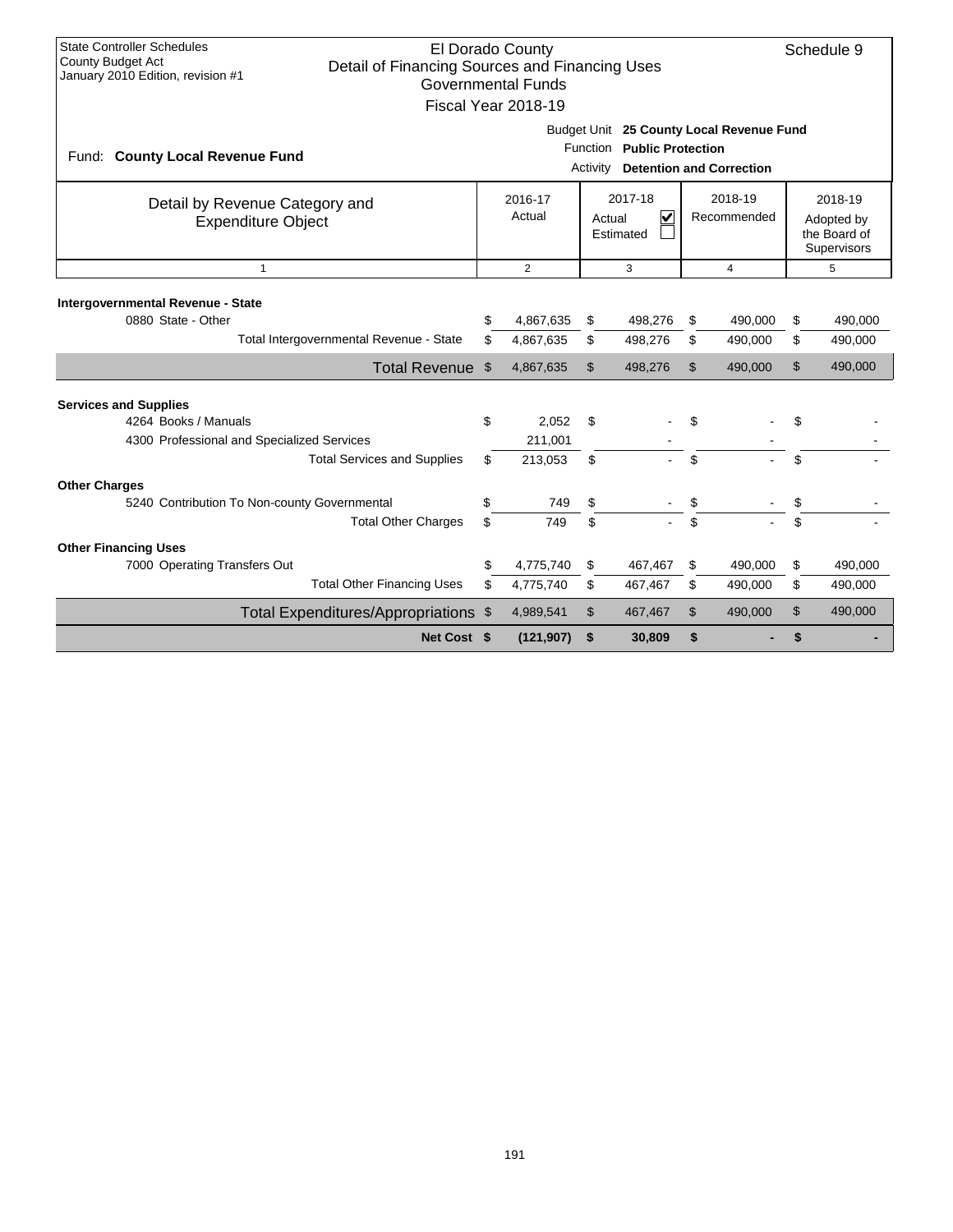| <b>State Controller Schedules</b><br>El Dorado County<br>Schedule 9<br><b>County Budget Act</b><br>Detail of Financing Sources and Financing Uses<br>January 2010 Edition, revision #1<br><b>Governmental Funds</b><br>Fiscal Year 2018-19 |             |          |                                                                                |                      |                          |          |                                                                             |          |                                                      |  |
|--------------------------------------------------------------------------------------------------------------------------------------------------------------------------------------------------------------------------------------------|-------------|----------|--------------------------------------------------------------------------------|----------------------|--------------------------|----------|-----------------------------------------------------------------------------|----------|------------------------------------------------------|--|
| Fund: SLESF - Countywide Special Revenue                                                                                                                                                                                                   |             |          |                                                                                | Function<br>Activity | <b>Public Protection</b> |          | Budget Unit 25 SLESF Countywide Spec Rev<br><b>Detention and Correction</b> |          |                                                      |  |
| Detail by Revenue Category and<br><b>Expenditure Object</b>                                                                                                                                                                                |             |          | 2017-18<br>2016-17<br>Actual<br>$\overline{\mathbf{v}}$<br>Actual<br>Estimated |                      |                          |          | 2018-19<br>Recommended                                                      |          | 2018-19<br>Adopted by<br>the Board of<br>Supervisors |  |
| $\overline{2}$<br>3<br>5<br>$\mathbf{1}$<br>$\overline{4}$                                                                                                                                                                                 |             |          |                                                                                |                      |                          |          |                                                                             |          |                                                      |  |
| Revenue from Use of Money and Property<br>0400 Interest<br>Total Revenue from Use of Money and Property                                                                                                                                    |             | \$<br>\$ | 2,312<br>2,312                                                                 | \$<br>\$             | 7,463<br>7,463           | \$       | 1,000<br>1,000                                                              | \$<br>\$ | 1,000<br>1,000                                       |  |
| Intergovernmental Revenue - State<br>0884 State - Suppl Law Enforce Serv (SLESF)<br>Total Intergovernmental Revenue - State                                                                                                                |             | \$<br>\$ | 658,402<br>658,402                                                             | \$<br>\$             | 587,212<br>587,212       | \$<br>\$ | 501,317<br>501,317                                                          | \$<br>\$ | 501,314<br>501,314                                   |  |
| Total Revenue \$                                                                                                                                                                                                                           |             |          | 660,714                                                                        | \$                   | 594,675                  | \$       | 502,317                                                                     | \$       | 502,314                                              |  |
| <b>Other Financing Uses</b><br>7000 Operating Transfers Out<br><b>Total Other Financing Uses</b>                                                                                                                                           |             | \$<br>\$ |                                                                                | S<br>\$.             | 536,680<br>536,680       | \$<br>\$ | 702,317<br>702,317                                                          | \$<br>\$ | 702,317<br>702,317                                   |  |
| <b>Appropriations for Contingencies</b><br>7700 Contingency<br><b>Total Appropriations for Contingencies</b>                                                                                                                               |             | \$<br>\$ |                                                                                | \$<br>\$             |                          | \$       |                                                                             | \$<br>\$ | 154,535<br>154,535                                   |  |
| Total Expenditures/Appropriations \$                                                                                                                                                                                                       |             |          |                                                                                | \$                   | 536,680                  | \$       | 702,317                                                                     | \$       | 856,852                                              |  |
|                                                                                                                                                                                                                                            | Net Cost \$ |          | 660,714                                                                        | \$                   | 57,995                   | \$       | (200,000)                                                                   | \$       | (354, 538)                                           |  |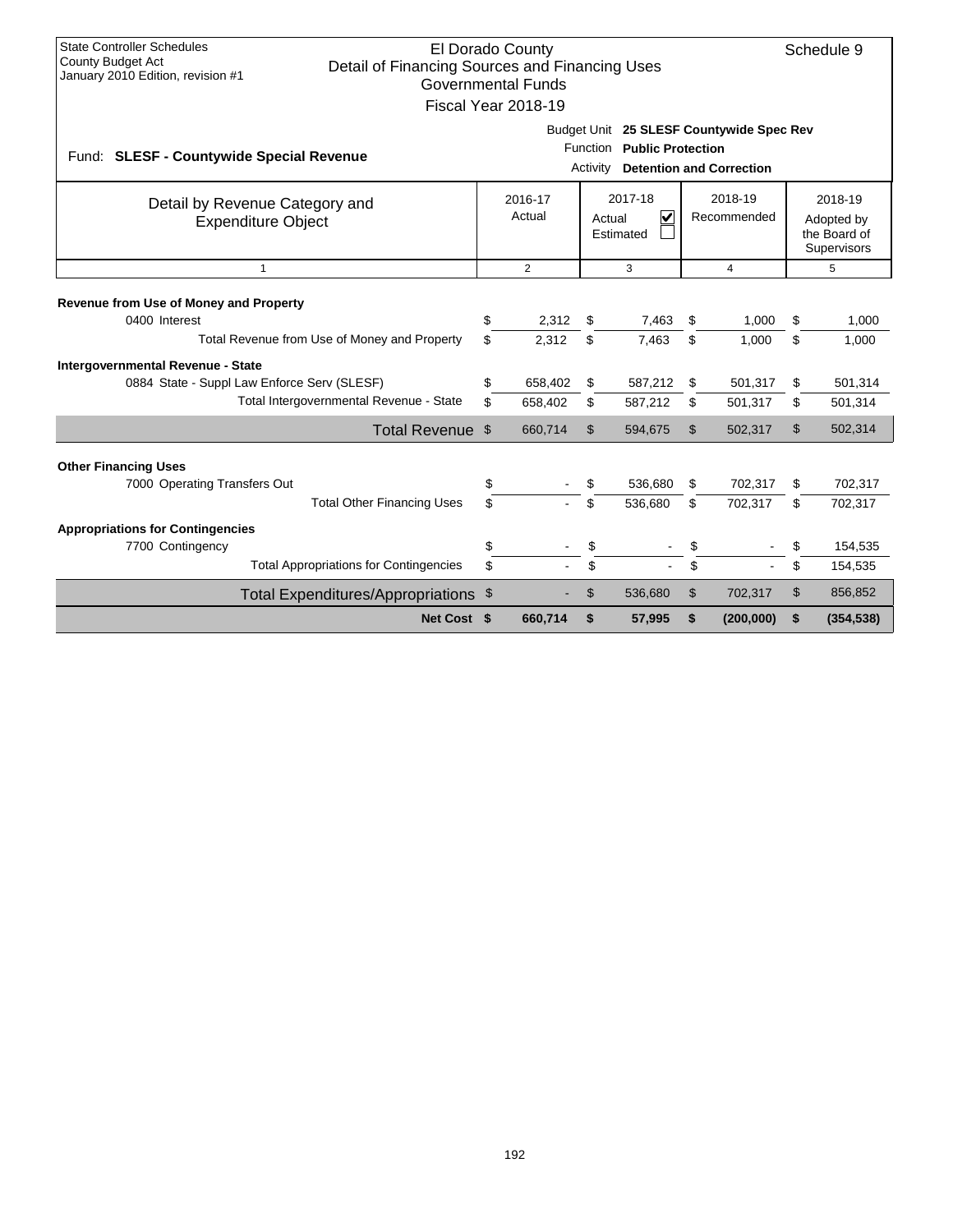| <b>State Controller Schedules</b><br>County Budget Act<br>January 2010 Edition, revision #1 | El Dorado County<br>Schedule 9<br>Detail of Financing Sources and Financing Uses<br>Governmental Funds<br>Fiscal Year 2018-19 |                                                                                    |     |                                                         |  |                                                                                |  |                                                      |  |  |  |
|---------------------------------------------------------------------------------------------|-------------------------------------------------------------------------------------------------------------------------------|------------------------------------------------------------------------------------|-----|---------------------------------------------------------|--|--------------------------------------------------------------------------------|--|------------------------------------------------------|--|--|--|
| Fund:<br><b>Agriculture - Countywide Special Revenue</b>                                    |                                                                                                                               |                                                                                    |     | <b>Function</b><br><b>Public Protection</b><br>Activity |  | Budget Unit 31 Agriculture Countywide Spec Rev<br><b>Protection Inspection</b> |  |                                                      |  |  |  |
| Detail by Revenue Category and<br><b>Expenditure Object</b>                                 |                                                                                                                               | 2017-18<br>2018-19<br>2016-17<br>Actual<br>V<br>Recommended<br>Actual<br>Estimated |     |                                                         |  |                                                                                |  | 2018-19<br>Adopted by<br>the Board of<br>Supervisors |  |  |  |
|                                                                                             |                                                                                                                               |                                                                                    | 2   | 3                                                       |  | 4                                                                              |  | 5                                                    |  |  |  |
| <b>Revenue from Use of Money and Property</b><br>0400 Interest                              | Total Revenue from Use of Money and Property                                                                                  | \$<br>\$                                                                           | 264 | S<br>\$                                                 |  | \$<br>\$                                                                       |  | \$                                                   |  |  |  |
|                                                                                             |                                                                                                                               |                                                                                    | 264 |                                                         |  |                                                                                |  |                                                      |  |  |  |
|                                                                                             | Total Revenue \$                                                                                                              |                                                                                    | 264 | \$                                                      |  | \$                                                                             |  | \$                                                   |  |  |  |
|                                                                                             | Net Cost \$                                                                                                                   |                                                                                    | 264 | \$                                                      |  |                                                                                |  |                                                      |  |  |  |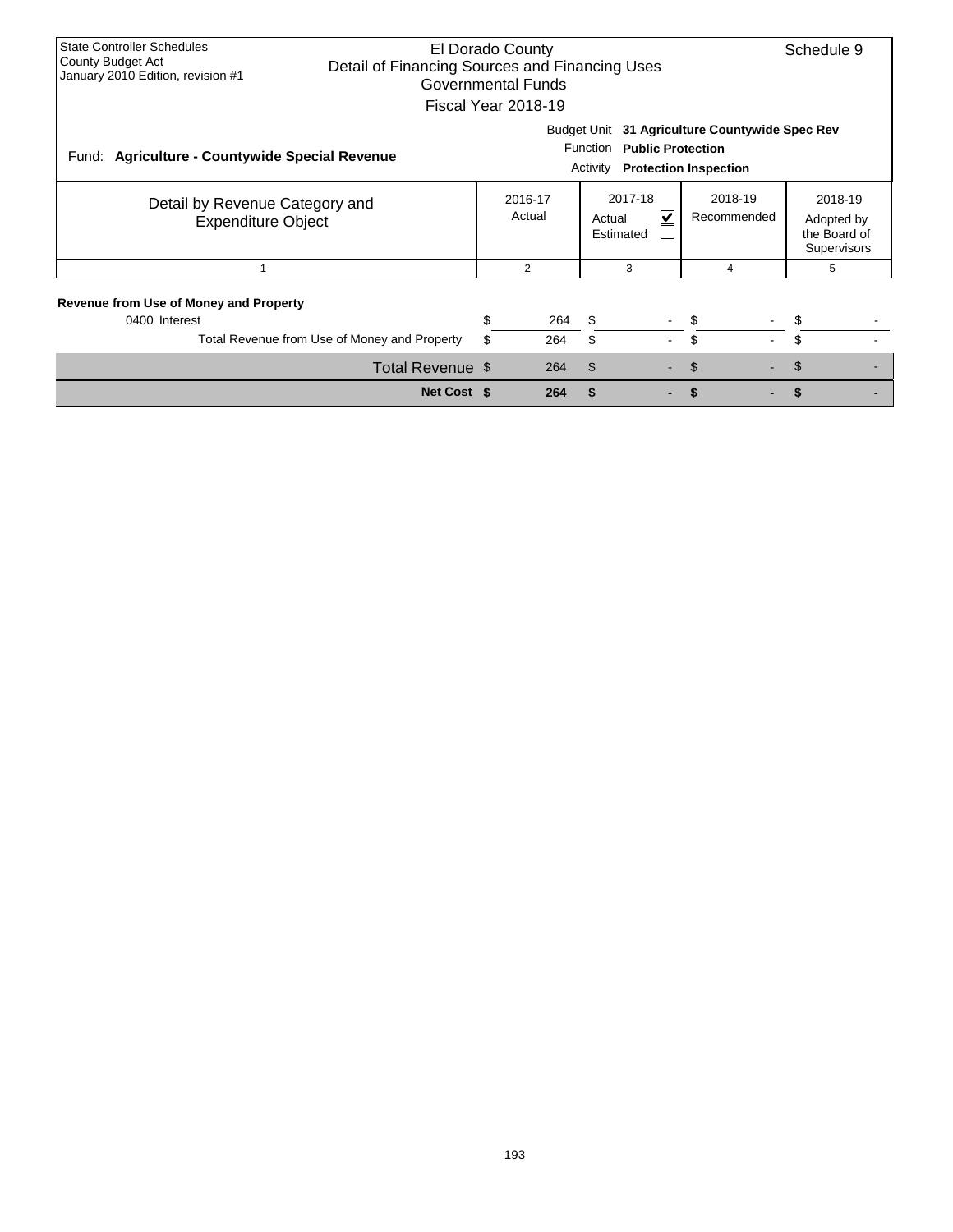| <b>State Controller Schedules</b><br>El Dorado County<br>Schedule 9<br>County Budget Act<br>Detail of Financing Sources and Financing Uses<br>January 2010 Edition, revision #1<br><b>Governmental Funds</b><br>Fiscal Year 2018-19 |                                                                                                                                                       |          |    |       |     |       |    |       |  |  |  |
|-------------------------------------------------------------------------------------------------------------------------------------------------------------------------------------------------------------------------------------|-------------------------------------------------------------------------------------------------------------------------------------------------------|----------|----|-------|-----|-------|----|-------|--|--|--|
| Fund: AQMD - Countywide Special Revenue                                                                                                                                                                                             | Budget Unit 32 Fish & Game Countywide Spec Rev<br>Function Public Protection<br><b>Other Protection</b><br>Activity                                   |          |    |       |     |       |    |       |  |  |  |
| Detail by Revenue Category and<br><b>Expenditure Object</b>                                                                                                                                                                         | 2017-18<br>2018-19<br>2016-17<br>$\overline{\mathsf{v}}$<br>Actual<br>Recommended<br>Actual<br>Adopted by<br>the Board of<br>Estimated<br>Supervisors |          |    |       |     |       |    |       |  |  |  |
| $\mathbf{1}$                                                                                                                                                                                                                        | $\overline{2}$<br>3<br>4<br>5                                                                                                                         |          |    |       |     |       |    |       |  |  |  |
| <b>Revenue from Use of Money and Property</b><br>0400 Interest                                                                                                                                                                      | \$                                                                                                                                                    | 48       | \$ | 42    | \$. |       | \$ |       |  |  |  |
| Total Revenue from Use of Money and Property                                                                                                                                                                                        | \$                                                                                                                                                    | 48       | \$ | 42    | \$  |       | \$ |       |  |  |  |
| <b>Miscellaneous Revenues</b>                                                                                                                                                                                                       |                                                                                                                                                       |          |    |       |     |       |    |       |  |  |  |
| 1940 Miscellaneous Revenue                                                                                                                                                                                                          | \$                                                                                                                                                    | 4.000    | \$ | 5,000 | \$  | 3.000 | \$ | 3,000 |  |  |  |
| <b>Total Miscellaneous Revenues</b>                                                                                                                                                                                                 | \$                                                                                                                                                    | 4,000    | \$ | 5,000 | \$  | 3,000 | \$ | 3,000 |  |  |  |
| Total Revenue \$                                                                                                                                                                                                                    |                                                                                                                                                       | 4,048    | \$ | 5,042 | \$  | 3,000 | \$ | 3,000 |  |  |  |
| <b>Services and Supplies</b>                                                                                                                                                                                                        |                                                                                                                                                       |          |    |       |     |       |    |       |  |  |  |
| 4501 Special Projects                                                                                                                                                                                                               | \$                                                                                                                                                    | 7,513    | \$ | 2,110 | \$  | 3,000 | \$ | 3,000 |  |  |  |
| <b>Total Services and Supplies</b>                                                                                                                                                                                                  | \$                                                                                                                                                    | 7,513    | \$ | 2,110 | \$  | 3,000 | \$ | 3,000 |  |  |  |
| Total Expenditures/Appropriations \$                                                                                                                                                                                                |                                                                                                                                                       | 7,513    | \$ | 2,110 | \$  | 3,000 | \$ | 3,000 |  |  |  |
| Net Cost \$                                                                                                                                                                                                                         |                                                                                                                                                       | (3, 464) | \$ | 2,932 | \$  |       | \$ |       |  |  |  |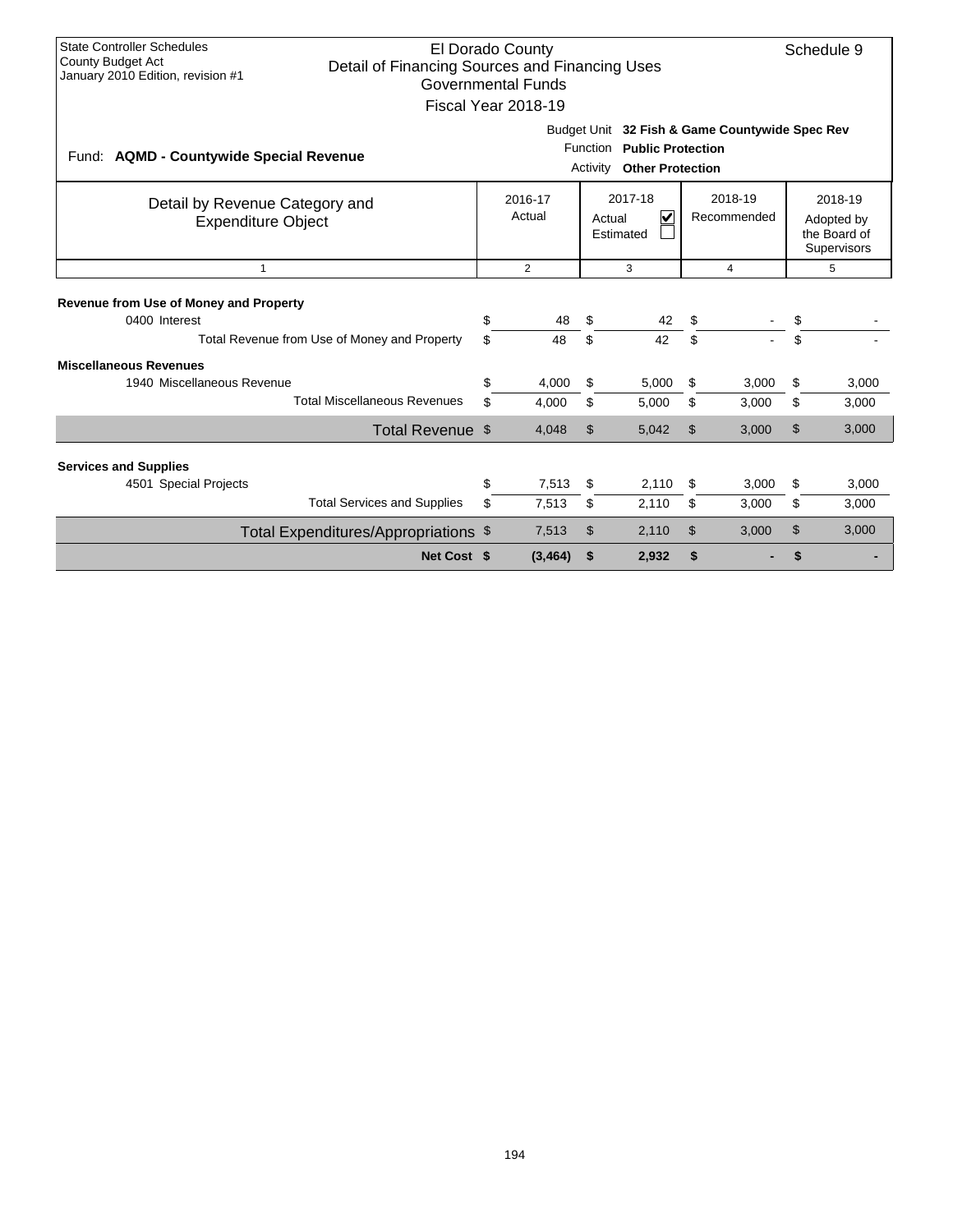| Net Cost \$                                                                                              |                                                                         |                           |                                                              |                |                |               |                                           |  |  |  |
|----------------------------------------------------------------------------------------------------------|-------------------------------------------------------------------------|---------------------------|--------------------------------------------------------------|----------------|----------------|---------------|-------------------------------------------|--|--|--|
| Total Expenditures/Appropriations \$                                                                     |                                                                         | 908,535                   | \$<br>576,649                                                | $\mathfrak{S}$ | 1,593,000      | $\mathsf{\$}$ | 1,593,000                                 |  |  |  |
| <b>Total Other Financing Uses</b>                                                                        | \$                                                                      | 908,535                   | \$<br>576,649                                                | \$             | 1,593,000      | \$            | 1,593,000                                 |  |  |  |
| 7000 Operating Transfers Out                                                                             | \$                                                                      | 908,535                   | \$<br>576,649                                                | \$             | 1,593,000      | \$            | 1,593,000                                 |  |  |  |
| <b>Other Financing Uses</b>                                                                              |                                                                         |                           |                                                              |                |                |               |                                           |  |  |  |
| Total Revenue \$                                                                                         |                                                                         | 911,386                   | \$<br>576,649                                                | \$             | 1,593,000      | \$            | 1,593,000                                 |  |  |  |
| <b>Total Miscellaneous Revenues</b>                                                                      | \$                                                                      | (6, 442)                  | \$                                                           | \$             |                | \$            |                                           |  |  |  |
| 1940 Miscellaneous Revenue                                                                               | \$                                                                      | (6, 442)                  | \$                                                           | \$             |                | \$            |                                           |  |  |  |
| <b>Miscellaneous Revenues</b>                                                                            |                                                                         |                           |                                                              |                |                |               |                                           |  |  |  |
| <b>Total Charges for Services</b>                                                                        | \$                                                                      | 719,325                   | \$<br>576,649                                                | \$             | 1,593,000      | \$            | 1,593,000                                 |  |  |  |
| 1744 Miscellaneous Inspections or Services                                                               |                                                                         | 41,000                    |                                                              |                | 33,000         |               | 33,000                                    |  |  |  |
| 1741 Special Project Staff Hours                                                                         |                                                                         | (1, 369)                  |                                                              |                |                |               |                                           |  |  |  |
| 1412 Development Projects (T&M)                                                                          |                                                                         | 651,902                   | 576,649                                                      |                | 1,560,000      |               | 1,560,000                                 |  |  |  |
| <b>Charges for Services</b><br>1409 Subdiv Tentative / Final Map Plan Check                              | \$                                                                      | 27,792                    | \$                                                           | \$             |                | \$            |                                           |  |  |  |
|                                                                                                          |                                                                         |                           |                                                              |                |                |               |                                           |  |  |  |
| Total Revenue from Use of Money and Property                                                             | \$                                                                      | 18                        | \$                                                           |                |                | \$            |                                           |  |  |  |
| Revenue from Use of Money and Property<br>0400 Interest                                                  | \$                                                                      | 18                        | \$                                                           |                |                | \$            |                                           |  |  |  |
|                                                                                                          |                                                                         |                           |                                                              |                |                |               |                                           |  |  |  |
| 0266 Septic Permit<br>Total Licenses, Permits and Franchises                                             | \$                                                                      | (348)<br>198.485          | \$                                                           |                |                | \$            |                                           |  |  |  |
| 0240 Zoning Permits Administration                                                                       | \$                                                                      | 198.833                   | \$                                                           |                |                | \$            |                                           |  |  |  |
| <b>Licenses, Permits and Franchises</b>                                                                  |                                                                         |                           |                                                              |                |                |               |                                           |  |  |  |
| $\mathbf{1}$                                                                                             |                                                                         | 2                         | 3                                                            |                | $\overline{4}$ |               | 5                                         |  |  |  |
| <b>Expenditure Object</b>                                                                                | $\overline{\mathsf{v}}$<br>Actual<br>Recommended<br>Actual<br>Estimated |                           |                                                              |                |                |               | Adopted by<br>the Board of<br>Supervisors |  |  |  |
| Detail by Revenue Category and                                                                           |                                                                         | 2016-17                   | 2017-18                                                      |                | 2018-19        |               | 2018-19                                   |  |  |  |
| Fund: CDS - Countywide Special Revenue                                                                   |                                                                         |                           | Function Public Protection<br>Activity Protection Inspection |                |                |               |                                           |  |  |  |
|                                                                                                          |                                                                         |                           | Budget Unit 35 CDS Countywide Spec Rev                       |                |                |               |                                           |  |  |  |
|                                                                                                          |                                                                         | Fiscal Year 2018-19       |                                                              |                |                |               |                                           |  |  |  |
| County Budget Act<br>Detail of Financing Sources and Financing Uses<br>January 2010 Edition, revision #1 |                                                                         | <b>Governmental Funds</b> |                                                              |                |                |               |                                           |  |  |  |
| <b>State Controller Schedules</b>                                                                        | El Dorado County<br>Schedule 9                                          |                           |                                                              |                |                |               |                                           |  |  |  |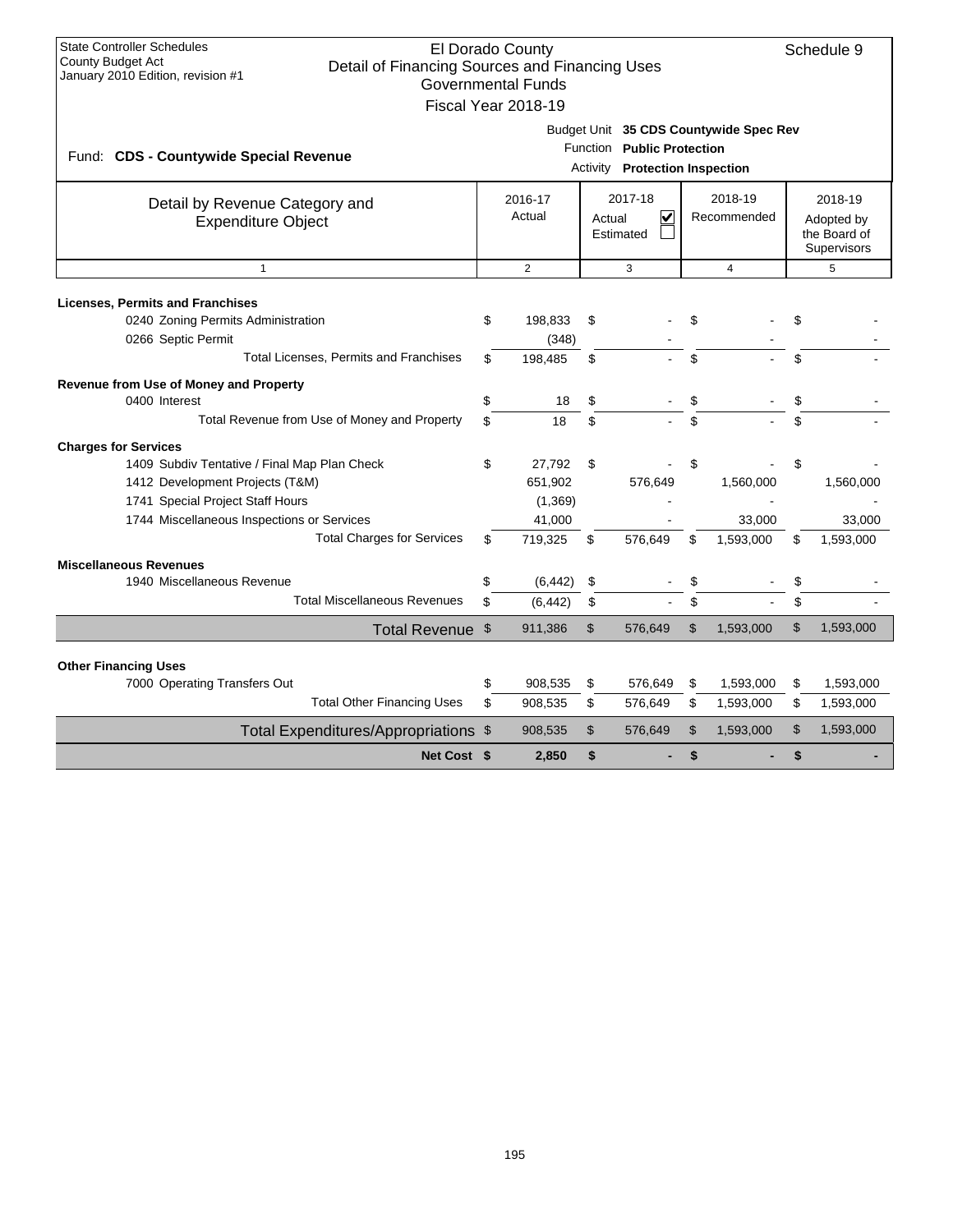| <b>State Controller Schedules</b><br>El Dorado County<br><b>County Budget Act</b><br>Detail of Financing Sources and Financing Uses<br>January 2010 Edition, revision #1<br><b>Governmental Funds</b> |     |                     |    |                                                                                          |    |                        |    |                                                      |  |
|-------------------------------------------------------------------------------------------------------------------------------------------------------------------------------------------------------|-----|---------------------|----|------------------------------------------------------------------------------------------|----|------------------------|----|------------------------------------------------------|--|
|                                                                                                                                                                                                       |     | Fiscal Year 2018-19 |    |                                                                                          |    |                        |    |                                                      |  |
|                                                                                                                                                                                                       |     |                     |    |                                                                                          |    |                        |    |                                                      |  |
| Fund: Dept of Transportation - Countywide Special Revenue                                                                                                                                             |     |                     |    | Budget Unit 36 Transportation Countywide Spec Rev<br>Function Public Ways and Facilities |    |                        |    |                                                      |  |
|                                                                                                                                                                                                       |     |                     |    | <b>Activity Public Ways</b>                                                              |    |                        |    |                                                      |  |
| Detail by Revenue Category and<br><b>Expenditure Object</b>                                                                                                                                           |     | 2016-17<br>Actual   |    | 2017-18<br>V<br>Actual<br>Estimated                                                      |    | 2018-19<br>Recommended |    | 2018-19<br>Adopted by<br>the Board of<br>Supervisors |  |
| $\mathbf{1}$                                                                                                                                                                                          |     | $\overline{2}$      |    | 3                                                                                        |    | $\overline{4}$         |    | 5                                                    |  |
| Revenue from Use of Money and Property                                                                                                                                                                |     |                     |    |                                                                                          |    |                        |    |                                                      |  |
| 0400 Interest<br>0401 Community Dev Block Grant Note                                                                                                                                                  | \$  | 332,015<br>20,526   | \$ | 664,229                                                                                  | \$ | 350,000                | \$ | 350,000                                              |  |
| Total Revenue from Use of Money and Property                                                                                                                                                          | \$  | 352,541             | \$ | 664,229                                                                                  | \$ | 350,000                | \$ | 350,000                                              |  |
| <b>Revenue Other Governmental Agencies</b>                                                                                                                                                            |     |                     |    |                                                                                          |    |                        |    |                                                      |  |
| 1207 Shingle Springs Rancheria                                                                                                                                                                        | \$  | 2,600,000           | \$ | 2,652,000                                                                                | \$ | 2,705,040              | \$ | 2,705,040                                            |  |
| <b>Total Revenue Other Governmental Agencies</b>                                                                                                                                                      |     | 2,600,000           | \$ | 2,652,000                                                                                | \$ | 2,705,040              | \$ | 2,705,040                                            |  |
| <b>Charges for Services</b>                                                                                                                                                                           |     |                     |    |                                                                                          |    |                        |    |                                                      |  |
| 1470 TIM: Traffic Impact Mitigation                                                                                                                                                                   | \$  | 10,360,354          | \$ | 7,017,537                                                                                | \$ | 10,276,788             | \$ | 10,276,788                                           |  |
| 1745 Public Utility Inspections<br><b>Total Charges for Services</b>                                                                                                                                  | \$. | 5,723<br>10,366,076 | \$ | 7,617<br>7,025,154                                                                       | \$ | 10,000<br>10,286,788   | \$ | 10,000<br>10,286,788                                 |  |
|                                                                                                                                                                                                       |     |                     |    |                                                                                          |    |                        |    |                                                      |  |
| <b>Miscellaneous Revenues</b><br>1940 Miscellaneous Revenue                                                                                                                                           | \$  |                     | \$ | 15,000                                                                                   | \$ |                        | \$ |                                                      |  |
| <b>Total Miscellaneous Revenues</b>                                                                                                                                                                   | \$  |                     | \$ | 15,000                                                                                   | \$ |                        | \$ |                                                      |  |
| <b>Other Financing Sources</b>                                                                                                                                                                        |     |                     |    |                                                                                          |    |                        |    |                                                      |  |
| 2020 Operating Transfers In                                                                                                                                                                           | \$  | 161,406             | \$ |                                                                                          | \$ | 193,418                | \$ | 193,418                                              |  |
| <b>Total Other Financing Sources</b>                                                                                                                                                                  | \$  | 161,406             | \$ |                                                                                          | \$ | 193,418                | \$ | 193,418                                              |  |
| <b>Residual Equity Transfers</b>                                                                                                                                                                      |     |                     |    |                                                                                          |    |                        |    |                                                      |  |
| 2100 Residual Equity Transfers In                                                                                                                                                                     |     | 35,066,261          | \$ |                                                                                          |    |                        |    |                                                      |  |
| <b>Total Residual Equity Transfers</b>                                                                                                                                                                | \$  | 35,066,261          | \$ |                                                                                          | \$ |                        |    |                                                      |  |
| Total Revenue \$                                                                                                                                                                                      |     | 48,546,285          | \$ | 10,356,383                                                                               | \$ | 13,535,246             | \$ | 13,535,246                                           |  |
| <b>Other Financing Uses</b>                                                                                                                                                                           |     |                     |    |                                                                                          |    |                        |    |                                                      |  |
| 7000 Operating Transfers Out                                                                                                                                                                          | \$  | 11,593,706          | \$ | 6,990,052                                                                                | \$ | 18,474,959             | \$ | 18,474,959                                           |  |
| <b>Total Other Financing Uses</b>                                                                                                                                                                     | \$  | 11,593,706          | \$ | 6,990,052                                                                                | \$ | 18,474,959             | \$ | 18,474,959                                           |  |
| <b>Residual Equity Transfers</b>                                                                                                                                                                      |     |                     |    |                                                                                          |    |                        |    |                                                      |  |
| 7100 Residual Equity Transfers Out                                                                                                                                                                    | \$  | 35,066,261          | \$ |                                                                                          | \$ |                        | \$ |                                                      |  |
| <b>Total Residual Equity Transfers</b>                                                                                                                                                                | \$  | 35,066,261          | \$ |                                                                                          | \$ |                        | \$ |                                                      |  |
| <b>Appropriations for Contingencies</b>                                                                                                                                                               |     |                     |    |                                                                                          |    |                        |    |                                                      |  |
| 7700 Contingency                                                                                                                                                                                      | \$  |                     | \$ |                                                                                          | \$ | 1,900,000              | \$ | 7,465,521                                            |  |
| <b>Total Appropriations for Contingencies</b>                                                                                                                                                         | \$  |                     | \$ |                                                                                          | \$ | 1,900,000              | \$ | 7,465,521                                            |  |
| <b>Total Expenditures/Appropriations</b>                                                                                                                                                              | \$  | 46,659,967          | \$ | 6,990,052                                                                                | \$ | 20,374,959             | \$ | 25,940,480                                           |  |
| Net Cost \$                                                                                                                                                                                           |     | 1,886,317           | \$ | 3,366,331                                                                                | \$ | (6,839,713)            |    | \$(12, 405, 234)                                     |  |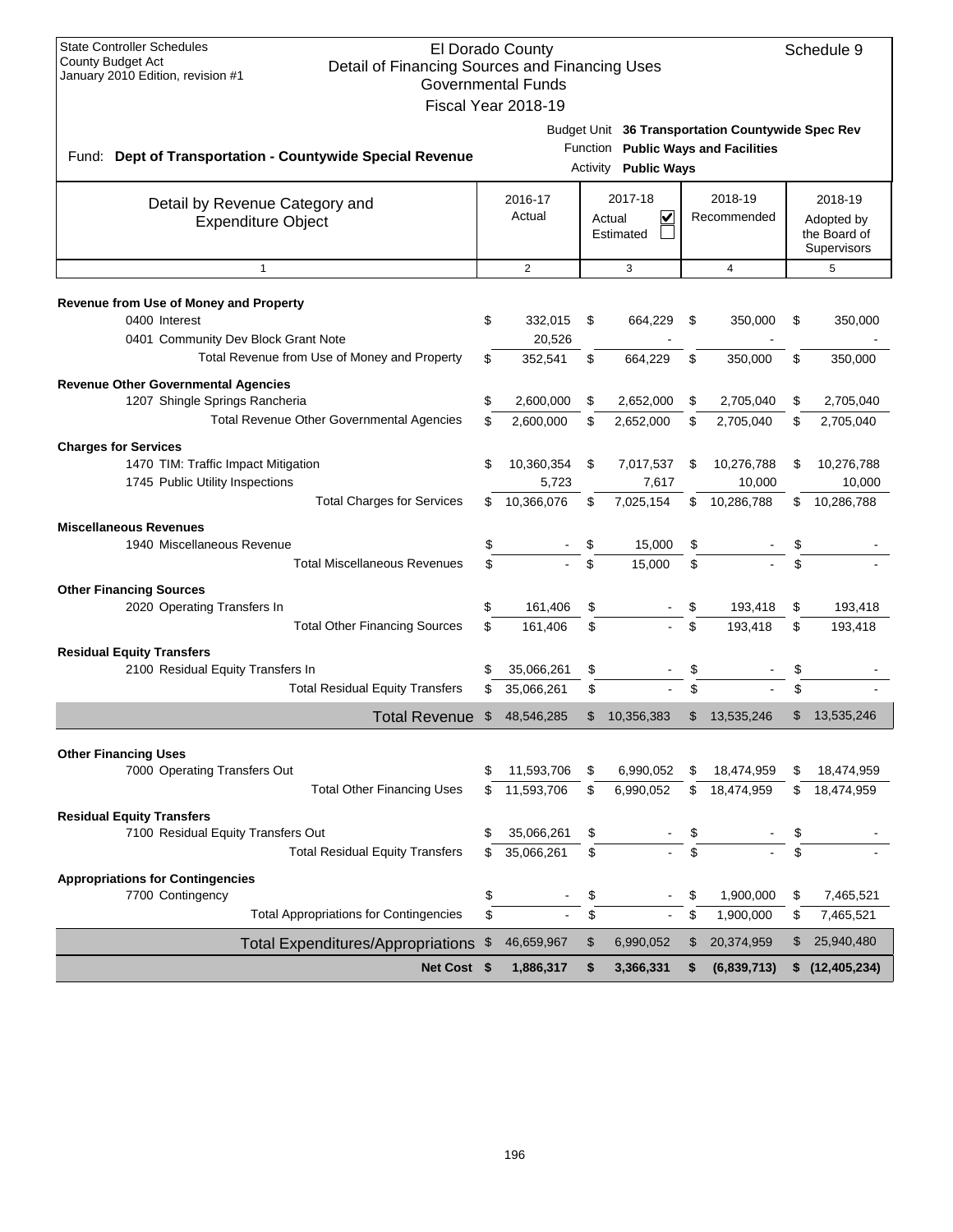| <b>State Controller Schedules</b><br>El Dorado County<br><b>County Budget Act</b><br>Detail of Financing Sources and Financing Uses<br>January 2010 Edition, revision #1<br><b>Governmental Funds</b><br>Fiscal Year 2018-19 |             |                         |                                                          |          |                                                                                                 |          |                        |                |                                                      |
|------------------------------------------------------------------------------------------------------------------------------------------------------------------------------------------------------------------------------|-------------|-------------------------|----------------------------------------------------------|----------|-------------------------------------------------------------------------------------------------|----------|------------------------|----------------|------------------------------------------------------|
| Fund: Development Services - Countywide Special Revenue                                                                                                                                                                      |             |                         |                                                          |          | Budget Unit 37 Planning and Building<br>Function Public Protection<br>Activity Other Protection |          |                        |                |                                                      |
| Detail by Revenue Category and<br><b>Expenditure Object</b>                                                                                                                                                                  |             |                         | 2017-18<br>2016-17<br>Actual<br>V<br>Actual<br>Estimated |          |                                                                                                 |          | 2018-19<br>Recommended |                | 2018-19<br>Adopted by<br>the Board of<br>Supervisors |
| $\mathbf{1}$                                                                                                                                                                                                                 |             |                         | $\overline{2}$                                           |          | 3                                                                                               |          | $\overline{4}$         |                | 5                                                    |
| <b>Licenses, Permits and Franchises</b><br>0220 Construction Permits<br>Total Licenses, Permits and Franchises                                                                                                               |             | \$<br>\$                | 19,000<br>19,000                                         | \$<br>\$ | 29,343<br>29,343                                                                                | \$<br>\$ |                        | \$<br>\$       |                                                      |
| Revenue from Use of Money and Property<br>0400 Interest<br>Total Revenue from Use of Money and Property                                                                                                                      |             | \$<br>\$                | 10,533<br>10,533                                         | \$<br>\$ | 21,331<br>21,331                                                                                | \$<br>\$ | 7,000<br>7,000         | \$<br>\$       | 7,000<br>7,000                                       |
| <b>Charges for Services</b><br>1412 Development Projects (T&M)<br>1415 Ecological Preserve Fee<br>1417 Oak Woodland Conservation Fee                                                                                         |             | \$                      | 159,202                                                  | \$       | 218,222<br>130,251<br>32,492                                                                    | \$       | 152,000                | \$             | 152,000                                              |
| <b>Total Charges for Services</b>                                                                                                                                                                                            |             | \$                      | 159,202                                                  | \$       | 380,965                                                                                         | \$       | 152,000                | \$             | 152,000                                              |
| <b>Total Revenue</b>                                                                                                                                                                                                         |             | \$                      | 188,735                                                  | \$       | 431,638                                                                                         | \$       | 159,000                | $\mathfrak{S}$ | 159,000                                              |
| <b>Other Charges</b><br>5300 Interfund Expenditures<br><b>Total Other Charges</b>                                                                                                                                            |             |                         |                                                          |          | 14,883<br>14.883                                                                                | \$       |                        |                |                                                      |
| <b>Fixed Assets</b><br>6000 Fixed Assets - Land<br><b>Total Fixed Assets</b>                                                                                                                                                 |             | \$<br>\$                |                                                          | \$<br>\$ |                                                                                                 | \$<br>\$ | 500,000<br>500,000     | \$<br>\$       | 1,887,665<br>1,887,665                               |
| <b>Other Financing Uses</b><br>7000 Operating Transfers Out<br><b>Total Other Financing Uses</b>                                                                                                                             |             | \$                      |                                                          |          | 233,503<br>233,503                                                                              | \$<br>\$ |                        |                |                                                      |
| <b>Appropriations for Contingencies</b><br>7700 Contingency<br><b>Total Appropriations for Contingencies</b>                                                                                                                 |             | \$<br>\$                |                                                          | \$<br>\$ |                                                                                                 | \$<br>\$ |                        | \$<br>\$       | 85<br>85                                             |
|                                                                                                                                                                                                                              |             | $\sqrt[6]{\frac{1}{2}}$ |                                                          | \$       | 248,386                                                                                         | \$       | 500,000                | \$             | 1,887,750                                            |
| <b>Total Expenditures/Appropriations</b>                                                                                                                                                                                     | Net Cost \$ |                         | 188,735                                                  | \$       | 183,252                                                                                         | \$       | (341,000)              | \$             | (1,728,750)                                          |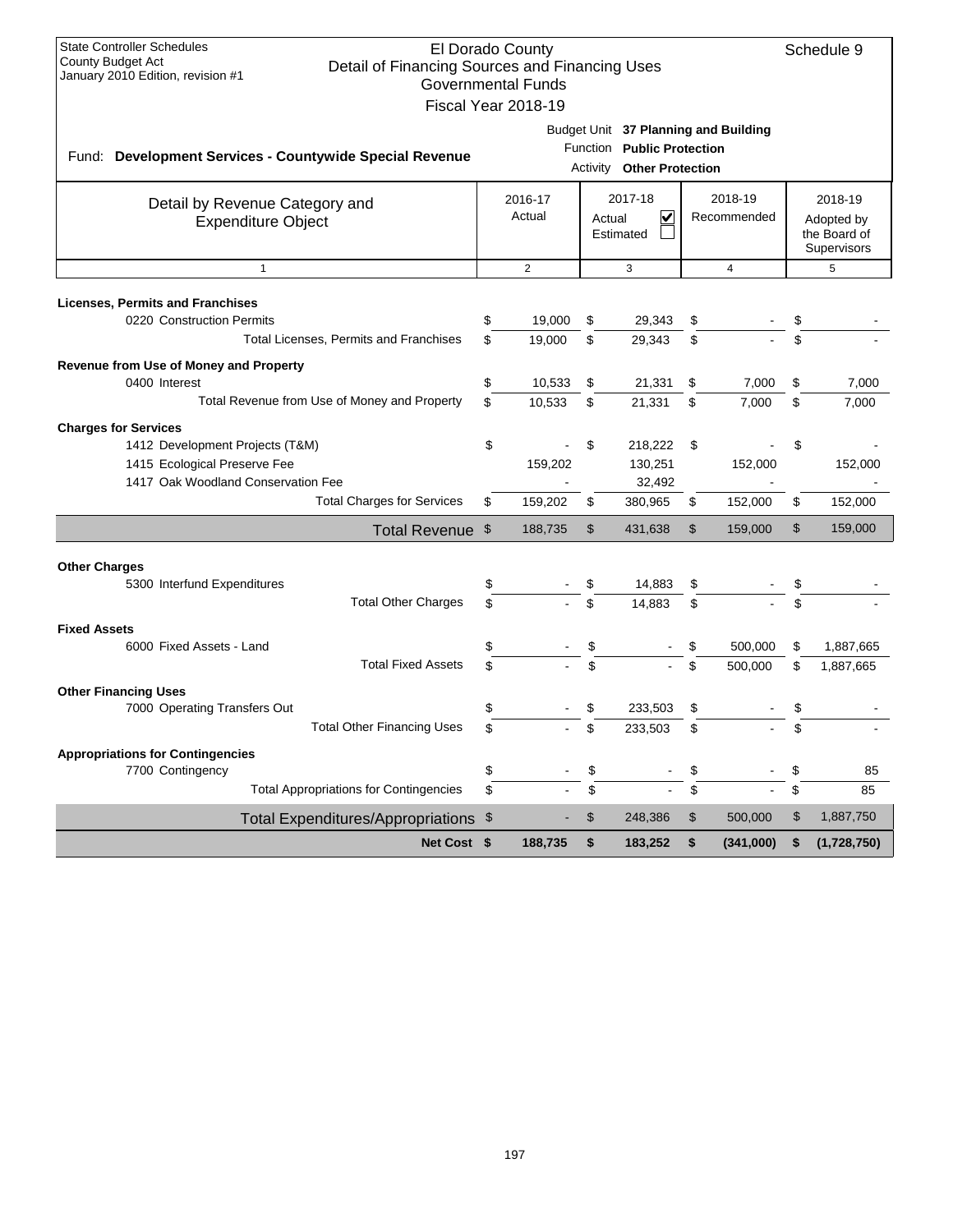| <b>State Controller Schedules</b><br>El Dorado County<br>Schedule 9                                             |          |                           |          |                                |          |                                                     |          |                            |  |  |
|-----------------------------------------------------------------------------------------------------------------|----------|---------------------------|----------|--------------------------------|----------|-----------------------------------------------------|----------|----------------------------|--|--|
| <b>County Budget Act</b><br>Detail of Financing Sources and Financing Uses<br>January 2010 Edition, revision #1 |          | <b>Governmental Funds</b> |          |                                |          |                                                     |          |                            |  |  |
|                                                                                                                 |          | Fiscal Year 2018-19       |          |                                |          |                                                     |          |                            |  |  |
|                                                                                                                 |          |                           |          |                                |          |                                                     |          |                            |  |  |
|                                                                                                                 |          |                           |          | Function Health and Sanitation |          | Budget Unit 38 Envrnmtl. Mgmnt. Countywide Spec Rev |          |                            |  |  |
| Fund: Environmental Mngmnt - Countywide Special Revenu                                                          |          |                           |          | Activity <b>Health</b>         |          |                                                     |          |                            |  |  |
|                                                                                                                 |          |                           |          |                                |          |                                                     |          |                            |  |  |
| Detail by Revenue Category and                                                                                  |          | 2016-17                   |          | 2017-18                        |          | 2018-19                                             |          | 2018-19                    |  |  |
| <b>Expenditure Object</b>                                                                                       |          | Actual                    | Actual   | V<br>Estimated                 |          | Recommended                                         |          | Adopted by<br>the Board of |  |  |
|                                                                                                                 |          |                           |          |                                |          |                                                     |          | Supervisors                |  |  |
| $\mathbf{1}$                                                                                                    |          | $\overline{2}$            |          | 3                              |          | $\overline{4}$                                      |          | 5                          |  |  |
|                                                                                                                 |          |                           |          |                                |          |                                                     |          |                            |  |  |
| <b>Fines, Forfeitures and Penalties</b><br>0360 Penalties and Costs on Delinquent Taxes                         |          |                           |          | 2,828                          |          |                                                     |          |                            |  |  |
| Total Fines, Forfeitures and Penalties                                                                          |          |                           | \$       | 2,828                          | \$<br>\$ |                                                     | \$       |                            |  |  |
|                                                                                                                 |          |                           |          |                                |          |                                                     |          |                            |  |  |
| Revenue from Use of Money and Property<br>0400 Interest                                                         | \$       | 453                       | \$       | 1,620                          | \$       | 270                                                 | \$       | 270                        |  |  |
| Total Revenue from Use of Money and Property                                                                    | \$       | 453                       | \$       | 1,620                          | \$       | 270                                                 | \$       | 270                        |  |  |
|                                                                                                                 |          |                           |          |                                |          |                                                     |          |                            |  |  |
| Intergovernmental Revenue - State<br>0880 State - Other                                                         | \$       |                           | \$       | 54,877                         | \$       | 106,952                                             | \$       | 106,952                    |  |  |
| Total Intergovernmental Revenue - State                                                                         | \$       |                           | \$       | 54,877                         | \$       | 106.952                                             | \$       | 106,952                    |  |  |
|                                                                                                                 |          |                           |          |                                |          |                                                     |          |                            |  |  |
| <b>Miscellaneous Revenues</b><br>1940 Miscellaneous Revenue                                                     | \$       | 14,380                    | \$       | 500                            | \$       |                                                     | \$       |                            |  |  |
| 1942 Miscellaneous Reimbursement                                                                                |          |                           |          | 492                            |          |                                                     |          |                            |  |  |
| <b>Total Miscellaneous Revenues</b>                                                                             | \$       | 14,380                    | \$       | 992                            | \$       |                                                     | \$       |                            |  |  |
| <b>Other Financing Sources</b>                                                                                  |          |                           |          |                                |          |                                                     |          |                            |  |  |
| 2020 Operating Transfers In                                                                                     | \$       | 15,923                    | \$       | 66                             | \$       | 15,000                                              | \$       | 15,000                     |  |  |
| <b>Total Other Financing Sources</b>                                                                            | \$       | 15,923                    | \$       | 66                             | \$       | 15,000                                              | \$       | 15,000                     |  |  |
| Total Revenue \$                                                                                                |          | 30,756                    | \$       | 60,383                         | \$       | 122,222                                             | \$       | 122,222                    |  |  |
|                                                                                                                 |          |                           |          |                                |          |                                                     |          |                            |  |  |
| <b>Services and Supplies</b>                                                                                    |          |                           |          |                                |          |                                                     |          |                            |  |  |
| 4300 Professional and Specialized Services                                                                      | \$       | 4,773                     | \$       |                                | \$       |                                                     |          |                            |  |  |
| 4313 Legal Services                                                                                             |          | 8,108                     |          |                                |          | 15,000                                              |          | 15,000                     |  |  |
| 4420 Rents and Leases - Equipment                                                                               |          | 2,838                     |          |                                |          |                                                     |          |                            |  |  |
| <b>Total Services and Supplies</b>                                                                              | \$       | 15,719                    | \$       |                                | \$       | 15,000                                              | \$       | 15,000                     |  |  |
| <b>Other Financing Uses</b>                                                                                     |          |                           |          |                                |          |                                                     |          |                            |  |  |
| 7000 Operating Transfers Out<br><b>Total Other Financing Uses</b>                                               | \$<br>\$ | 30,327                    | \$       | 23,442                         | \$       | 108,472                                             | \$       | 108,472                    |  |  |
|                                                                                                                 |          | 30,327                    | \$       | 23,442                         | \$       | 108,472                                             | \$       | 108,472                    |  |  |
| <b>Appropriations for Contingencies</b>                                                                         |          |                           |          |                                |          |                                                     |          |                            |  |  |
| 7700 Contingency<br><b>Total Appropriations for Contingencies</b>                                               | \$<br>\$ |                           | \$<br>\$ |                                | \$<br>\$ | 37,205<br>37,205                                    | \$<br>\$ | 89,659<br>89,659           |  |  |
|                                                                                                                 |          |                           |          |                                |          |                                                     |          |                            |  |  |
| Total Expenditures/Appropriations \$                                                                            |          | 46,046                    | \$       | 23,442                         | \$       | 160,677                                             | \$       | 213,131                    |  |  |
| Net Cost \$                                                                                                     |          | (15, 290)                 | \$       | 36,941                         | \$       | (38, 455)                                           | \$       | (90, 909)                  |  |  |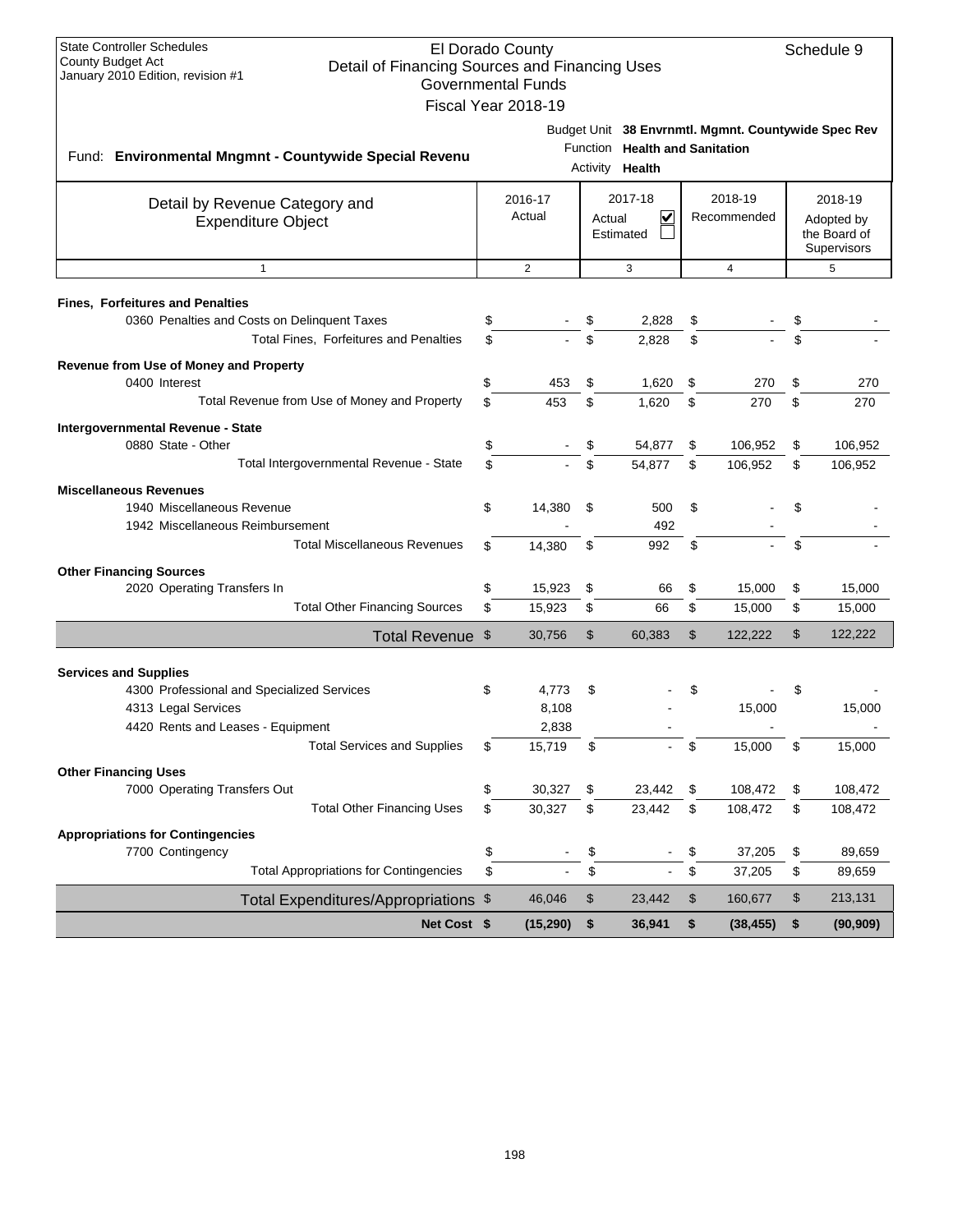| <b>State Controller Schedules</b><br>El Dorado County<br>County Budget Act<br>Detail of Financing Sources and Financing Uses<br>January 2010 Edition, revision #1<br><b>Governmental Funds</b><br>Fiscal Year 2018-19 | Schedule 9 |                   |                |                                                       |                                                     |                                                      |  |
|-----------------------------------------------------------------------------------------------------------------------------------------------------------------------------------------------------------------------|------------|-------------------|----------------|-------------------------------------------------------|-----------------------------------------------------|------------------------------------------------------|--|
| Fund: Veterans' Services - Countywide Special Revenue                                                                                                                                                                 |            |                   | Activity       | Function Public Assistance<br><b>Veterans Affairs</b> | Budget Unit 42 Veterans Services Countywide Spe Rev |                                                      |  |
| Detail by Revenue Category and<br><b>Expenditure Object</b>                                                                                                                                                           |            | 2016-17<br>Actual | Actual         | 2017-18<br>V<br>Estimated                             | 2018-19<br>Recommended                              | 2018-19<br>Adopted by<br>the Board of<br>Supervisors |  |
| -1                                                                                                                                                                                                                    |            | $\overline{2}$    |                | 3                                                     | 4                                                   | 5                                                    |  |
| <b>Revenue from Use of Money and Property</b><br>0400 Interest<br>Total Revenue from Use of Money and Property                                                                                                        | \$<br>\$.  | 379<br>379        | \$<br>\$       |                                                       | \$<br>\$                                            | \$<br>\$.                                            |  |
| <b>Miscellaneous Revenues</b><br>1940 Miscellaneous Revenue<br><b>Total Miscellaneous Revenues</b>                                                                                                                    | \$<br>\$   | 14,811<br>14,811  | \$<br>\$       |                                                       | \$<br>\$                                            | \$.                                                  |  |
| Total Revenue \$                                                                                                                                                                                                      |            | 15,190            | $\mathfrak{L}$ |                                                       | \$                                                  | \$                                                   |  |
| <b>Other Financing Uses</b>                                                                                                                                                                                           | \$         | 32,429            | \$             |                                                       |                                                     |                                                      |  |
| 7000 Operating Transfers Out<br><b>Total Other Financing Uses</b>                                                                                                                                                     | \$         | 32,429            | \$             |                                                       | \$<br>\$                                            | \$                                                   |  |
| Total Expenditures/Appropriations \$                                                                                                                                                                                  |            | 32,429            | \$             |                                                       | \$                                                  | S                                                    |  |
| Net Cost \$                                                                                                                                                                                                           |            | (17, 239)         | \$             |                                                       | \$                                                  |                                                      |  |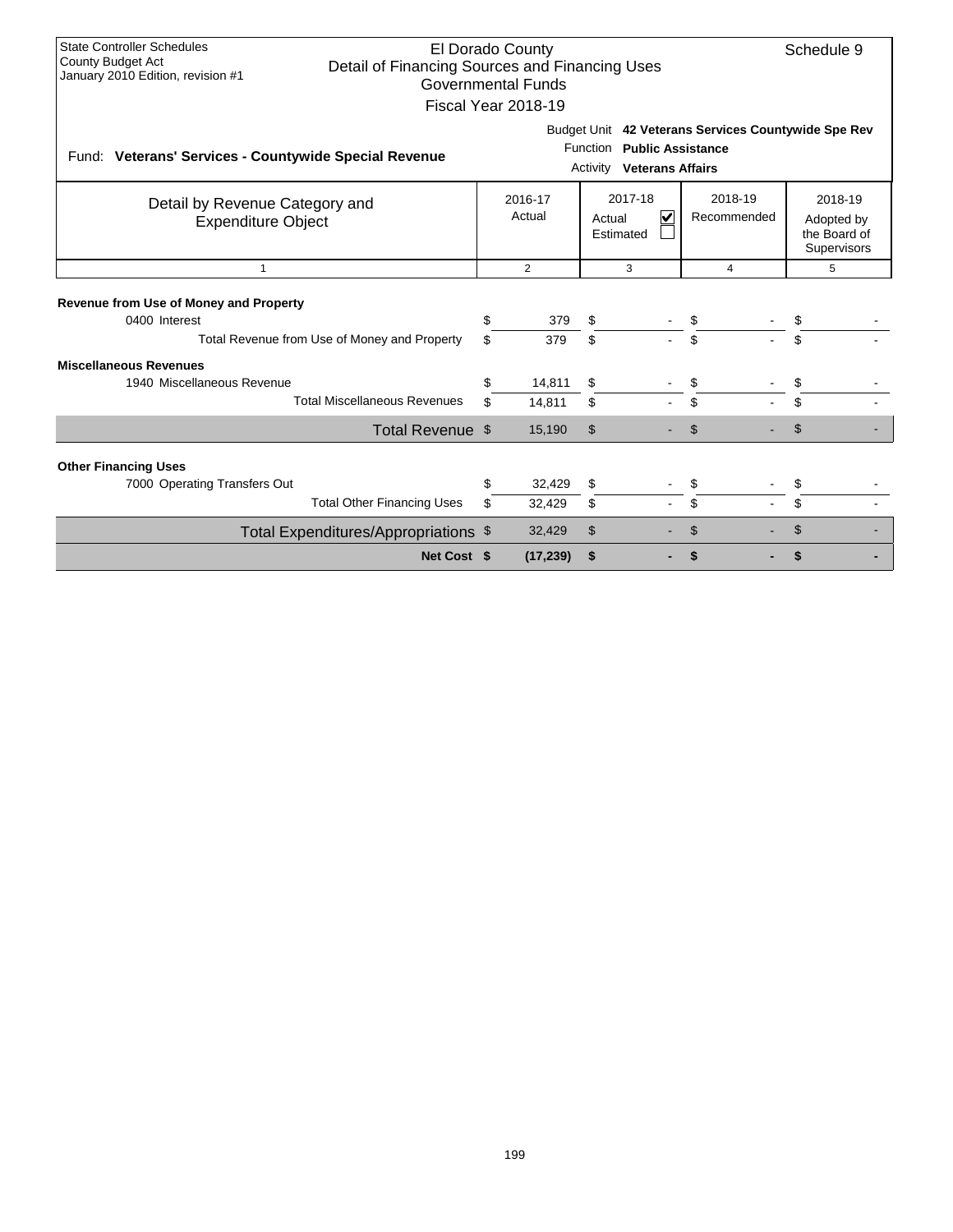| <b>State Controller Schedules</b><br>El Dorado County<br>Schedule 9<br><b>County Budget Act</b><br>Detail of Financing Sources and Financing Uses<br>January 2010 Edition, revision #1<br><b>Governmental Funds</b><br>Fiscal Year 2018-19 |                                                       |                                                                                                         |                  |                |                    |                |                        |                                                             |                    |  |
|--------------------------------------------------------------------------------------------------------------------------------------------------------------------------------------------------------------------------------------------|-------------------------------------------------------|---------------------------------------------------------------------------------------------------------|------------------|----------------|--------------------|----------------|------------------------|-------------------------------------------------------------|--------------------|--|
| Fund: Library - Countywide Special Revenue                                                                                                                                                                                                 |                                                       | Budget Unit 43 Library Countywide Spec Rev<br>Function Education<br>Activity<br><b>Library Services</b> |                  |                |                    |                |                        |                                                             |                    |  |
| 2017-18<br>2016-17<br>Detail by Revenue Category and<br>Actual<br>$\overline{\mathsf{v}}$<br>Actual<br><b>Expenditure Object</b><br>Estimated                                                                                              |                                                       |                                                                                                         |                  |                |                    |                | 2018-19<br>Recommended | 2018-19<br>Adopted by<br>the Board of<br><b>Supervisors</b> |                    |  |
|                                                                                                                                                                                                                                            | $\overline{2}$<br>3<br>$\overline{4}$<br>$\mathbf{1}$ |                                                                                                         |                  |                |                    |                |                        |                                                             |                    |  |
| Revenue from Use of Money and Property<br>0400 Interest                                                                                                                                                                                    | Total Revenue from Use of Money and Property          | \$<br>\$                                                                                                | 1,499<br>1,499   | \$<br>\$       | 4,872<br>4.872     | \$<br>\$       |                        | \$<br>\$                                                    |                    |  |
| <b>Miscellaneous Revenues</b><br>1943 Miscellaneous Donation                                                                                                                                                                               | <b>Total Miscellaneous Revenues</b>                   | \$<br>\$                                                                                                | 4,369<br>4,369   | \$<br>\$       | 340,776<br>340,776 | \$<br>\$       |                        | \$<br>\$                                                    |                    |  |
|                                                                                                                                                                                                                                            | Total Revenue \$                                      |                                                                                                         | 5,868            | $\mathfrak{L}$ | 345,648            | $\mathfrak{L}$ |                        | \$                                                          |                    |  |
| <b>Other Financing Uses</b><br>7000 Operating Transfers Out                                                                                                                                                                                | <b>Total Other Financing Uses</b>                     | \$<br>\$                                                                                                | 12,799<br>12,799 | \$<br>\$       |                    | S.<br>\$.      | 95,950<br>95,950       | \$<br>\$                                                    | 104,950<br>104,950 |  |
| <b>Appropriations for Contingencies</b><br>7700 Contingency                                                                                                                                                                                |                                                       | \$                                                                                                      |                  | \$             |                    | \$             |                        | \$                                                          | 280,709            |  |
|                                                                                                                                                                                                                                            | <b>Total Appropriations for Contingencies</b>         | \$                                                                                                      |                  | \$             |                    | \$             |                        | \$                                                          | 280,709            |  |
|                                                                                                                                                                                                                                            | Total Expenditures/Appropriations \$                  |                                                                                                         | 12,799           | \$             |                    | \$             | 95,950                 | \$                                                          | 385,659            |  |
|                                                                                                                                                                                                                                            | Net Cost \$                                           |                                                                                                         | (6, 931)         | \$             | 345,648            | S              | (95, 950)              | \$                                                          | (385, 659)         |  |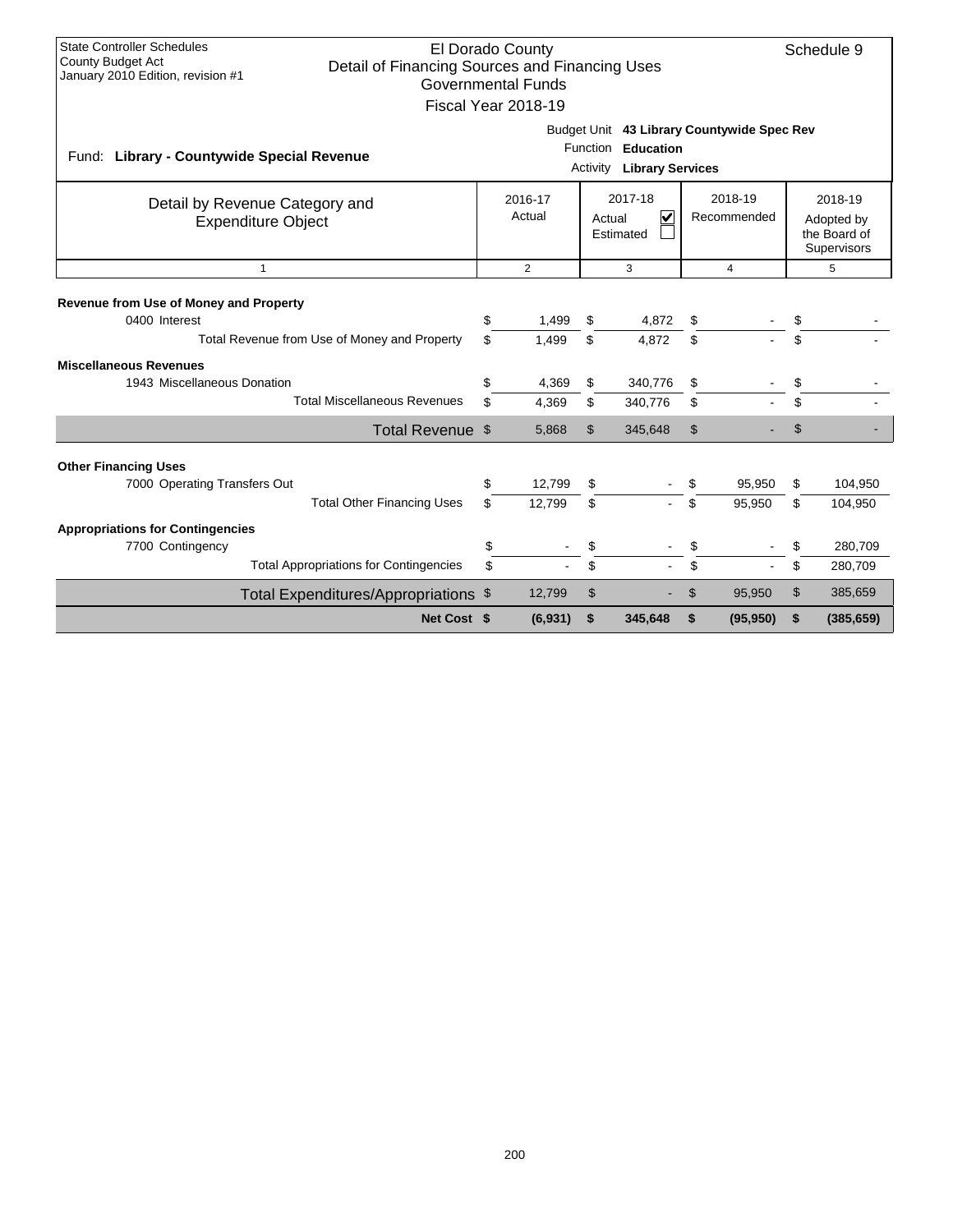| <b>State Controller Schedules</b><br>El Dorado County<br>Schedule 9<br><b>County Budget Act</b><br>Detail of Financing Sources and Financing Uses<br>January 2010 Edition, revision #1<br><b>Governmental Funds</b><br>Fiscal Year 2018-19 |                                                                                                              |                   |                |                                                                                     |                |                  |                                                      |                  |  |
|--------------------------------------------------------------------------------------------------------------------------------------------------------------------------------------------------------------------------------------------|--------------------------------------------------------------------------------------------------------------|-------------------|----------------|-------------------------------------------------------------------------------------|----------------|------------------|------------------------------------------------------|------------------|--|
| Fund: Human Services - Countywide Special Revenue                                                                                                                                                                                          | Budget Unit 51 Human Services Countywide Spe Rev<br>Function Public Assistance<br>Administration<br>Activity |                   |                |                                                                                     |                |                  |                                                      |                  |  |
| Detail by Revenue Category and<br><b>Expenditure Object</b>                                                                                                                                                                                |                                                                                                              | 2016-17<br>Actual |                | 2018-19<br>2017-18<br>$\overline{\mathsf{v}}$<br>Recommended<br>Actual<br>Estimated |                |                  | 2018-19<br>Adopted by<br>the Board of<br>Supervisors |                  |  |
| $\mathbf{1}$                                                                                                                                                                                                                               |                                                                                                              | $\overline{2}$    |                | 3                                                                                   |                | $\overline{4}$   |                                                      | 5                |  |
| Revenue from Use of Money and Property<br>0400 Interest<br>Total Revenue from Use of Money and Property                                                                                                                                    | \$<br>\$                                                                                                     | 388<br>388        | \$<br>\$       | 695<br>695                                                                          | \$<br>\$       | 1,000<br>1.000   | \$<br>\$                                             | 1,000<br>1,000   |  |
| Intergovernmental Revenue - State<br>0880 State - Other<br>Total Intergovernmental Revenue - State                                                                                                                                         | \$<br>\$                                                                                                     | 3,573<br>3.573    | \$<br>\$       | 3,480<br>3.480                                                                      | \$<br>\$       | 18,745<br>18.745 | \$<br>\$                                             | 18,745<br>18,745 |  |
| <b>Charges for Services</b><br>1600 Recording Fees<br>1603 Vital Health Statistic Fee                                                                                                                                                      | \$                                                                                                           | 13,608<br>2,066   | \$             | 13,961<br>2,145                                                                     | \$             | 12,000<br>2,000  | \$                                                   | 12,000<br>2,000  |  |
| <b>Total Charges for Services</b>                                                                                                                                                                                                          | \$                                                                                                           | 15,674            | \$             | 16,106                                                                              | \$             | 14,000           | \$                                                   | 14,000           |  |
| Total Revenue \$                                                                                                                                                                                                                           |                                                                                                              | 19,635            | $\mathfrak{S}$ | 20,281                                                                              | $\mathfrak{L}$ | 33,745           | \$                                                   | 33,745           |  |
| <b>Services and Supplies</b><br>4300 Professional and Specialized Services<br><b>Total Services and Supplies</b>                                                                                                                           | \$<br>\$                                                                                                     | 21,389<br>21,389  | \$<br>\$       | 61,072<br>61,072                                                                    | \$<br>\$       | 86,411<br>86.411 | \$<br>\$                                             | 45,619<br>45,619 |  |
| <b>Other Financing Uses</b><br>7000 Operating Transfers Out<br><b>Total Other Financing Uses</b>                                                                                                                                           | \$<br>\$                                                                                                     |                   | \$<br>\$       | 20,001<br>20,001                                                                    | \$<br>\$       | 8,473<br>8,473   | \$<br>\$                                             | 8,473<br>8,473   |  |
| Total Expenditures/Appropriations \$                                                                                                                                                                                                       |                                                                                                              | 21,389            | \$             | 81,073                                                                              | \$             | 94,884           | \$                                                   | 54,092           |  |
| Net Cost \$                                                                                                                                                                                                                                |                                                                                                              | (1,754)           | \$             | (60, 793)                                                                           | \$             | (61, 139)        | \$                                                   | (20, 347)        |  |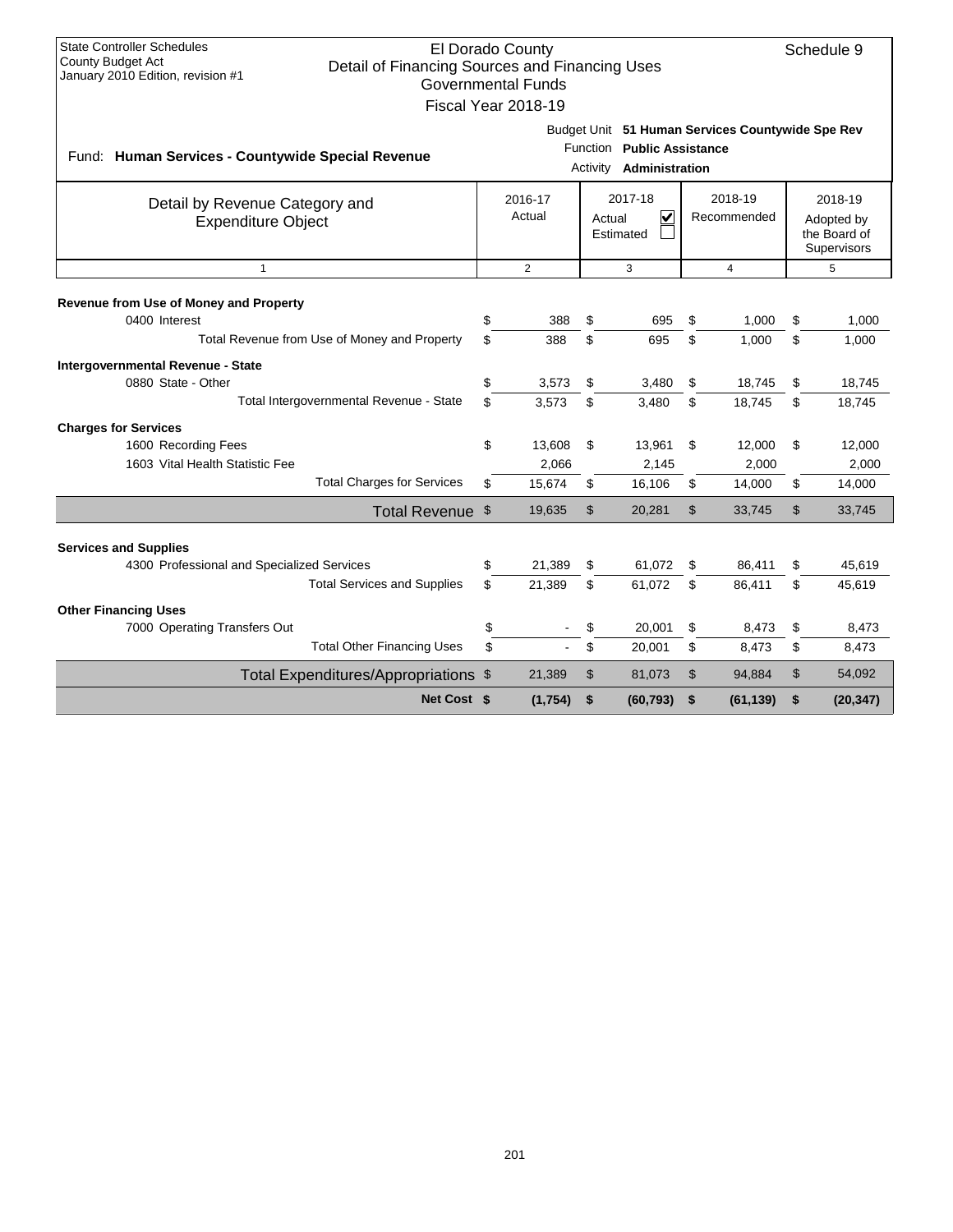| <b>State Controller Schedules</b><br>El Dorado County<br>Schedule 9<br><b>County Budget Act</b><br>Detail of Financing Sources and Financing Uses<br>January 2010 Edition, revision #1<br><b>Governmental Funds</b><br>Fiscal Year 2018-19 |                                                                                                                      |                   |     |                                                           |     |                        |     |                                                      |  |
|--------------------------------------------------------------------------------------------------------------------------------------------------------------------------------------------------------------------------------------------|----------------------------------------------------------------------------------------------------------------------|-------------------|-----|-----------------------------------------------------------|-----|------------------------|-----|------------------------------------------------------|--|
| Fund: Health and Welfare - Countywide Special Revenue                                                                                                                                                                                      | Budget Unit 51 Realignment Countywide Spec Rev<br><b>Public Assistance</b><br>Function<br>Administration<br>Activity |                   |     |                                                           |     |                        |     |                                                      |  |
| Detail by Revenue Category and<br><b>Expenditure Object</b>                                                                                                                                                                                |                                                                                                                      | 2016-17<br>Actual |     | 2017-18<br>$\overline{\mathbf{v}}$<br>Actual<br>Estimated |     | 2018-19<br>Recommended |     | 2018-19<br>Adopted by<br>the Board of<br>Supervisors |  |
| $\mathbf{1}$                                                                                                                                                                                                                               |                                                                                                                      | $\overline{2}$    |     | 3                                                         |     | 4                      |     | 5                                                    |  |
| <b>Revenue from Use of Money and Property</b>                                                                                                                                                                                              |                                                                                                                      |                   |     |                                                           |     |                        |     |                                                      |  |
| 0400 Interest                                                                                                                                                                                                                              | \$                                                                                                                   | 24.849            | \$  | 65,669                                                    | \$  | 11.900                 | \$  | 11,900                                               |  |
| Total Revenue from Use of Money and Property                                                                                                                                                                                               | \$                                                                                                                   | 24.849            | \$  | 65,669                                                    | \$  | 11,900                 | \$  | 11,900                                               |  |
| Intergovernmental Revenue - State                                                                                                                                                                                                          |                                                                                                                      |                   |     |                                                           |     |                        |     |                                                      |  |
| 0546 State - Veh Lic Realignment - Soc Serv                                                                                                                                                                                                | \$                                                                                                                   | 240,690           | \$  | 800,872                                                   | \$  | 849,553                | \$  | 849,553                                              |  |
| 0606 State - Sales Tax Realignment                                                                                                                                                                                                         |                                                                                                                      | 11,420,165        |     | 10,429,422                                                |     | 12,951,234             |     | 12,951,234                                           |  |
| Total Intergovernmental Revenue - State                                                                                                                                                                                                    | \$                                                                                                                   | 11,660,854        | \$. | 11,230,294                                                | \$  | 13,800,787             | \$. | 13,800,787                                           |  |
| Total Revenue \$                                                                                                                                                                                                                           |                                                                                                                      | 11,685,703        | \$. | 11,295,963                                                | \$. | 13,812,687             | \$  | 13,812,687                                           |  |
| <b>Other Financing Uses</b>                                                                                                                                                                                                                |                                                                                                                      |                   |     |                                                           |     |                        |     |                                                      |  |
| 7000 Operating Transfers Out                                                                                                                                                                                                               | \$                                                                                                                   | 11,553,139        | \$. | 11,238,937                                                | S   | 14,608,089             | \$  | 14,454,666                                           |  |
| <b>Total Other Financing Uses</b>                                                                                                                                                                                                          | \$                                                                                                                   | 11,553,139        |     | 11,238,937                                                | \$. | 14,608,089             | \$  | 14,454,666                                           |  |
| Total Expenditures/Appropriations \$                                                                                                                                                                                                       |                                                                                                                      | 11,553,139        | S   | 11,238,937                                                | \$  | 14,608,089             | \$  | 14,454,666                                           |  |
| Net Cost \$                                                                                                                                                                                                                                |                                                                                                                      | 132,564           | S   | 57,026                                                    |     | (795, 402)             | \$  | (641, 979)                                           |  |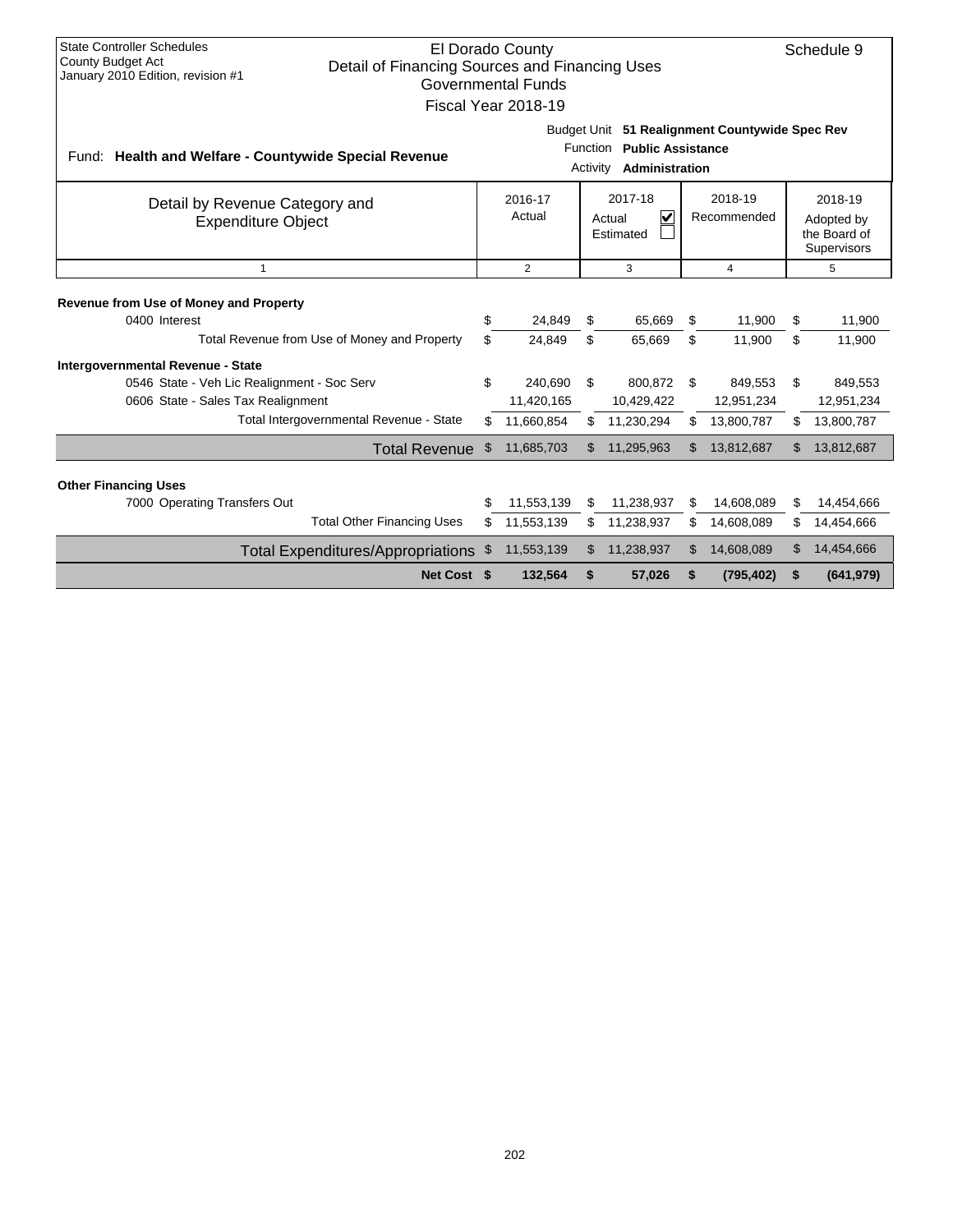| <b>State Controller Schedules</b><br>El Dorado County<br>Schedule 9<br>County Budget Act<br>Detail of Financing Sources and Financing Uses<br>January 2010 Edition, revision #1<br><b>Governmental Funds</b><br>Fiscal Year 2018-19 |                                                             |                                                                                                      |                                     |          |                                                           |           |                                                    |                  |                                                             |  |
|-------------------------------------------------------------------------------------------------------------------------------------------------------------------------------------------------------------------------------------|-------------------------------------------------------------|------------------------------------------------------------------------------------------------------|-------------------------------------|----------|-----------------------------------------------------------|-----------|----------------------------------------------------|------------------|-------------------------------------------------------------|--|
| Fund: County Local Revenue Fund                                                                                                                                                                                                     |                                                             | Budget Unit 51 County Local Revenue Fund<br>Function Public Assistance<br>Administration<br>Activity |                                     |          |                                                           |           |                                                    |                  |                                                             |  |
|                                                                                                                                                                                                                                     | Detail by Revenue Category and<br><b>Expenditure Object</b> |                                                                                                      | 2016-17<br>Actual                   |          | 2017-18<br>$\overline{\mathsf{v}}$<br>Actual<br>Estimated |           | 2018-19<br>Recommended                             |                  | 2018-19<br>Adopted by<br>the Board of<br><b>Supervisors</b> |  |
|                                                                                                                                                                                                                                     | $\mathbf{1}$                                                |                                                                                                      | $\overline{2}$                      |          | 3                                                         |           | 4                                                  |                  | 5                                                           |  |
| Intergovernmental Revenue - State<br>0606 State - Sales Tax Realignment<br>0880 State - Other                                                                                                                                       | Total Intergovernmental Revenue - State<br>Total Revenue \$ | \$<br>\$                                                                                             | 8,194,430<br>8,194,430<br>8,194,430 | \$<br>£. | 8,669,987<br>8,669,987<br>8,669,987                       | \$<br>\$. | 8,532,880<br>3,193,607<br>11,726,487<br>11,726,487 | \$<br>\$.<br>\$. | 8,532,880<br>3,193,607<br>11,726,487<br>11,726,487          |  |
| <b>Other Financing Uses</b>                                                                                                                                                                                                         |                                                             |                                                                                                      |                                     |          |                                                           |           |                                                    |                  |                                                             |  |
| 7000 Operating Transfers Out                                                                                                                                                                                                        | <b>Total Other Financing Uses</b>                           | \$<br>\$                                                                                             | 8,296,792<br>8,296,792              | \$       | 9,262,475<br>9,262,475                                    | \$<br>\$  | 9,743,775<br>9,743,775                             | \$<br>\$         | 9,743,775<br>9,743,775                                      |  |
| <b>Appropriations for Contingencies</b>                                                                                                                                                                                             |                                                             |                                                                                                      |                                     |          |                                                           |           |                                                    |                  |                                                             |  |
| 7700 Contingency                                                                                                                                                                                                                    | <b>Total Appropriations for Contingencies</b>               | \$<br>\$                                                                                             |                                     | \$       |                                                           | \$        |                                                    | \$<br>\$         | 407,512<br>407,512                                          |  |
|                                                                                                                                                                                                                                     | Total Expenditures/Appropriations \$                        |                                                                                                      | 8,296,792                           | \$       | 9,262,475                                                 | \$        | 9,743,775                                          | \$               | 10,151,287                                                  |  |
|                                                                                                                                                                                                                                     | Net Cost \$                                                 |                                                                                                      | (102, 362)                          | \$       | (592, 488)                                                | \$        | 1,982,712                                          | \$               | 1,575,200                                                   |  |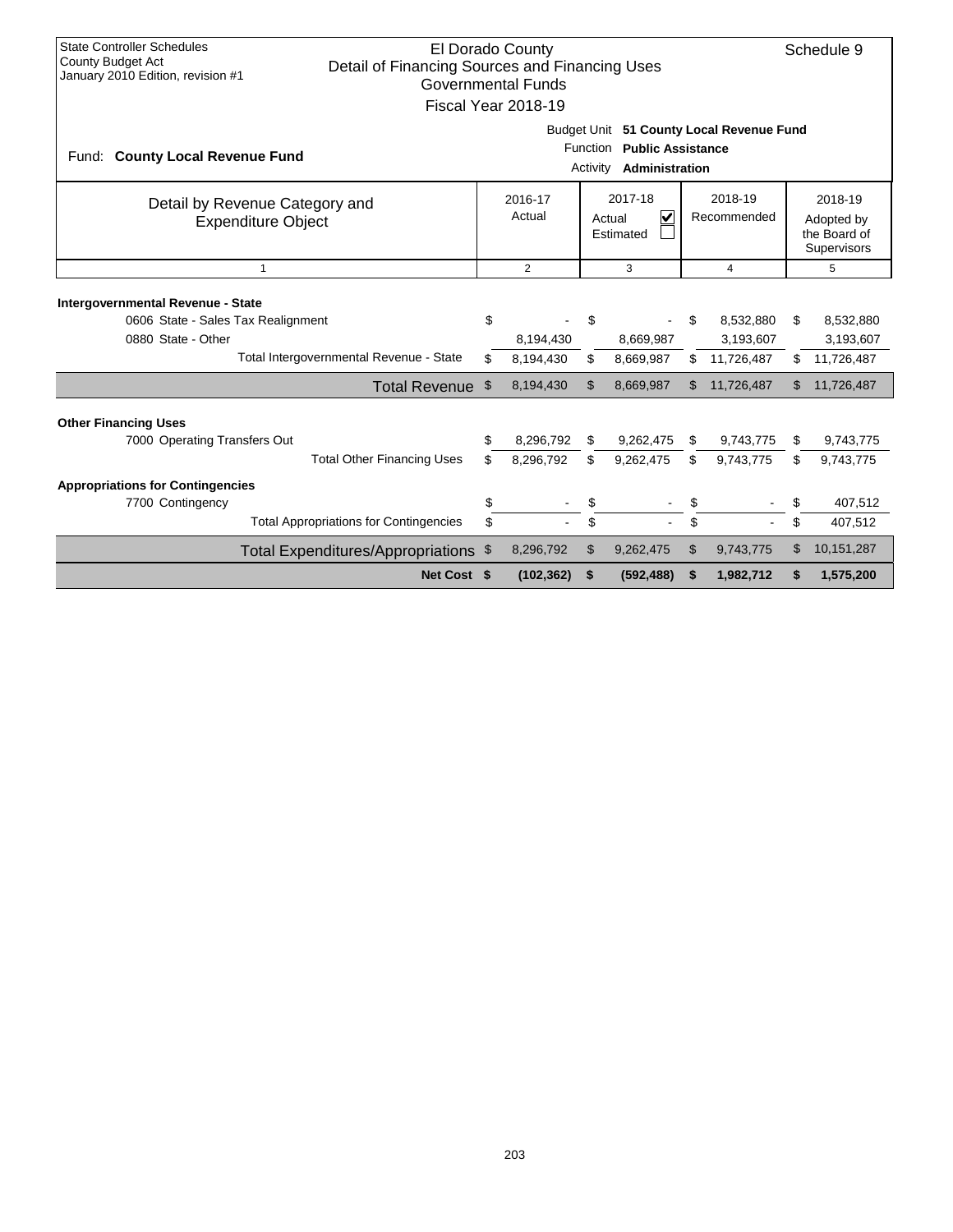| <b>State Controller Schedules</b><br>El Dorado County<br><b>County Budget Act</b><br>Detail of Financing Sources and Financing Uses<br>January 2010 Edition, revision #1<br><b>Governmental Funds</b><br>Fiscal Year 2018-19 |                                                                                                        | Schedule 9                                                                     |                |                |                        |                       |                                                      |                      |
|------------------------------------------------------------------------------------------------------------------------------------------------------------------------------------------------------------------------------|--------------------------------------------------------------------------------------------------------|--------------------------------------------------------------------------------|----------------|----------------|------------------------|-----------------------|------------------------------------------------------|----------------------|
| Fund: Community Services - Countywide Special Revenue                                                                                                                                                                        | Budget Unit 52 Community Services<br>Function Public Assistance<br><b>Other Assistance</b><br>Activity |                                                                                |                |                |                        |                       |                                                      |                      |
| Detail by Revenue Category and<br><b>Expenditure Object</b>                                                                                                                                                                  |                                                                                                        | 2017-18<br>2016-17<br>$\overline{\mathbf{v}}$<br>Actual<br>Actual<br>Estimated |                |                | 2018-19<br>Recommended |                       | 2018-19<br>Adopted by<br>the Board of<br>Supervisors |                      |
| $\overline{1}$                                                                                                                                                                                                               | 2<br>3<br>4                                                                                            |                                                                                |                | 5              |                        |                       |                                                      |                      |
| <b>Revenue from Use of Money and Property</b><br>0400 Interest<br>Total Revenue from Use of Money and Property                                                                                                               | \$<br>\$                                                                                               | 842<br>842                                                                     | \$<br>\$       | 1,637<br>1,637 | \$<br>\$               | 800<br>800            | \$<br>\$                                             | 800<br>800           |
| <b>Miscellaneous Revenues</b><br>1943 Miscellaneous Donation<br><b>Total Miscellaneous Revenues</b>                                                                                                                          | \$<br>\$                                                                                               | 2,577<br>2,577                                                                 | \$<br>\$       |                | S<br>\$                |                       | \$<br>\$                                             |                      |
| Total Revenue \$                                                                                                                                                                                                             |                                                                                                        | 3,419                                                                          | $\mathfrak{L}$ | 1,637          | \$                     | 800                   | \$                                                   | 800                  |
| <b>Appropriations for Contingencies</b><br>7700 Contingency                                                                                                                                                                  | \$                                                                                                     |                                                                                | \$             |                |                        | 144,224               | \$                                                   | 145,861              |
| <b>Total Appropriations for Contingencies</b>                                                                                                                                                                                | \$                                                                                                     |                                                                                | \$             |                | \$                     | 144,224               | \$                                                   | 145,861              |
| Total Expenditures/Appropriations \$<br>Net Cost \$                                                                                                                                                                          |                                                                                                        | 3.419                                                                          | \$<br>\$       | 1,637          | \$                     | 144,224<br>(143, 424) | \$<br>\$                                             | 145,861<br>(145,061) |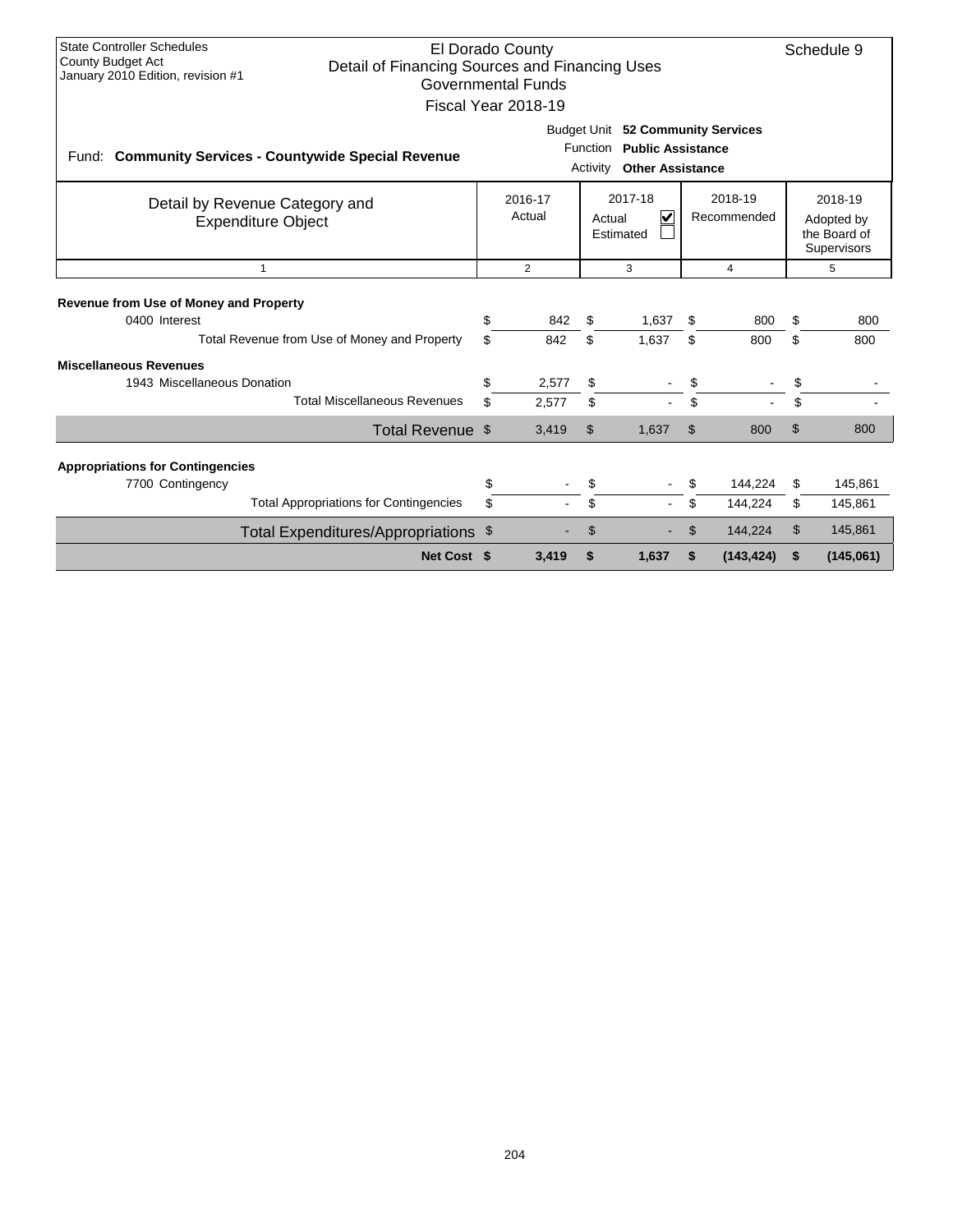| <b>State Controller Schedules</b><br>El Dorado County<br>Schedule 9<br><b>County Budget Act</b><br>Detail of Financing Sources and Financing Uses<br>January 2010 Edition, revision #1<br><b>Governmental Funds</b><br>Fiscal Year 2018-19 |                                                                                                                  |                                   |                |                                                           |                        |                                   |          |                                                      |  |  |
|--------------------------------------------------------------------------------------------------------------------------------------------------------------------------------------------------------------------------------------------|------------------------------------------------------------------------------------------------------------------|-----------------------------------|----------------|-----------------------------------------------------------|------------------------|-----------------------------------|----------|------------------------------------------------------|--|--|
| Fund: Health and Welfare - Countywide Special Revenue                                                                                                                                                                                      | Budget Unit 53 Realignment Countywide Spec Rev<br><b>Health and Sanitation</b><br>Function<br>Health<br>Activity |                                   |                |                                                           |                        |                                   |          |                                                      |  |  |
| Detail by Revenue Category and<br><b>Expenditure Object</b>                                                                                                                                                                                |                                                                                                                  | 2016-17<br>Actual                 |                | 2017-18<br>$\overline{\mathbf{v}}$<br>Actual<br>Estimated | 2018-19<br>Recommended |                                   |          | 2018-19<br>Adopted by<br>the Board of<br>Supervisors |  |  |
| $\mathbf{1}$                                                                                                                                                                                                                               |                                                                                                                  | $\overline{2}$                    |                | 3                                                         | 4                      |                                   |          | 5                                                    |  |  |
| Revenue from Use of Money and Property<br>0400 Interest<br>Total Revenue from Use of Money and Property                                                                                                                                    | \$<br>\$                                                                                                         | 5,506<br>5.506                    | \$<br>\$       | 22.294<br>22,294                                          | \$<br>\$               | 2,000<br>2,000                    | \$<br>\$ | 2,000<br>2.000                                       |  |  |
| Intergovernmental Revenue - State<br>0543 State - Vehicle License Collection<br>0661 State - Sales Tax Realignment Mentl Hith<br>Total Intergovernmental Revenue - State                                                                   | \$<br>\$                                                                                                         | 594,169<br>2,796,520<br>3,390,689 | \$<br>\$       | 368,386<br>3,088,617<br>3,457,003                         | \$<br>\$               | 517,244<br>3,087,736<br>3,604,980 | \$<br>\$ | 517,244<br>3,087,736<br>3,604,980                    |  |  |
| <b>Other Financing Sources</b><br>2020 Operating Transfers In<br><b>Total Other Financing Sources</b>                                                                                                                                      | \$<br>\$                                                                                                         | 16,510<br>16,510                  | \$<br>\$       | 165,450<br>165,450                                        | \$<br>\$               | 16,510<br>16,510                  | \$<br>\$ | 16,510<br>16,510                                     |  |  |
| Total Revenue \$                                                                                                                                                                                                                           |                                                                                                                  | 3,412,705                         | $\mathfrak{L}$ | 3,644,747                                                 | $\mathfrak{L}$         | 3,623,490                         | \$       | 3,623,490                                            |  |  |
| 7338<br>Total                                                                                                                                                                                                                              | \$<br>\$                                                                                                         | $(458, 553)$ \$<br>(458, 553)     | - \$           | (22, 892)<br>(22, 892)                                    | \$<br>\$               |                                   | \$<br>\$ |                                                      |  |  |
| <b>Other Financing Uses</b><br>7000 Operating Transfers Out<br><b>Total Other Financing Uses</b>                                                                                                                                           | \$                                                                                                               | 3,871,258<br>3,871,258            | \$<br>\$       | 3,518,699<br>3,518,699                                    | \$<br>\$               | 3,623,490<br>3,623,490            | \$<br>\$ | 3,623,490<br>3,623,490                               |  |  |
| Total Expenditures/Appropriations \$<br>Net Cost \$                                                                                                                                                                                        |                                                                                                                  | 3,412,705                         | \$<br>\$       | 3,495,807<br>148,940                                      | \$<br>\$               | 3,623,490                         | \$<br>\$ | 3,623,490                                            |  |  |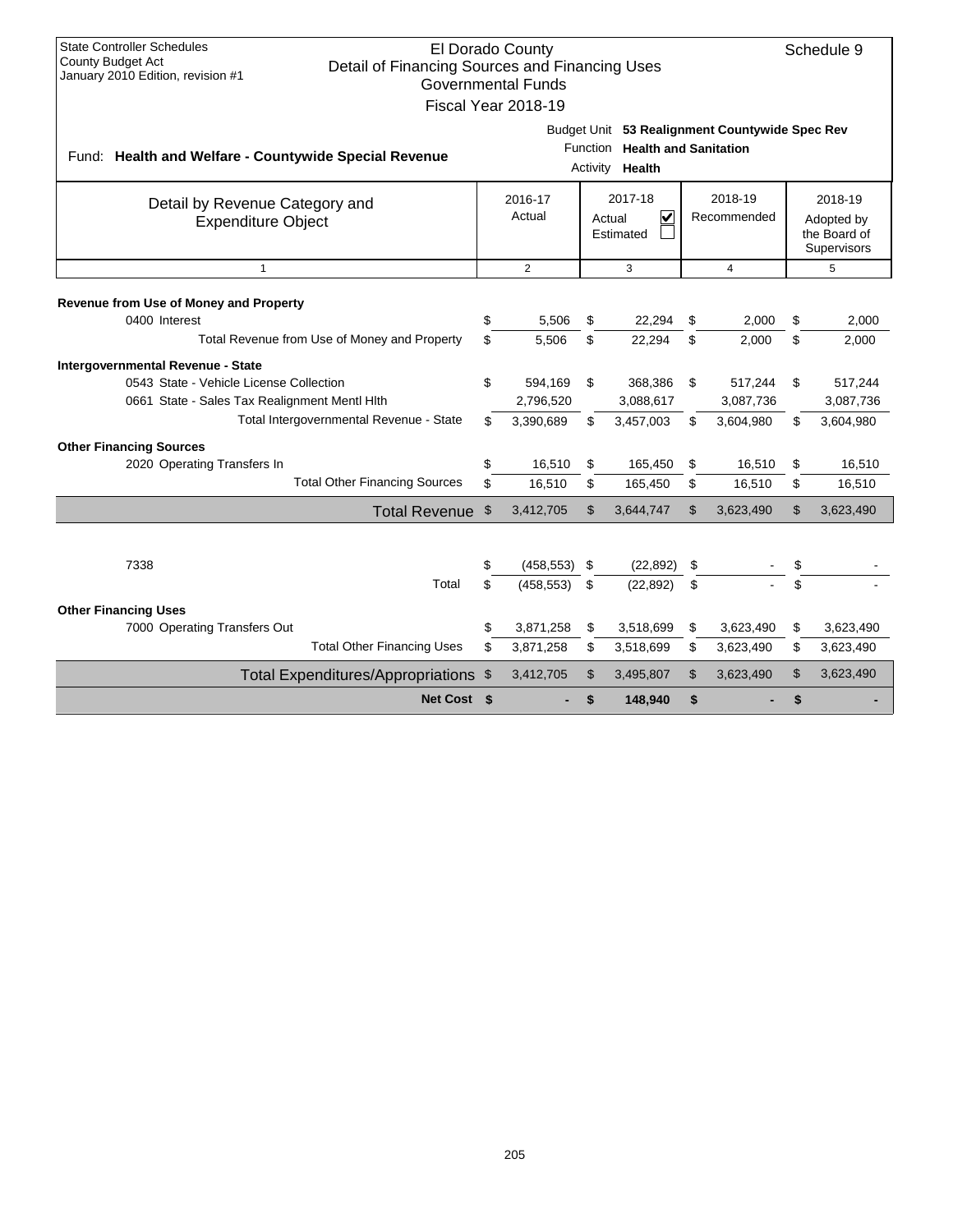| <b>State Controller Schedules</b><br>El Dorado County<br>Schedule 9<br>County Budget Act<br>Detail of Financing Sources and Financing Uses<br>January 2010 Edition, revision #1<br><b>Governmental Funds</b><br>Fiscal Year 2018-19 |                                                                                                            |                        |          |                        |                                                      |                        |          |                        |  |
|-------------------------------------------------------------------------------------------------------------------------------------------------------------------------------------------------------------------------------------|------------------------------------------------------------------------------------------------------------|------------------------|----------|------------------------|------------------------------------------------------|------------------------|----------|------------------------|--|
| Fund: County Local Revenue Fund                                                                                                                                                                                                     | Budget Unit 53 County Local Revenue Fund<br><b>Health and Sanitation</b><br>Function<br>Activity<br>Health |                        |          |                        |                                                      |                        |          |                        |  |
| Detail by Revenue Category and<br><b>Expenditure Object</b>                                                                                                                                                                         | 2017-18<br>2016-17<br>$\overline{\mathsf{v}}$<br>Actual<br>Actual<br>Estimated                             |                        |          | 2018-19<br>Recommended | 2018-19<br>Adopted by<br>the Board of<br>Supervisors |                        |          |                        |  |
| $\mathbf{1}$                                                                                                                                                                                                                        |                                                                                                            | $\overline{2}$         |          | 3                      |                                                      | 4                      |          | 5                      |  |
| Intergovernmental Revenue - State<br>0680 State - Health<br>Total Intergovernmental Revenue - State                                                                                                                                 | \$<br>\$                                                                                                   | 3,240,245<br>3,240,245 | \$<br>\$ | 3,564,875<br>3,564,875 | \$<br>\$                                             | 2,987,760<br>2,987,760 | \$<br>\$ | 2,987,760<br>2,987,760 |  |
| Total Revenue \$                                                                                                                                                                                                                    |                                                                                                            | 3,240,245              | \$       | 3,564,875              | \$.                                                  | 2,987,760              | \$       | 2,987,760              |  |
| <b>Other Financing Uses</b><br>7000 Operating Transfers Out<br><b>Total Other Financing Uses</b>                                                                                                                                    | \$<br>\$                                                                                                   | 3,436,310<br>3,436,310 | \$<br>\$ | 315,698<br>315,698     | \$<br>\$                                             |                        | \$<br>\$ |                        |  |
| <b>Appropriations for Contingencies</b><br>7700 Contingency<br><b>Total Appropriations for Contingencies</b>                                                                                                                        | \$<br>\$                                                                                                   |                        | \$<br>\$ |                        | \$<br>\$                                             |                        | \$<br>\$ | 408,477<br>408,477     |  |
| Total Expenditures/Appropriations \$<br>Net Cost \$                                                                                                                                                                                 |                                                                                                            | 3,436,310<br>(196,064) | \$<br>S  | 315,698<br>3,249,177   | \$<br>S                                              | 2,987,760              | \$<br>\$ | 408,477<br>2,579,283   |  |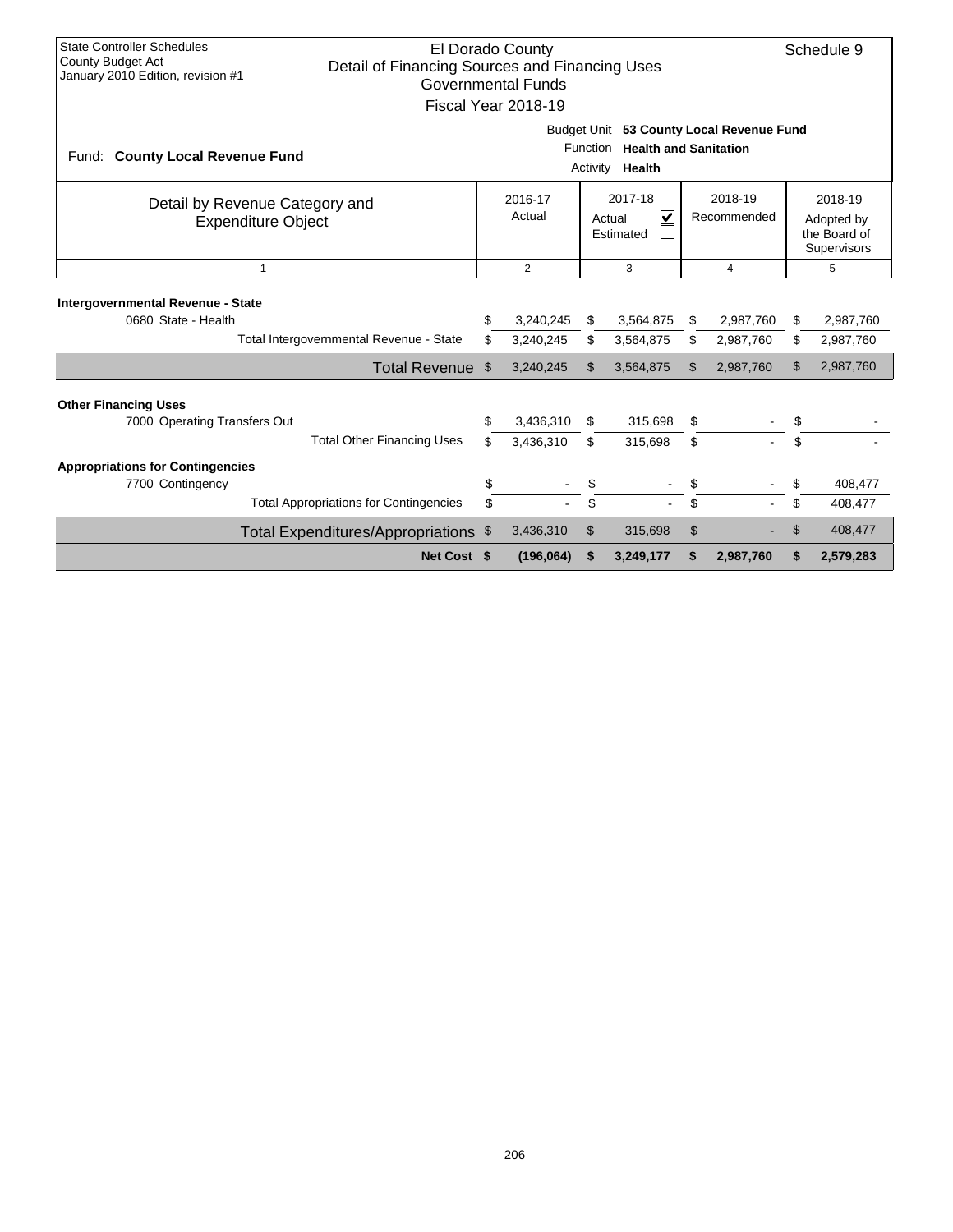| <b>State Controller Schedules</b><br>El Dorado County<br>Schedule 9<br><b>County Budget Act</b><br>Detail of Financing Sources and Financing Uses<br>January 2010 Edition, revision #1<br><b>Governmental Funds</b><br>Fiscal Year 2018-19 |                                                                                                                  |                   |              |                                                           |    |                        |    |                                                      |  |  |
|--------------------------------------------------------------------------------------------------------------------------------------------------------------------------------------------------------------------------------------------|------------------------------------------------------------------------------------------------------------------|-------------------|--------------|-----------------------------------------------------------|----|------------------------|----|------------------------------------------------------|--|--|
| Fund: Health and Welfare - Countywide Special Revenue                                                                                                                                                                                      | Budget Unit 54 Realignment Countywide Spec Rev<br><b>Health and Sanitation</b><br>Function<br>Activity<br>Health |                   |              |                                                           |    |                        |    |                                                      |  |  |
| Detail by Revenue Category and<br><b>Expenditure Object</b>                                                                                                                                                                                |                                                                                                                  | 2016-17<br>Actual |              | 2017-18<br>$\overline{\mathsf{v}}$<br>Actual<br>Estimated |    | 2018-19<br>Recommended |    | 2018-19<br>Adopted by<br>the Board of<br>Supervisors |  |  |
| $\mathbf{1}$                                                                                                                                                                                                                               |                                                                                                                  | $\overline{2}$    |              | 3                                                         |    | $\overline{4}$         |    | 5                                                    |  |  |
| Revenue from Use of Money and Property<br>0400 Interest                                                                                                                                                                                    | \$                                                                                                               | 8.088             | \$           | 32.272                                                    | \$ | 7.000                  | \$ | 7.000                                                |  |  |
| Total Revenue from Use of Money and Property                                                                                                                                                                                               | \$                                                                                                               | 8,088             | \$           | 32,272                                                    | \$ | 7,000                  | \$ | 7,000                                                |  |  |
| Intergovernmental Revenue - State                                                                                                                                                                                                          |                                                                                                                  |                   |              |                                                           |    |                        |    |                                                      |  |  |
| 0545 State - Veh Lic Realignment - Health                                                                                                                                                                                                  | \$                                                                                                               | 4,470,585         | \$           | 4,267,844                                                 | \$ | 4,643,169              | \$ | 4,643,169                                            |  |  |
| 0686 State - Sales Tax Realignment Health                                                                                                                                                                                                  |                                                                                                                  | 343,867           |              | 310,438                                                   |    | 350,000                |    | 350,000                                              |  |  |
| Total Intergovernmental Revenue - State                                                                                                                                                                                                    | \$                                                                                                               | 4,814,452         | \$           | 4,578,283                                                 | \$ | 4,993,169              | \$ | 4,993,169                                            |  |  |
| <b>Other Financing Sources</b>                                                                                                                                                                                                             |                                                                                                                  |                   |              |                                                           |    |                        |    |                                                      |  |  |
| 2020 Operating Transfers In                                                                                                                                                                                                                | \$                                                                                                               | 704,191           | \$           | 704,192                                                   | \$ | 704,192                | \$ | 704,192                                              |  |  |
| <b>Total Other Financing Sources</b>                                                                                                                                                                                                       | \$                                                                                                               | 704,191           | \$           | 704,192                                                   | \$ | 704,192                | \$ | 704,192                                              |  |  |
| Total Revenue \$                                                                                                                                                                                                                           |                                                                                                                  | 5,526,730         | $\mathbb{S}$ | 5,314,747                                                 | \$ | 5,704,361              | \$ | 5,704,361                                            |  |  |
|                                                                                                                                                                                                                                            |                                                                                                                  |                   |              |                                                           |    |                        |    |                                                      |  |  |
| <b>Other Financing Uses</b><br>7000 Operating Transfers Out                                                                                                                                                                                | \$                                                                                                               | 4,839,256         | \$           | 4,605,118                                                 | \$ | 5,704,361              | \$ | 5,704,361                                            |  |  |
| <b>Total Other Financing Uses</b>                                                                                                                                                                                                          | \$                                                                                                               | 4,839,256         | \$           | 4,605,118                                                 | \$ | 5,704,361              | \$ | 5,704,361                                            |  |  |
| <b>Intrafund Transfers</b>                                                                                                                                                                                                                 |                                                                                                                  |                   |              |                                                           |    |                        |    |                                                      |  |  |
| 7258 Intrafnd: Realignment Funds                                                                                                                                                                                                           | \$                                                                                                               | 458,553           | \$           | 22,892                                                    | \$ |                        | \$ |                                                      |  |  |
| <b>Total Intrafund Transfers</b>                                                                                                                                                                                                           | \$                                                                                                               | 458,553           | \$           | 22,892                                                    | \$ |                        | \$ |                                                      |  |  |
| Total Expenditures/Appropriations \$                                                                                                                                                                                                       |                                                                                                                  | 5,297,810         | \$           | 4,628,010                                                 | \$ | 5,704,361              | \$ | 5,704,361                                            |  |  |
| Net Cost \$                                                                                                                                                                                                                                |                                                                                                                  | 228,920           | \$           | 686,736                                                   | \$ |                        | \$ |                                                      |  |  |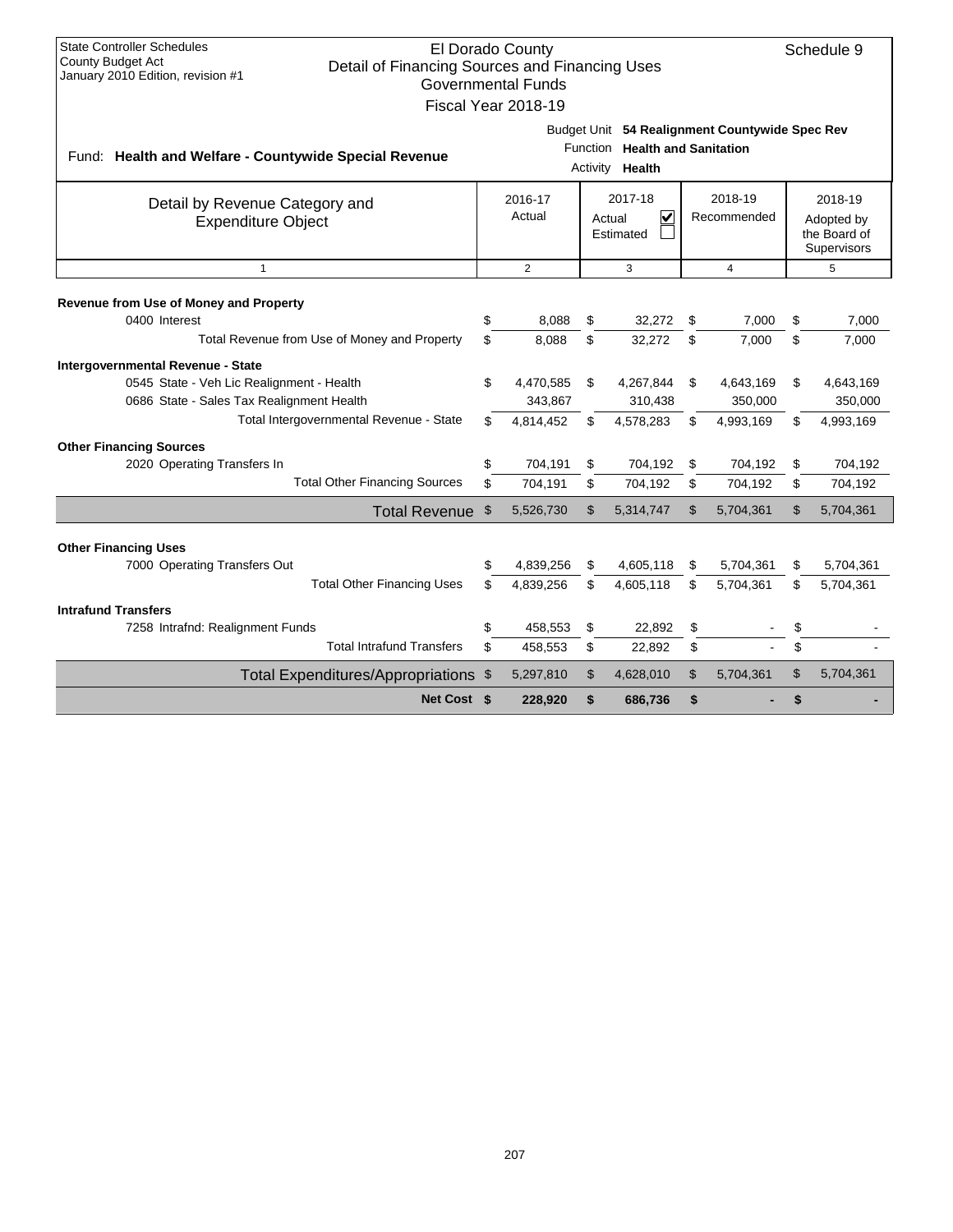| <b>State Controller Schedules</b><br>El Dorado County<br><b>County Budget Act</b><br>Detail of Financing Sources and Financing Uses<br>January 2010 Edition, revision #1<br><b>Governmental Funds</b><br>Fiscal Year 2018-19 |          |                   |          |                                                |          |                        |                                                      |                  |  |
|------------------------------------------------------------------------------------------------------------------------------------------------------------------------------------------------------------------------------|----------|-------------------|----------|------------------------------------------------|----------|------------------------|------------------------------------------------------|------------------|--|
| Budget Unit 55 Animal Services<br>Function Public Protection<br>Fund: Animal Services - Countywide Special Revenue<br><b>Activity Other Protection</b>                                                                       |          |                   |          |                                                |          |                        |                                                      |                  |  |
| Detail by Revenue Category and<br><b>Expenditure Object</b>                                                                                                                                                                  |          | 2016-17<br>Actual |          | 2017-18<br>$\checkmark$<br>Actual<br>Estimated |          | 2018-19<br>Recommended | 2018-19<br>Adopted by<br>the Board of<br>Supervisors |                  |  |
| $\mathbf{1}$                                                                                                                                                                                                                 |          | $\overline{2}$    |          | 3                                              |          | $\overline{4}$         |                                                      | 5                |  |
| Revenue from Use of Money and Property<br>0400 Interest<br>Total Revenue from Use of Money and Property                                                                                                                      | \$<br>\$ | 1,508<br>1,508    | \$<br>\$ | 2,869<br>2,869                                 | \$<br>\$ | 1,000<br>1,000         | \$<br>\$                                             | 1,000<br>1,000   |  |
| <b>Charges for Services</b><br>1740 Charges for Services<br><b>Total Charges for Services</b>                                                                                                                                | \$<br>\$ | 5,545<br>5,545    | \$<br>\$ | 5,405<br>5,405                                 | \$<br>\$ | 10,000<br>10,000       | \$<br>\$                                             | 10.000<br>10,000 |  |
|                                                                                                                                                                                                                              |          |                   |          |                                                |          |                        |                                                      |                  |  |
| <b>Miscellaneous Revenues</b>                                                                                                                                                                                                |          |                   |          |                                                |          |                        |                                                      |                  |  |
| 1940 Miscellaneous Revenue                                                                                                                                                                                                   | \$       | 3,995             | \$       | 4,278                                          | \$       | 2,500                  | \$                                                   | 2,500            |  |
| 1943 Miscellaneous Donation                                                                                                                                                                                                  |          | 13,170            |          | 50,044                                         |          | 35,000                 |                                                      | 35,000           |  |
| <b>Total Miscellaneous Revenues</b>                                                                                                                                                                                          | \$       | 17,165            | \$       | 54,322                                         | \$       | 37,500                 | \$                                                   | 37,500           |  |
| Total Revenue \$                                                                                                                                                                                                             |          | 24,218            | \$       | 62,595                                         | \$       | 48,500                 | \$                                                   | 48,500           |  |
| <b>Services and Supplies</b>                                                                                                                                                                                                 |          |                   |          |                                                |          |                        |                                                      |                  |  |
| 4080 Household Expense                                                                                                                                                                                                       | \$       |                   | \$       | 186                                            | \$       |                        | \$                                                   |                  |  |
| 4200 Medical, Dental and Laboratory Supplies                                                                                                                                                                                 |          | 343               |          | 606                                            |          |                        |                                                      |                  |  |
| 4300 Professional and Specialized Services                                                                                                                                                                                   |          | 7,363             |          | 12,008                                         |          | 67,381                 |                                                      | 67,381           |  |
| 4500 Special Departmental Expense                                                                                                                                                                                            |          |                   |          |                                                |          | 1,000                  |                                                      | 1,000            |  |
| 4501 Special Projects                                                                                                                                                                                                        |          |                   |          |                                                |          | 217,035                |                                                      | 217,035          |  |
| <b>Total Services and Supplies</b>                                                                                                                                                                                           | \$       | 7,706             | \$       | 12,800                                         | \$       | 285,416                | \$                                                   | 285,416          |  |
| <b>Other Financing Uses</b>                                                                                                                                                                                                  |          |                   |          |                                                |          |                        |                                                      |                  |  |
| 7000 Operating Transfers Out                                                                                                                                                                                                 | \$       | 29,738            | \$       | 8,029                                          | \$       |                        | \$                                                   |                  |  |
| <b>Total Other Financing Uses</b>                                                                                                                                                                                            | \$       | 29,738            | \$       | 8.029                                          | \$       |                        | \$                                                   |                  |  |
|                                                                                                                                                                                                                              |          |                   |          |                                                |          |                        |                                                      |                  |  |
| <b>Appropriations for Contingencies</b><br>7700 Contingency                                                                                                                                                                  | \$       |                   | \$       |                                                | \$       |                        | \$                                                   | 41,764           |  |
| <b>Total Appropriations for Contingencies</b>                                                                                                                                                                                | \$       |                   | \$       |                                                | \$       |                        | \$                                                   | 41,764           |  |
| Total Expenditures/Appropriations \$                                                                                                                                                                                         |          | 37,444            | $\,$     | 20,829                                         | \$       | 285,416                | \$                                                   | 327,180          |  |
| Net Cost \$                                                                                                                                                                                                                  |          | (13, 225)         | \$       | 41,767                                         | \$       | (236, 916)             | \$                                                   | (278, 680)       |  |